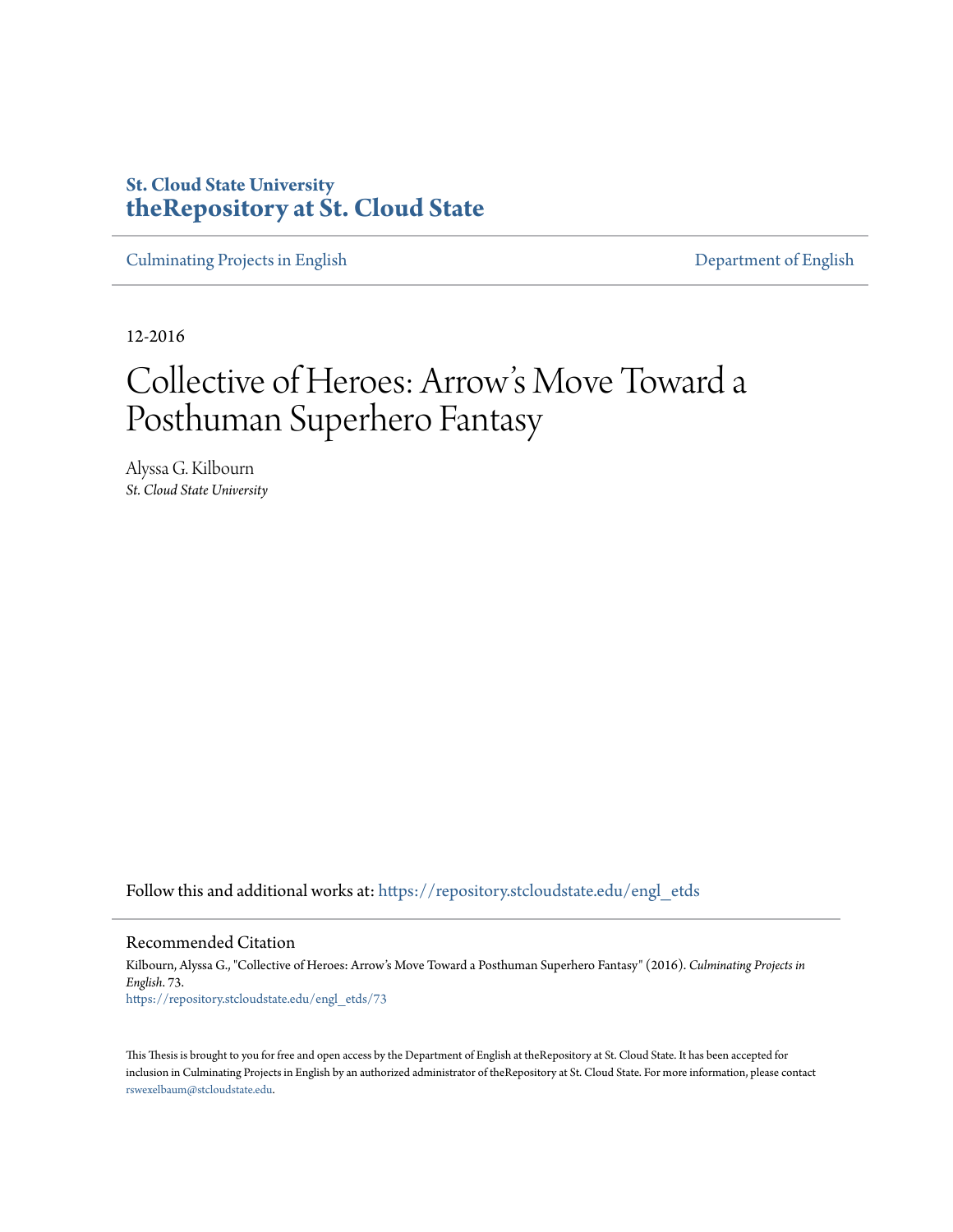## **Collective of Heroes:**

## *Arrow'***s Move Toward a Posthuman Superhero Fantasy**

by

Alyssa Grace Kilbourn

## A Thesis

Submitted to the Graduate Faculty of

St. Cloud State University

in Partial Fulfillment of the Requirements

for the degree of

Master of Arts

in Rhetoric and Writing

December, 2016

Thesis Committee:

James Heiman, Chairperson Matthew Barton Jennifer Tuder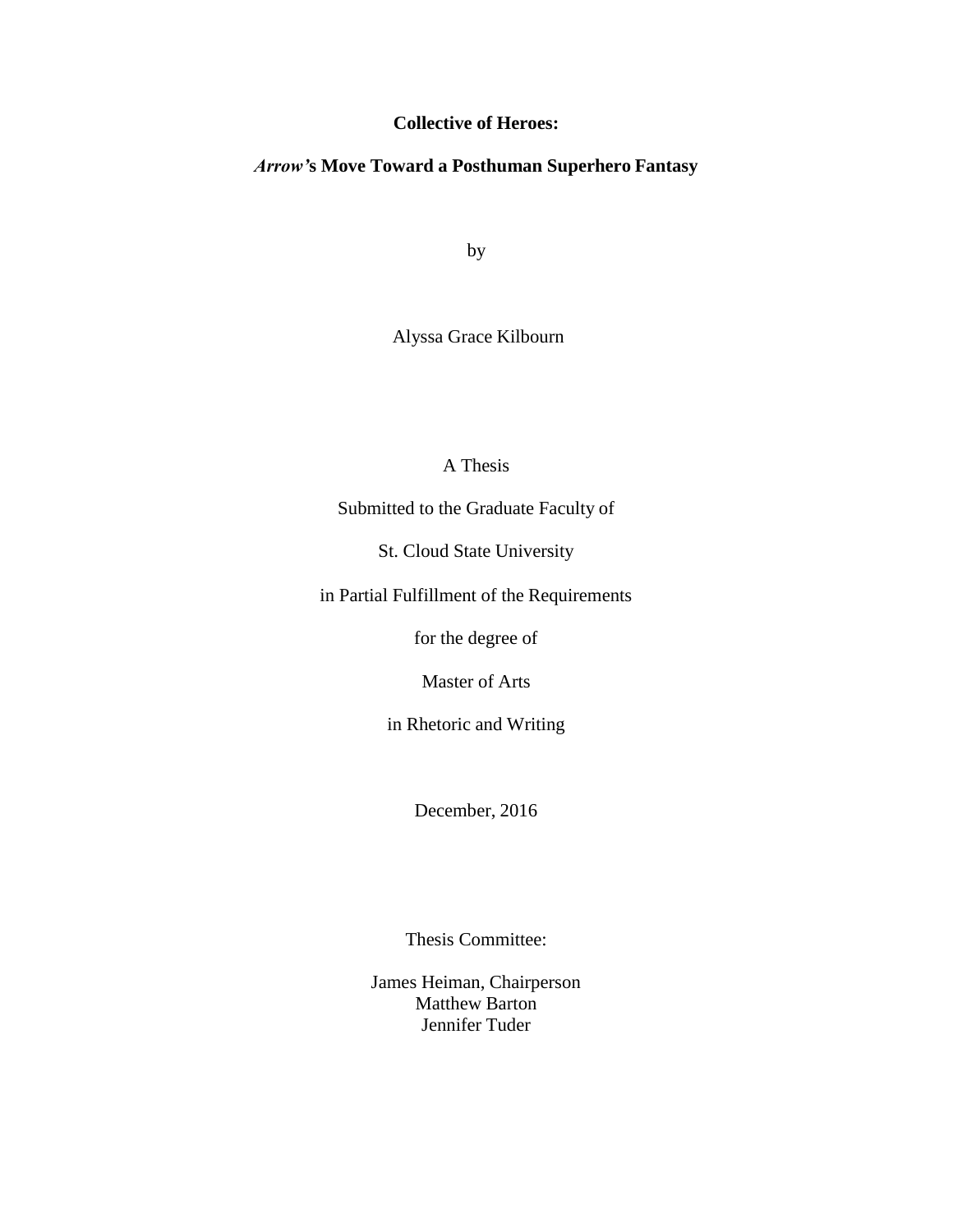#### **Abstract**

Since 9/11, superheroes have become a popular medium for storytelling, so much so that popular culture is inundated with the narratives. More recently, the superhero narrative has moved from cinema to television, which allows for the narratives to address more pressing cultural concerns in a more immediate fashion. Furthermore, millions of viewers perpetuate the televised narratives because they resonate with the values and stories in the shows. Through Fantasy Theme Analysis, this project examines the audience values within the *Arrow'*s superhero fantasy and the influence of posthumanism on the show's superhero fantasy.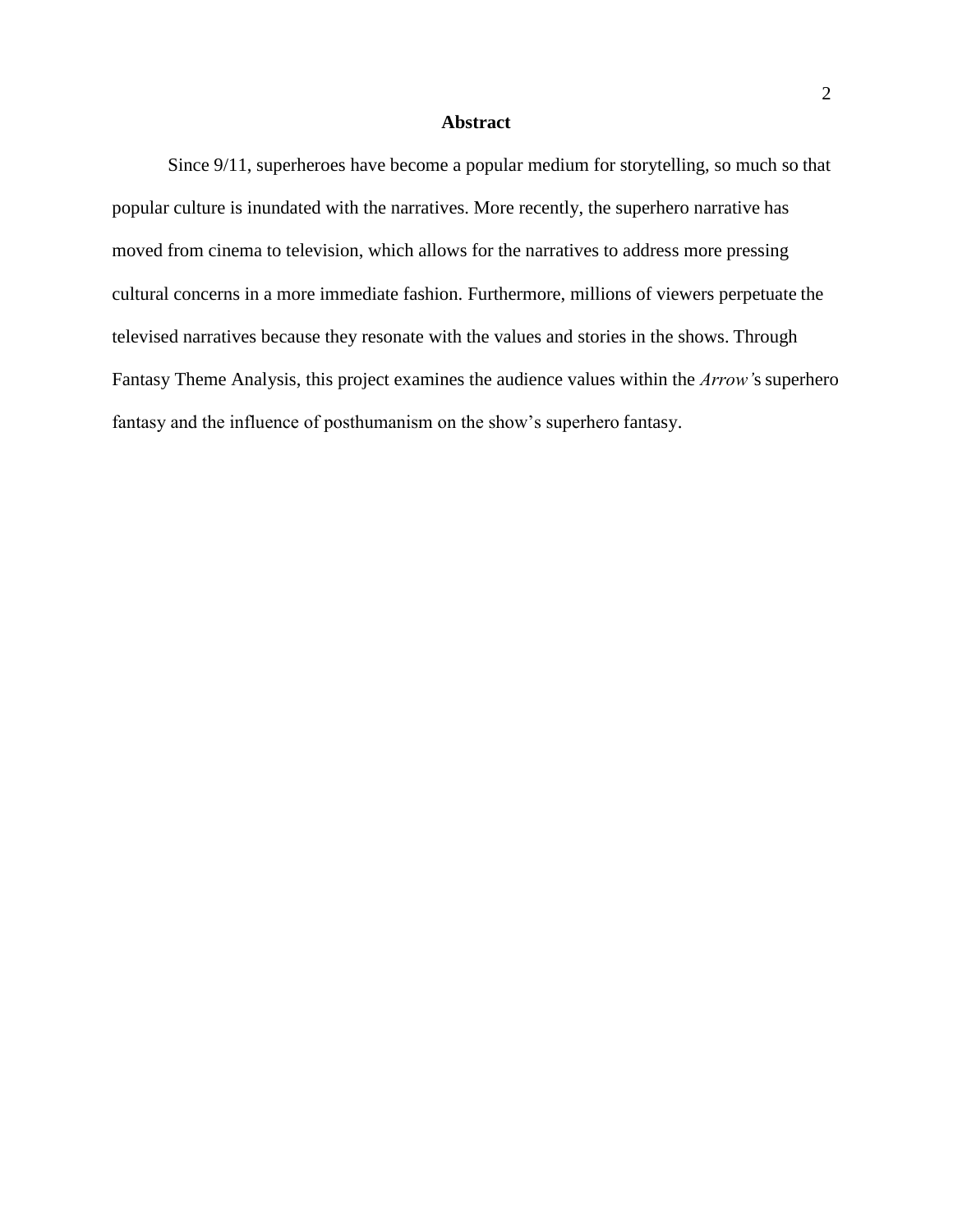#### **Acknowledgments**

I would like to acknowledge a number of individuals whose support made this thesis possible. Firstly, I would like to thank my chair person, Dr. James Heiman, for meeting with me weekly as I narrowed down my research topic and focused my analysis. I would also like to acknowledge my committee members, Dr. Matthew Barton and Dr. Jennifer Tuder, whose insights added substantially to my thesis in regards to lens and analysis. I would further like to thank the support I received from Dr. Carol Mohrbacher and my coworkers at the Write Place; I cannot count the number of times I discussed my thesis with my coworkers and came away with more certainty or a different perspective. Additionally, the support from my family has been tremendous. My brother, Andrew, has particularly helped in this project by discussing the artifact with me and poking holes in my analysis.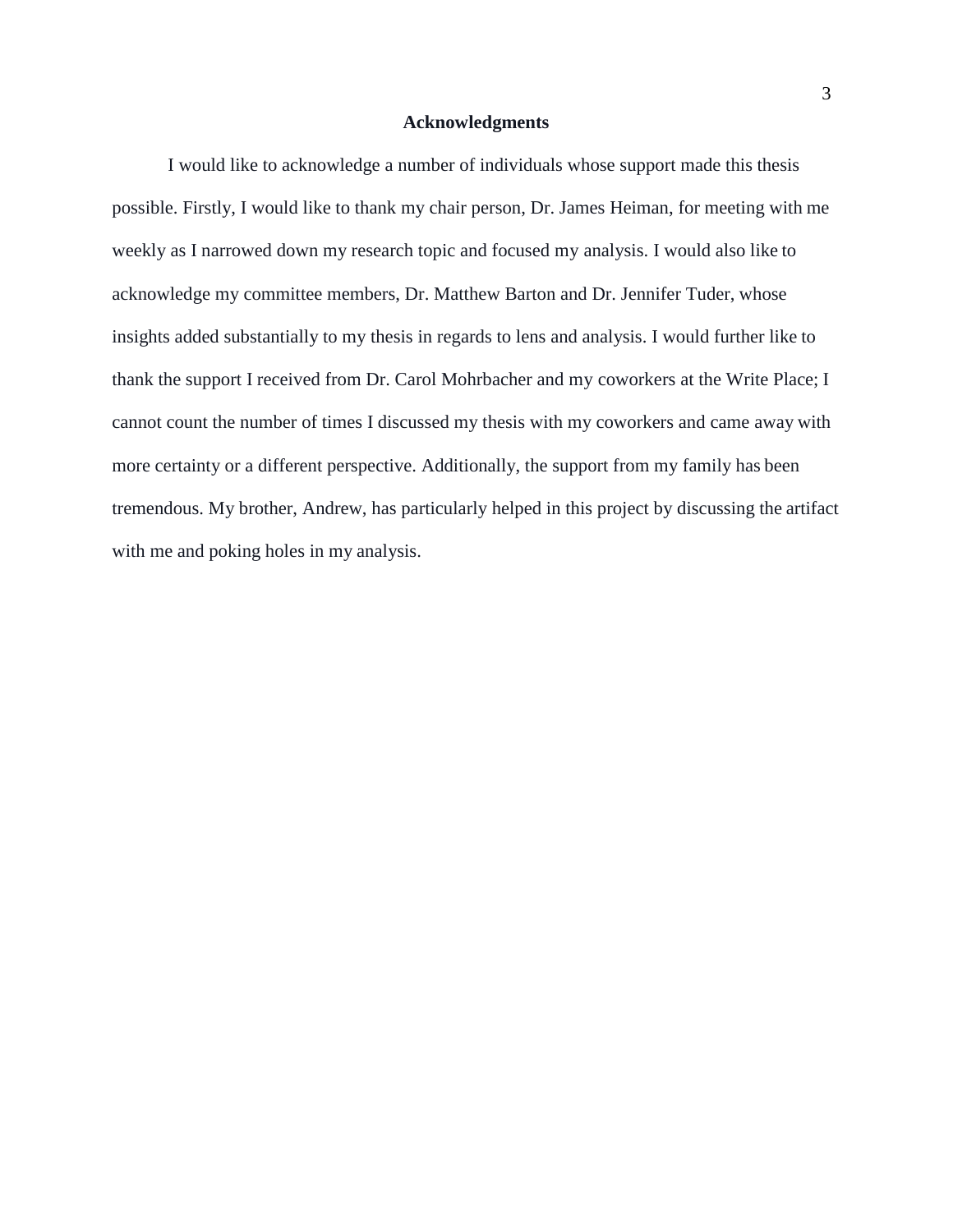## **Table of Contents**

| Chapter 2: Arrow's Reconfiguration of the Conventional Superhero Story15           |  |
|------------------------------------------------------------------------------------|--|
|                                                                                    |  |
|                                                                                    |  |
|                                                                                    |  |
| Chapter 4: Hybrid Superhero Fantasy: Posthumanism on the Conventional Superhero 47 |  |
|                                                                                    |  |
|                                                                                    |  |
|                                                                                    |  |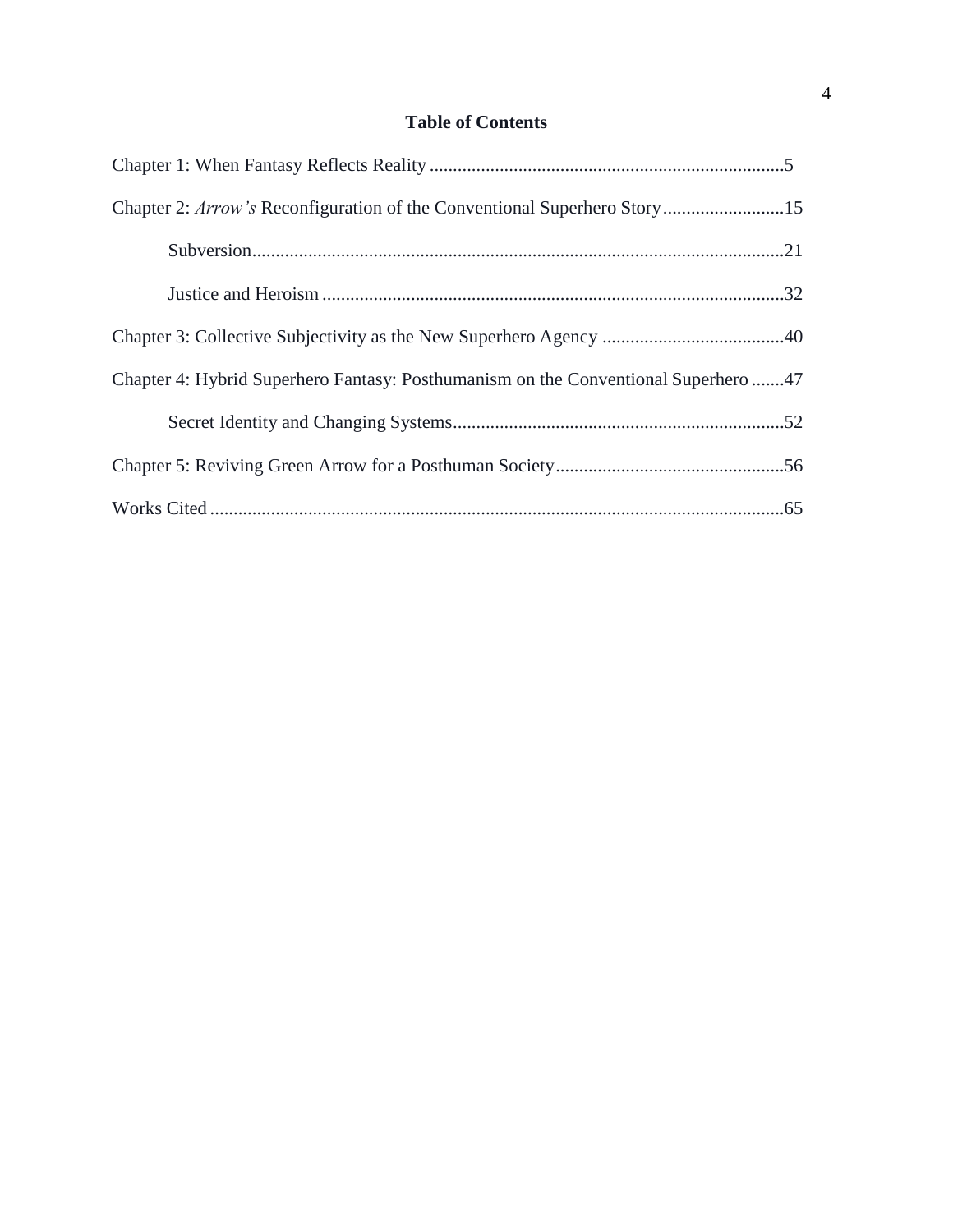#### **Chapter 1: When Fantasy Reflects Reality**

<span id="page-5-0"></span>Storytelling is a facet of human communication; it unites people and creates a shared sense of reality. Myths and legends originated in small group storytelling and grew; these stories related the experiences of the people and indicated the values held by the audience. Asthe centuries passed, storytelling became both visual and auditory, but how stories function remains the same. Stories relate the values in a given society at a given time, and they create metaphors through which to negotiate the changes and challenges in society. In many ways, the type or genre of story told in the various mediums tells one what cultural values exist. Specific genres may rise in popularity over time, and this indicates the values expressed in those stories relate more strongly with people in that specific time period. Any change in the popular story's genre then suggests change in the values which resonate with readers—it suggests a change in cultural identification.

In the last decade, superheroes have become a sort of cultural icon in the United States. Robin Rosenberg and Peter Coogan assert a change in the American cultural metaphor "from Western to superhero," as seen when the current president and other public figures are referred to as superheroes instead of cowboys. This shift is further highlighted by the prevalence of these narratives and their means of addressing the social tensions of today. Instead of using Westerns as metaphors for modern day tensions, movies have shifted to using superhero narratives to discuss concerns of internet privacy, terrorism, immigration, and so on (*xviii*). Joe Quesada, former editor-in-chief of Marvel, points to 9/11 as a turning point in "everybody's perspective on what heroes are and what superheroes should be, as well as the way we tell their stories" (149). This shift in perspective could be a contributing factor for the current popularity of superheroes. This popularity began in 2002 when Marvel produced the first of many superhero movies. DC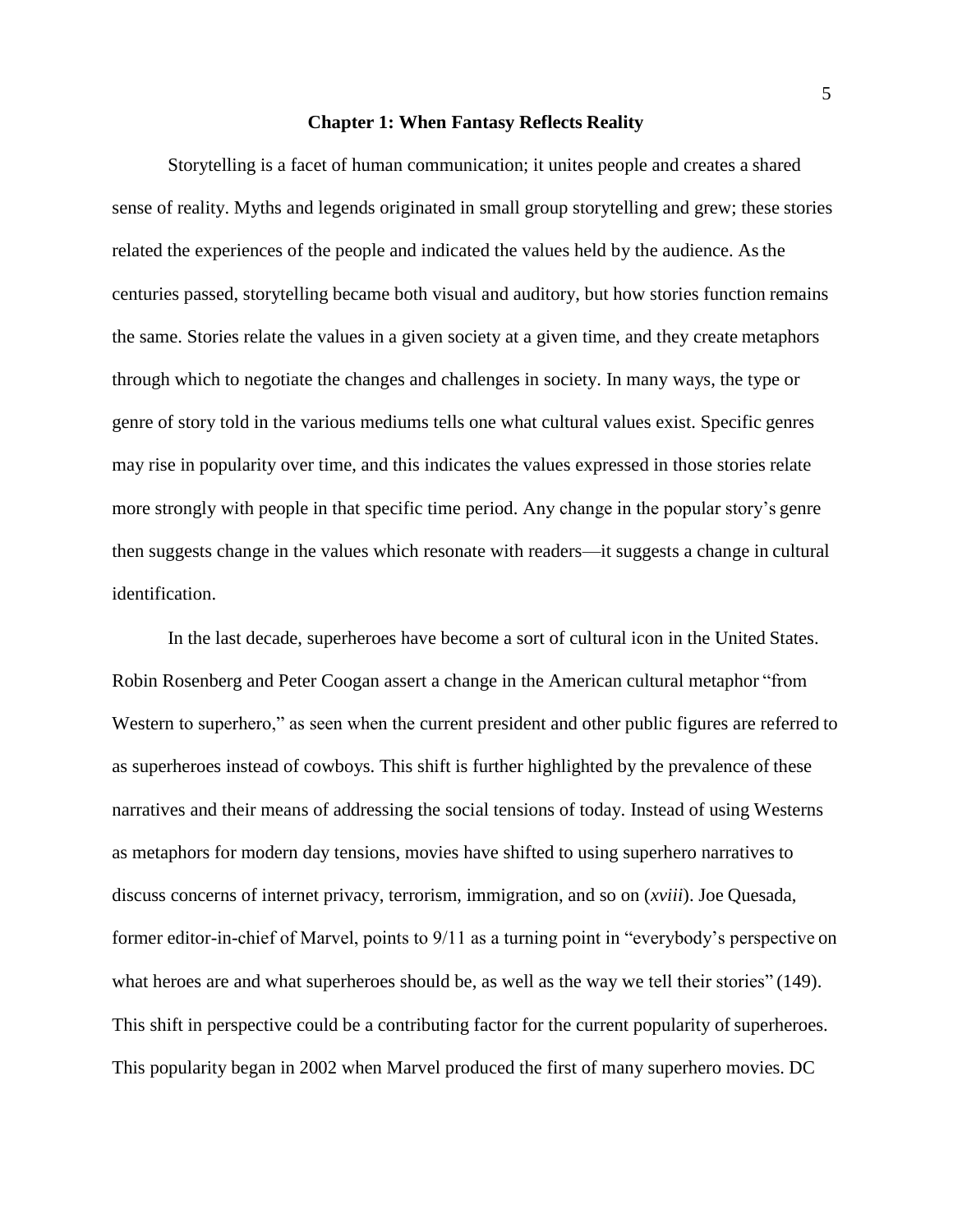followed the trend, and now there has been at least one superhero movie produced each year by either franchise. As such, popular culture is inundated with these superhero narratives at a mainstream level. Thus, it is not surprising that superheroes have become such a cultural icon in the United States.

Furthermore, the superhero narrative has moved beyond the condensed narratives of the silver screen, and now are featured in prolonged television narratives. With the shift into television, the superhero narrative is able to explore various issues in more depth than the condensed movie form. Movies take a large plot line and shrink it into two or so hours, while television shows are able to stretch the narrative over thirteen to twenty plus hours. These narratives then become accessible to anyone with a Netflix or Hulu account instantaneously rather than movies, which (unless pirated) are not released to streaming sites until the movie is released for home purchase. This allows the superhero narrative to reach a broad, mainstream audience almost immediately while interacting with the audience's immediate concerns. The concerns addressed in the television show may range from immigration, socio-economic inequality, to police brutality—whatever concerns are most pressing to the audience at the time.

Such accessibility and breadth of topic creates an opportunity to analyze the perceived issues of modern America and possible solutions or responses to these issues. With the broad television audience, the superhero's narrative reaches millions of viewers, who buy into the fantasies because they identify with the values reflected in the narrative. As such, the superhero narrative reveals the changing fantasy themes of modern America, which one can analyze through Ernest Bormann's Fantasy Theme Analysis to determine the cultural values and identification of the audience.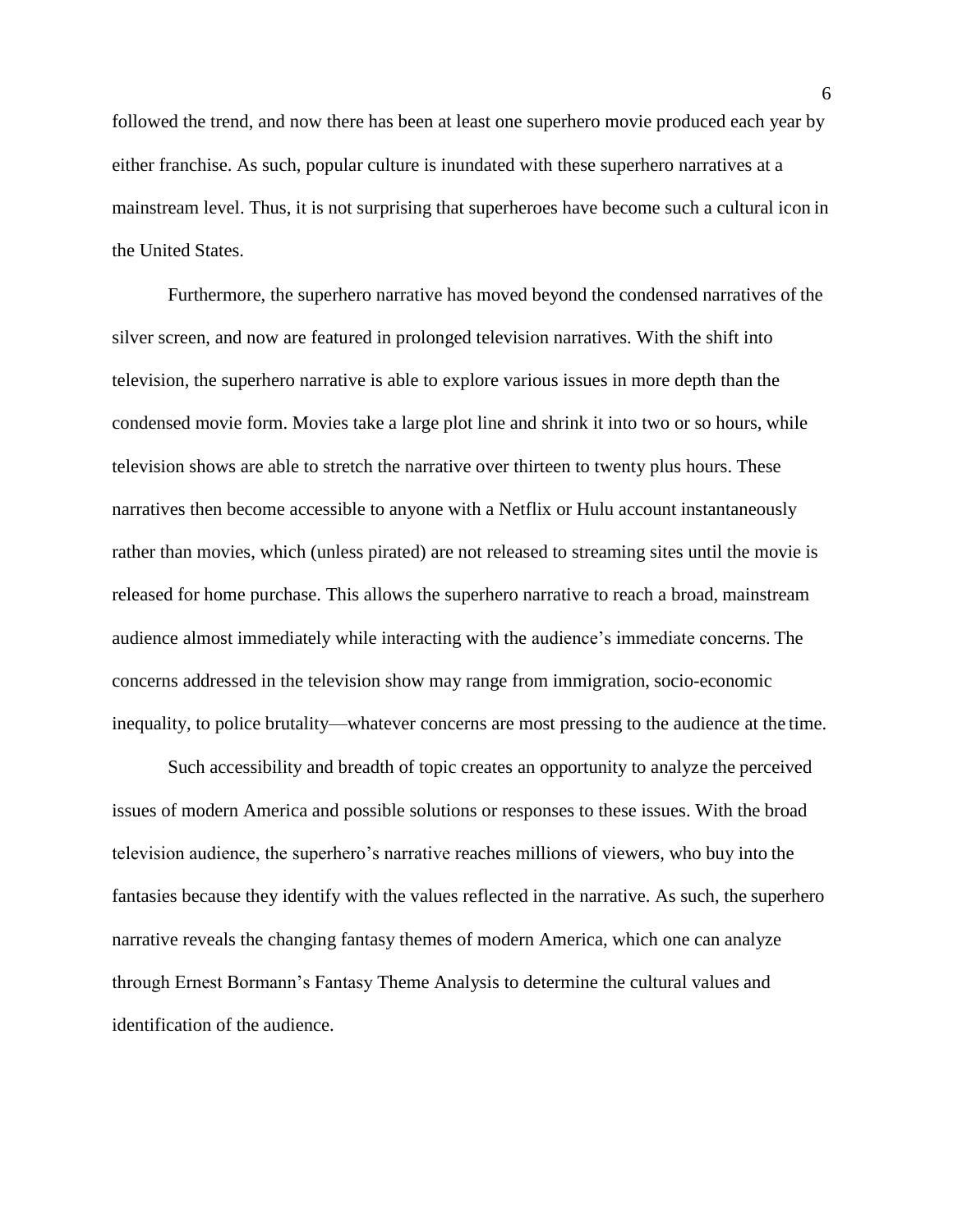In order to use Fantasy Theme Analysis, the artifact must have symbolic convergence. Bormann's Symbolic Convergence Theory explains the appearance of group consciousness from storytelling, while the analysis reveals the values the group identifies with in the fantasy. Symbolic Convergence Theory establishes group consciousness through "socially shared narrations and fantasies" ("Symbolic Convergence Theory" 128). Within small group communication, stories are shared to reduce tension and create a common culture when there might not have been one before ("Fantasy and Rhetorical Vision" 396-397). These stories present fantasies which may "chain out" among the group—meaning the fantasy is carried on and elaborated by the other communicators. Fantasies which chain out often reveal the values or motivations of the group which accepts the fantasy (397-398). In addition, when a group chains out fantasies, they create a symbolic reality called a rhetorical vision (398). These rhetorical visions are created from "shared interpretation[s] of events that fulfill a group psychological or rhetorical need" ("Symbolic Convergence Theory" 130). As such, the fantasies reflect reality and create an understanding of current events which others in the community share, while simultaneously forming a group identity. The sharing of these rhetorical visions is symbolic convergence; the collocutors now have a common ground through the interpretation of fantasy (131). Once a group shares a rhetorical vision, one can analyze it to determine the values audiences identify with in the fantasy ("Fantasy and Rhetorical Vision" 398). To conduct a fantasy theme analysis, a narrative must have chained out among a group. The analyst then examines the evidence for patterns in characterization which establishes the fantasy themes. From there, one determines the rhetorical vision suggested by the evidence and patterns (401). Once the rhetorical visions are identified, they reveal the values embedded in the fantasy which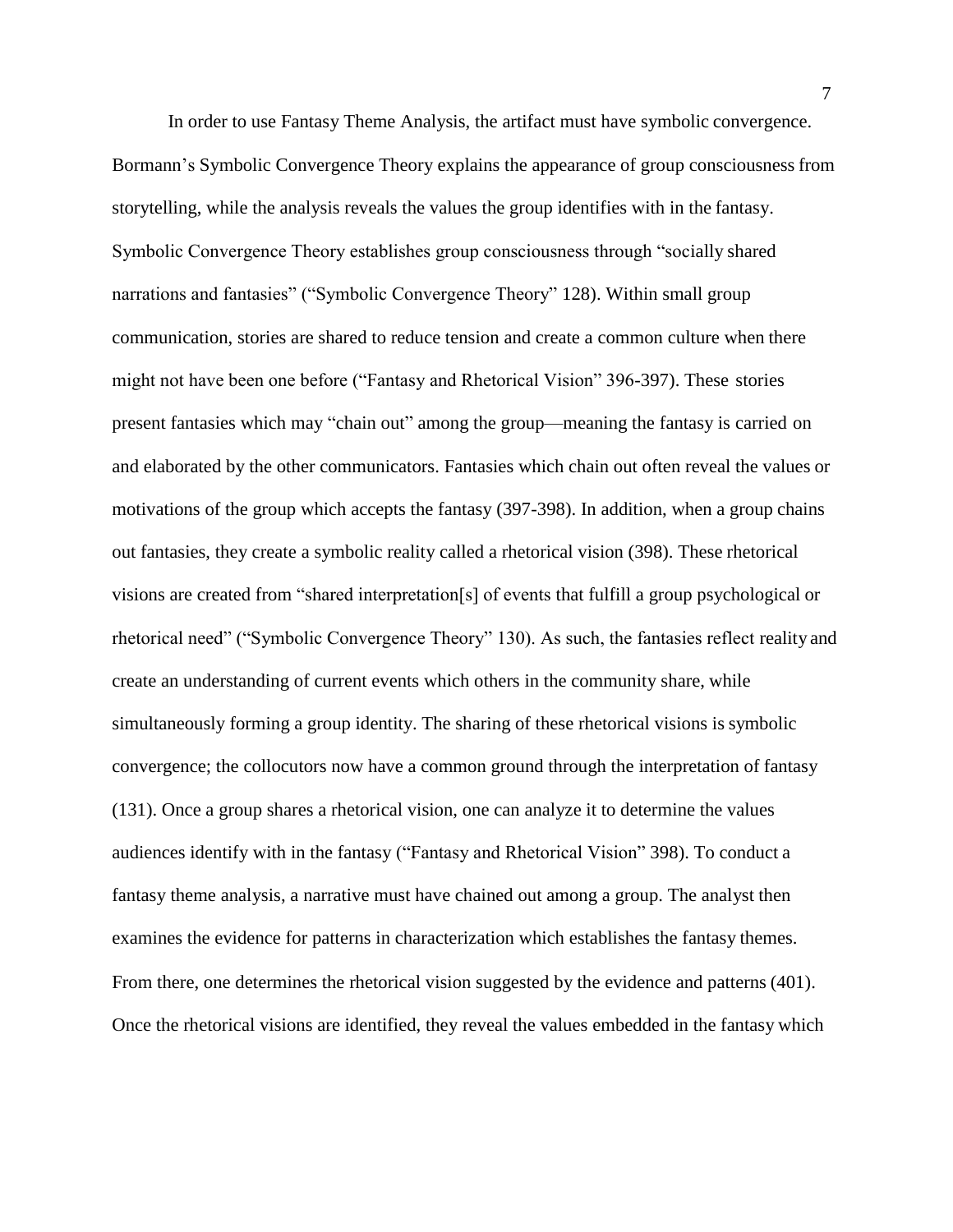the group has bought into. If a certain fantasy changes over time, it could reveal cultural trends and the discursive changes in the fantasy's construction.

The superhero fantasy is one such fantasy theme within superhero narratives and it does change in subtle ways to match the cultural influences. But each superhero narrative will have additional fantasy themes which reflect other values of the fan-base. As stated before, television superhero narratives are able to explore topics in more depth than movies can, and they reach a broader audience than comic books do. The CW television shows *Flash* and *Arrow* have their own fan-bases which have bought into the fantasies they offer. *Flash* and *Arrow* are in their third and fifth season (respectively) at the writing of this thesis. As such, these superhero narratives persist and have their own (and shared) audiences. Both shows are situated within the same world, as witnessed by the crossover episodes, and they both use the superhero fantasy theme. However, the two shows' superhero fantasies differ in content and focus. *Flash* deals with more fantastic situations, while *Arrow* tends to address issues reflected in society. Moreover, *Arrow*  modifies the televised superhero fantasy theme into a posthuman collective of heroes over the course of its series. The posthuman aspect of the series allows for more complex negotiations and interactions within the narrative, and creates a new superhero fantasy theme. The move from generic superhero fantasy to the hybrid fantasy could suggest a changing cultural perspective on what superheroes are or what (changing) American values they reflect. A fantasy theme analysis will provide answers to these hypotheses, and will reveal the values represented through the posthuman-influenced superhero fantasy. In turn, the revealed values may suggest a changing perspective on what is heroic, or at least what Americans identify as heroic.

*Arrow* was selected for this fantasy theme analysis for multiple reasons. The primary reasons are the show's focus on the social justice concerns reflected in real-life, the mirrored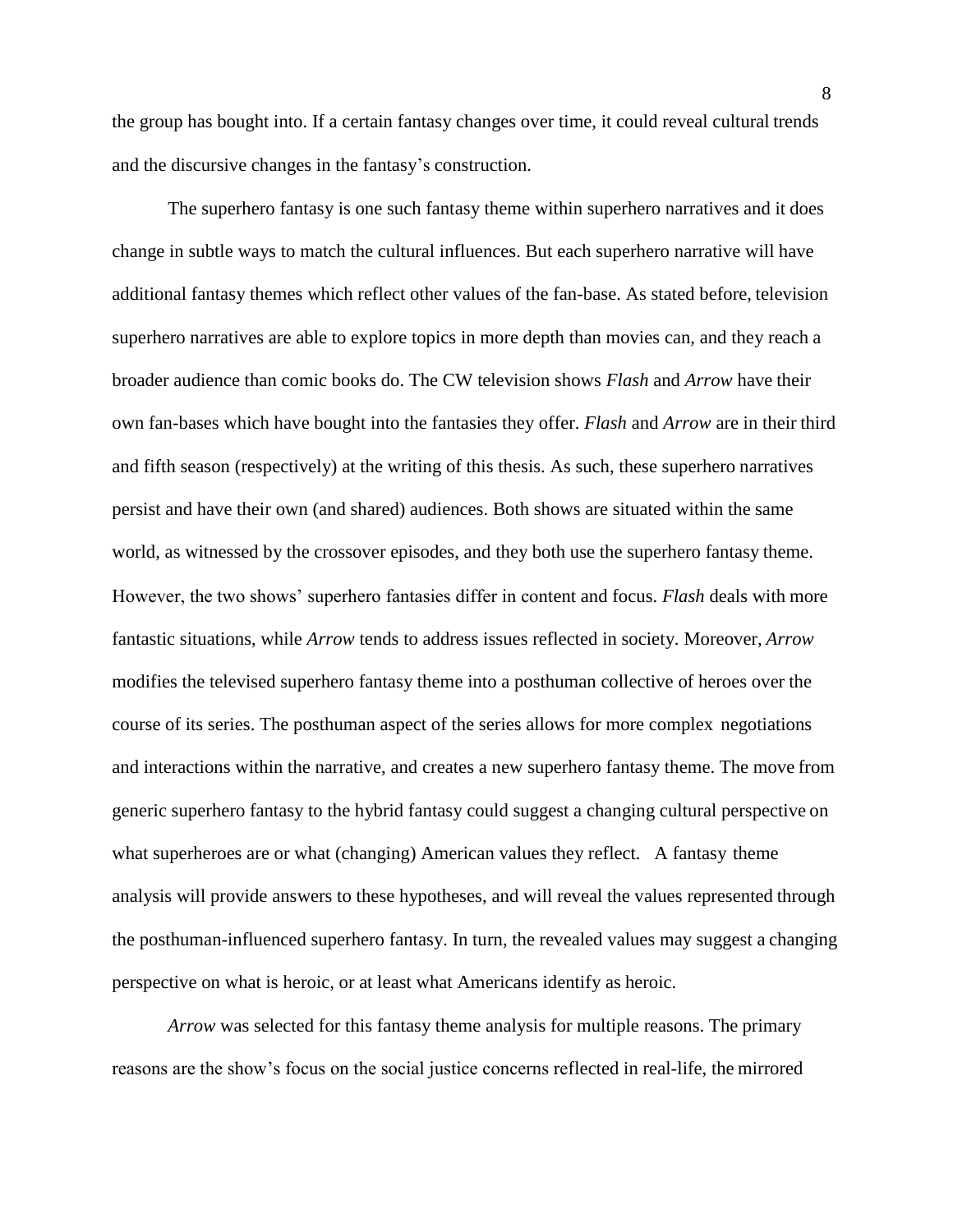reality the show takes place in, and the length of the narrative. However, the analysis will not address the fifth season, which aired October 5, 2016. Instead, the analysis will focus on the first four seasons. The selected seasons of *Arrow* follow a core group of characters and their growth into superheroes. These characters include Oliver Queen (the protagonist played by Stephan Amell), John "Dig" Diggle (played by David Ramsey), Felicity Smoak (played by Emily Bett Rickards), Roy Harper (played by Colton Haynes), Laurel Lance (played by Katie Cassidy), and Thea Queen (played by Willa Holland).<sup>1</sup> Half of their superhero narratives come to completion by the end of the fourth season, after which point the core group of characters begins to change and new characters begin the superhero journey. Thus, the first four seasons provide ample discussion of the various fantasy themes while keeping within one definitive group narrative.

Due to the focus on said core group of characters, the analysis will only examine the narrative line which takes place in the present. *Arrow*'s episode construction follows most crime dramas in the sense that the group solves a crime in an episode. However, each episode tells two storylines; one is situated in the present (where the crime takes place), and the second takes place five years in past. The core group come together in the present story, while the past storyline focuses on Oliver's change from a helpless playboy into the lethal vigilante seen in the first season. As such, the present storyline is the focus of analysis because it shows the core group's progression into superheroes and their character story arcs.

In addition to full character story arcs, *Arrow* establishes a real-world setting, or at least a world that closely mirrors reality. Within the first ten minutes of the pilot, the dialogue between characters attempts to establish the real-world setting. Tommy Merlyn, Oliver's best friend, details the confusing ending to *Lost*, and the super bowl winners Oliver missed while he was

<sup>&</sup>lt;sup>1</sup> Quinten Lance (played by Paul Blackthorne) may also be included within the core group of characters; however, he is purposely left out of the analysis because of his altering support of the Team and limited part in the group.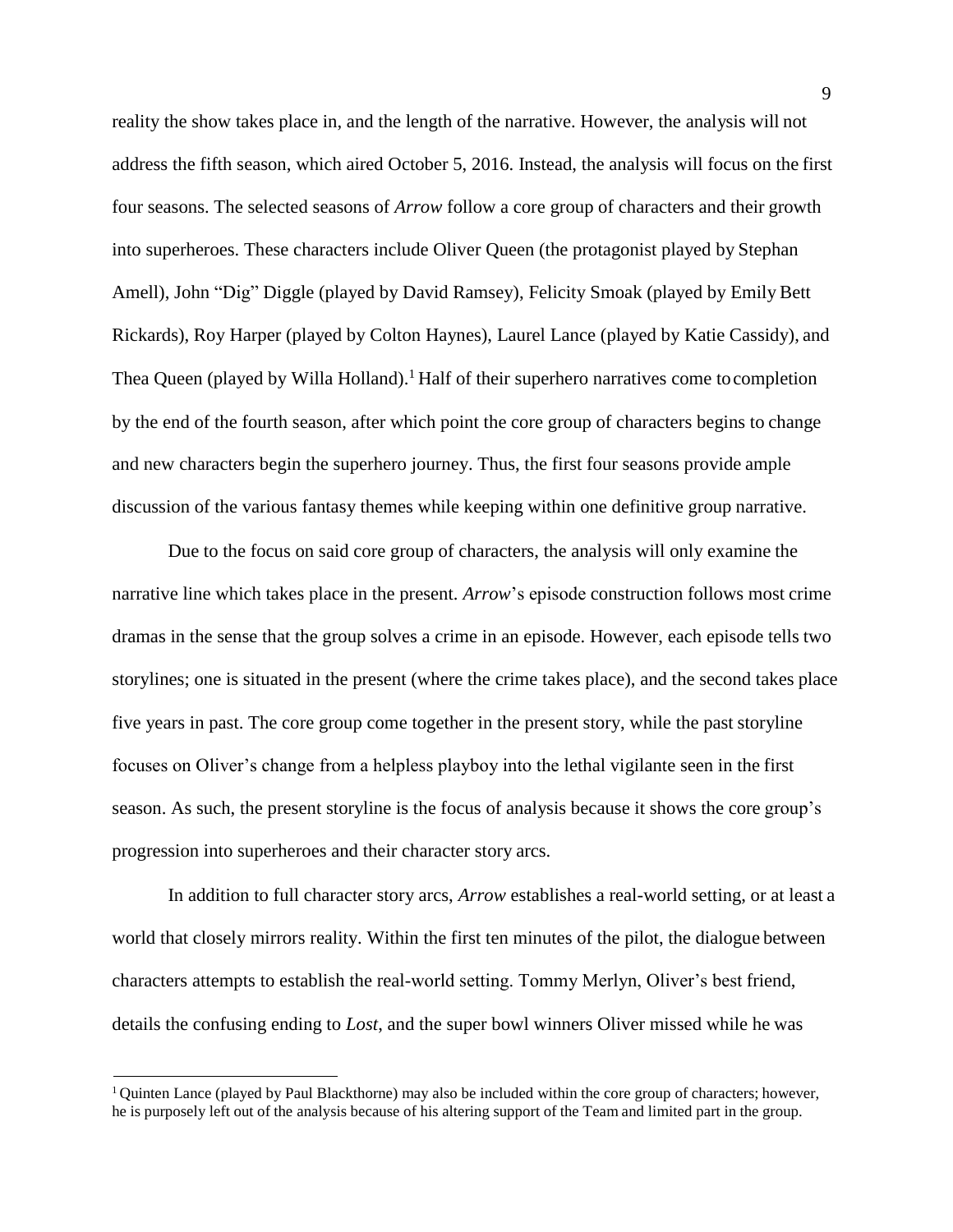marooned on a deserted island (all of which matched the actual winners). Tommy also mentions offhandedly there is a "black president, that's new," so while no names are provided for government leaders, the viewer can assume Tommy meant President Obama ("Pilot"). Throughout the series, dialogue reminds the viewer these characters live in a similar reality—or at least a reality with the same popular culture; there are references to the Kardashians ("Lone Gunman"), Dr. Oz ("Legacies"), *Dr. Who* ("Public Enemy"), the most recent *Bond* movie ("Lost Souls"), the *Harry Potter* books and movies ("Beacon of Hope"), and more. However, more than the popular cultural references are the references to the War in Iraq and Afghanistan, as well as the continued US military presence throughout the world ("Dark Waters"; "Pilot"; "Suicide Squad"; "Suicidal Tendencies"; "Time of Death"; "Trust but Verify"). The references to war and military forces persists throughout the series and has numerous examples, particularly whenever Dig and Lyla (a side character with particular military connections) interact in the series. All of the cultural references tether the show to reality even as the narrative grows more fantastic.<sup>2</sup> This allows the series to act as a reflection and critique of the issues people and the country face, which in turn solidify the real-world connection.

Connecting the superhero to the audience's lived experience is part of the superhero genre. The fantasy is always situated within reality; if a superhero story remained solely in the realm of the fantastical, it would ultimately lose audience members and meaning. The comic book superhero has always been a metaphor which the creators and readers can place any meaning into, and whose most poignant meanings come from the fantasy's connection to the reader's reality (Kurt Busiek 136-137). As such, the superhero must be situated within a recognizable environment or situation, lest his or her metaphor lose meaning. Of course, readers

<sup>&</sup>lt;sup>2</sup> Second season featured a super soldier threat, third season featured an assassin group which acted like a hidden army, and fourth season had an enemy who used magic to kill people and take over thecity.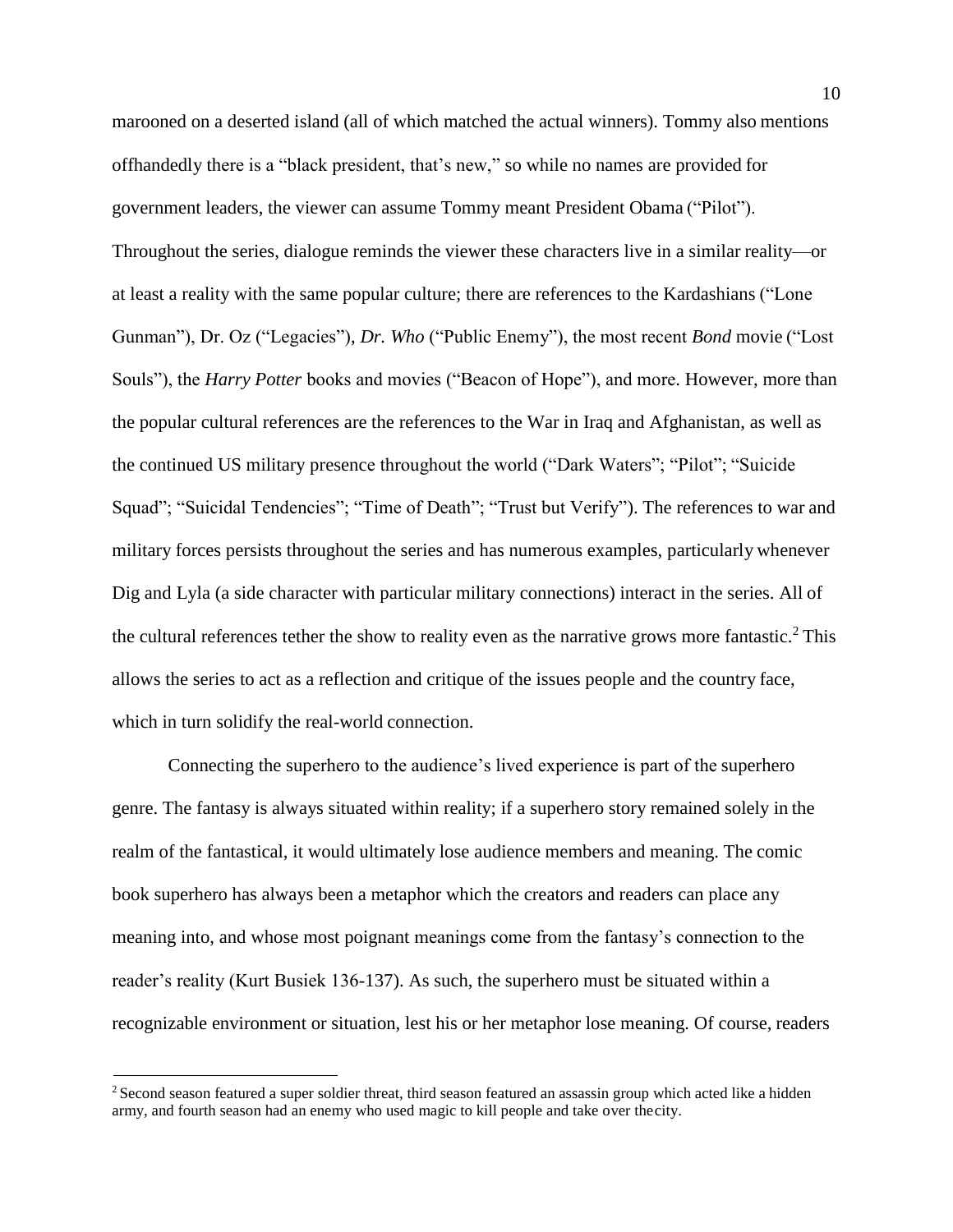do not want superhero stories to be too real either. Real-life superheroes are vigilantes and are undesirable. Because superheroes are idealizations or better versions of real people, a real-life vigilante comes off as crazy and disturbing (Will Brooker 13). Thus, the superhero is set in a reality that mirrors or is supposed to *be* society but it still holds an element of the fantastical that makes these vigilantes actually desirable.

Ultimately, superhero stories are a balancing act; so, while the comic book superhero may use fantasy elements to draw in readers, the superhero's connection back to reality keeps fans invested (Marco Arnaudo 104). This allows the superhero to interact with modern issues, like the conflict in the Middle East, but the superhero does not "fix" or "solve" the issues. If the modern issues readers are concerned with were actually solved in the narrative, then that tether to reality would break and there would be no continued exigency for the writing (105). Superhero fantasies exist to negotiate the conflicts readers feel in their lives. It creates a discursive environment through which social concerns can be examined in more critical ways; therefore, resolving issues removes the connection and desire to read the narrative. Moreover, connecting with the reader's reality allows the superhero's narrative to hold a mirror up to the real world. The reality the superheroes exist in will reflect the reality of the time, and thus leads to critical conversation of the government and other institutions. Arnaudo points to the Green Arrow and Green Lantern team-up comics from the seventies as one example. Their narratives encountered "all-too-real problems like racism, drugs, the expropriation of native lands, pollution, and worker exploitation" during its run (95). Thus the backdrop was fantastical but the issues were real and were brought to the forefront. Moreover, characters—even those meant to reflect patriotism—do not follow the government or culture blindly; instead, they follow specific values which are not necessarily political (96). As such, the superhero can critique the society and governments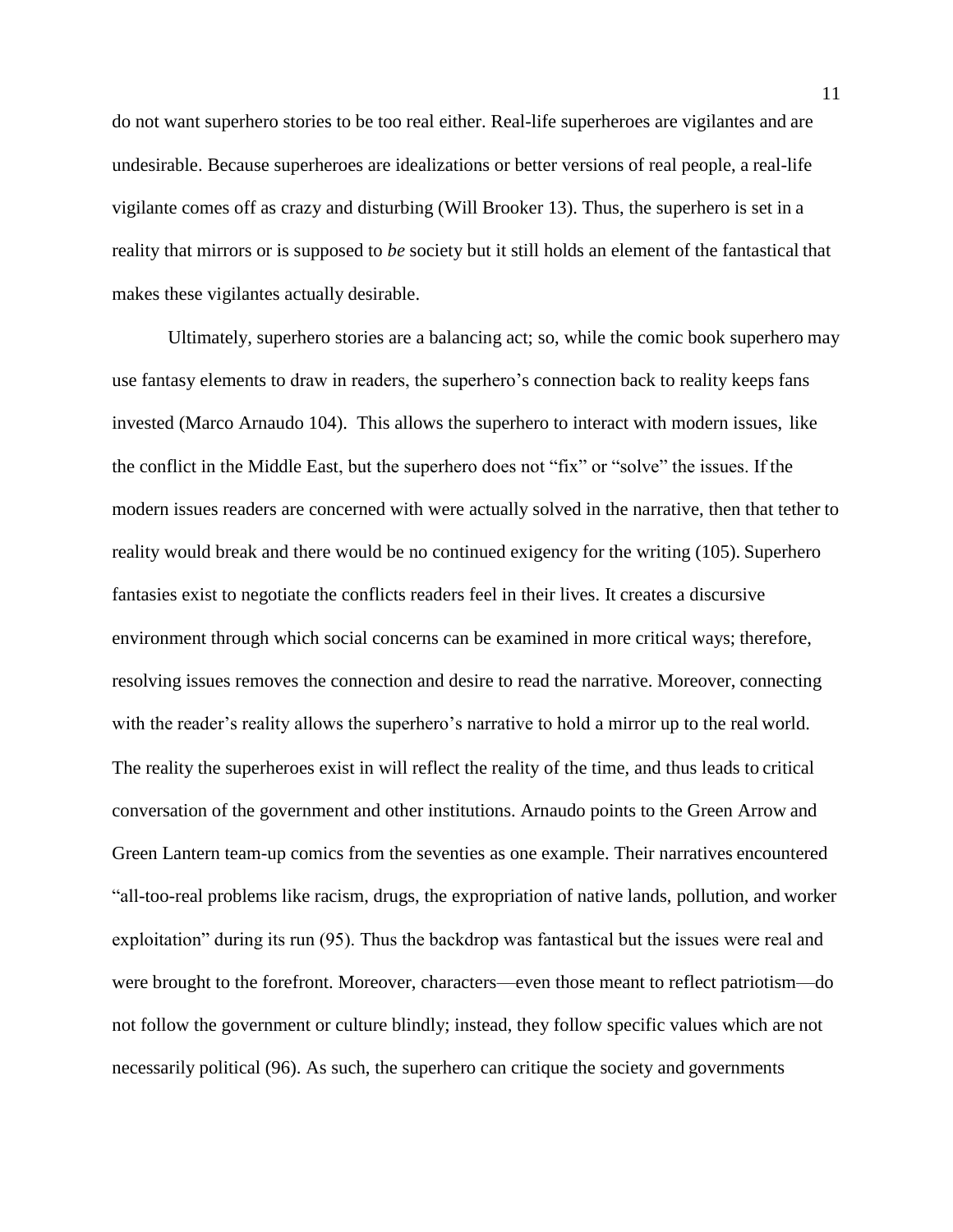reflected in the narrative. This is how the superhero fantasy and narrative works: the superhero narrative reflects reality and examines the smaller things which contribute to the larger issues in society. The narrative is close enough to the reader's reality to allow for critique, but distanced enough to be enjoyable. *Arrow* makes that close reflection to reality, even though it is set in the fictional Starling City (called Star City in the fourth season). As the series grows more fantastical, the issues reflected in the show remain connected to real-world social issues, so *Arrow* will always reflect reality to some degree no matter how impossible the villain becomes.

The first episode of *Arrow*, "Pilot," aired October 10, 2012 during the Occupy Wall Street Movement, which had clear influences on the first season's villain choice (a CEO of a multi-billion dollar company) and various character interactions. The pilot establishes this social issue early on, which further shows the correlation between the show's setting and reality. The pilot presents shots of Starling City facing hard economic times. The audience sees these shots when Oliver requests to visit his father's old, shut-down, steel factory, which resides in the Glades—a former industrial area with low-economic housing and high crime rates. During the car ride, the camera pans over the dilapidated steel factory and the boarded up buildings surrounding it while presumably homeless persons wander the sidewalks or beg. Tommy remarks during the drive how the "city's gone to crap." The scene establishes the disenfranchised are suffering, whereas the Queen family (who had shut down the steel factory) is well-off in their castle-like mansion the viewers saw in earlier scenes ("Pilot"). Throughout the first season, the series reiterates the Occupy influences through characters describing certain persons as "onepercenters" ("Pilot"; "Honor Thy Father"), or more explicitly when Oliver explains his mission to Dig: "Starling City is dying. It is being poisoned by a criminal elite who don't care who they hurt as long as they maintain their wealth and power" ("An Innocent Man"). *Arrow* reflects the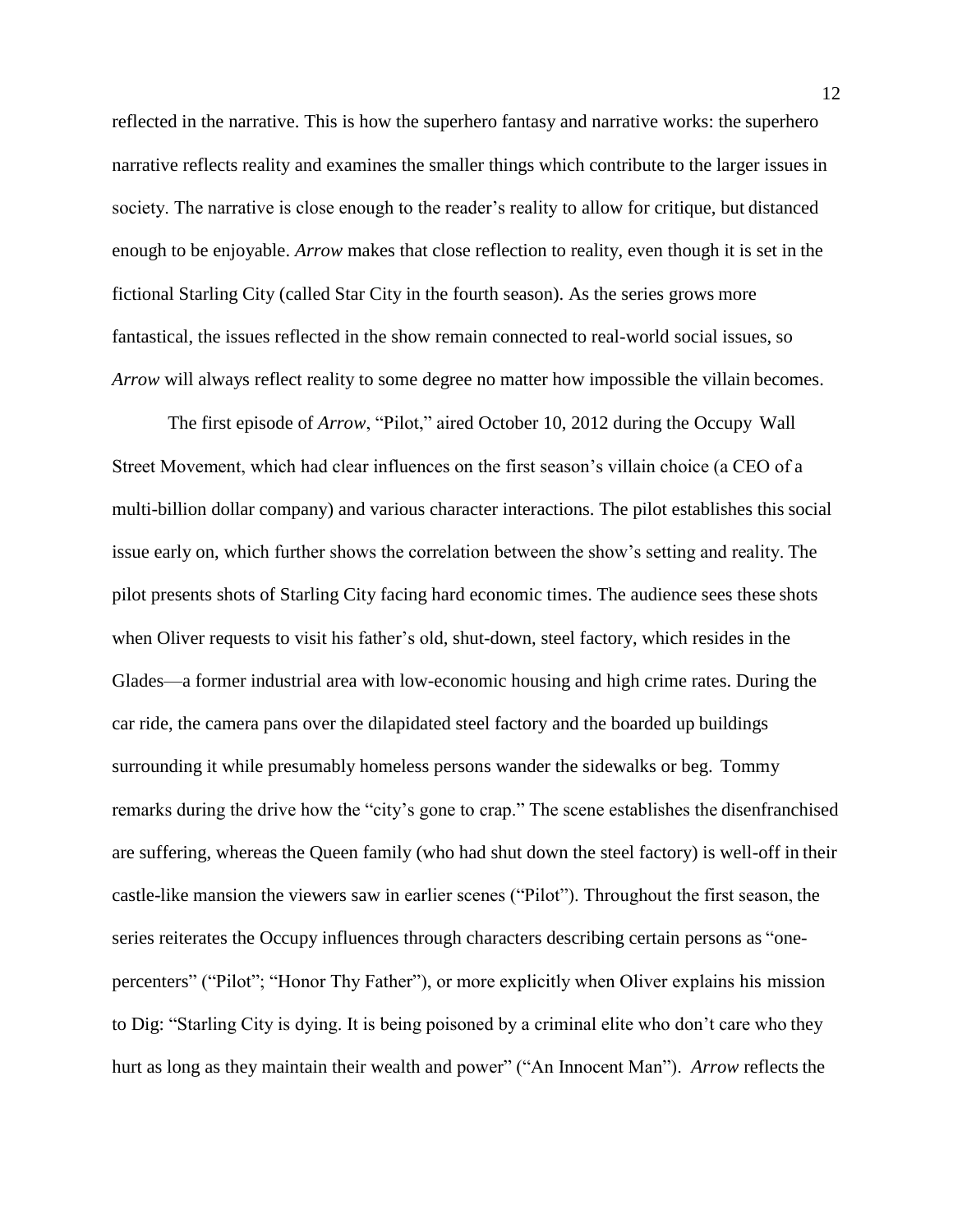Occupy Movement to establish a dialogue with the audience about the movement and economic system. It uses this background to connect with the readers and create an exigency for the show; those upset with "one-percenters" might find the narrative cathartic because of the protagonist taking down white collar criminals instead of street crime.

While the tensions between the social classes were most drastic in the first season, the tensions persisted into the second season, particularly due to how the first season ended.<sup>3</sup> Throughout the series, even as the conflicts Starling City faces differ more sharply from the realworld and become more fantastical, there are echoes of real-life social issues in the series. The writers wanted to present the Green Arrow narrative to a television audience because they believed the hero would do well given the social climate. According to Greg Berlanti, one of *Arrow'*s writers, they chose the Green Arrow "'because he was all about social justice, and we live at a time when the country is really aware of that'"—meaning social justice issues(Jensen). Through this socially minded hero, the series addresses alcoholism ("Crucible"), narcotics ("Canaries"; "The Calm"; "State v. Queen"; "Vertigo"), anti-government terrorists ("Blast Radius"), underfunded hospitals ("Keep your Enemies Closer"), businesses giving back to the community ("Beacon of Hope"; "Sara"), cyber terrorism and hacktivists ("The Secret Origin of Felicity Smoak"; "Unchained"), corrupt politicians ("Suicidal Tendencies"), police corruption or "bad cops" ("Beyond Redemption"), and more. *Arrow'*s narrative creates discussion on this myriad of social topics, which are partly a result of a posthuman perspective and the Green Arrow's comic book history. The series acknowledges the multitude of societal concerns and uses the show as a means of discussing those concerns in a manner reflective of the changing American perspectives.

<sup>&</sup>lt;sup>3</sup>Malcolm Merlyn uses an earthquake machine to destroy the Glades, and while the heroes partially thwarted the plan, 503 people died in the aftermath.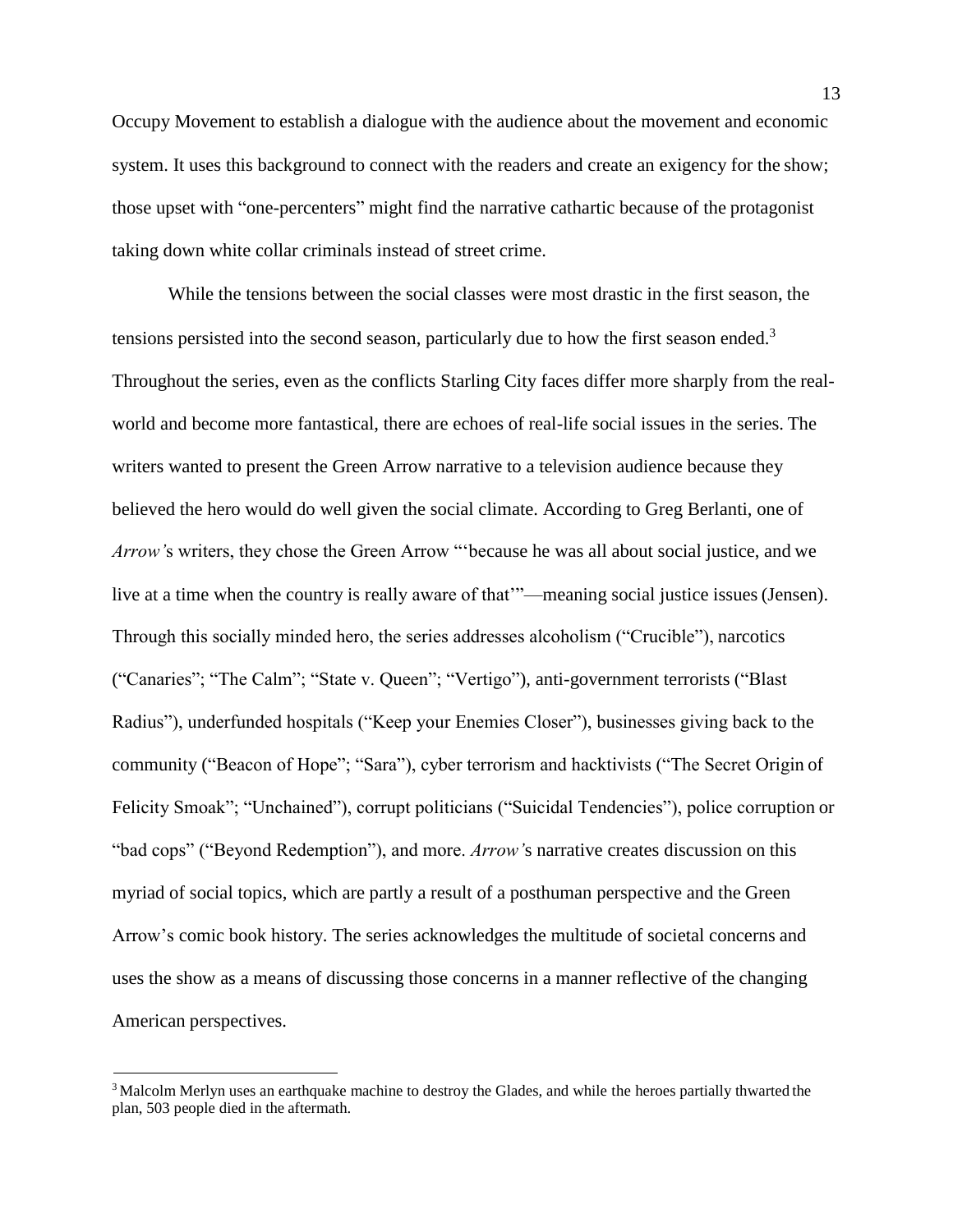The remaining sections of this thesis will focus on the primary fantasy themes presented in *Arrow,* along with their values and discursive implications. First, the superhero fantasy will be examined canonically and historically before the standard superhero fantasy established throughout *Arrow* is analyzed. Second, the posthuman perspective in *Arrow* will be examined alongside the values this perspective brings to the narrative. Third, the posthuman collective's impact on the superhero fantasy will be examined along with the values embedded in the new superhero fantasy theme. Lastly, the implications of this changed fantasy on the American perspective and identity will be discussed.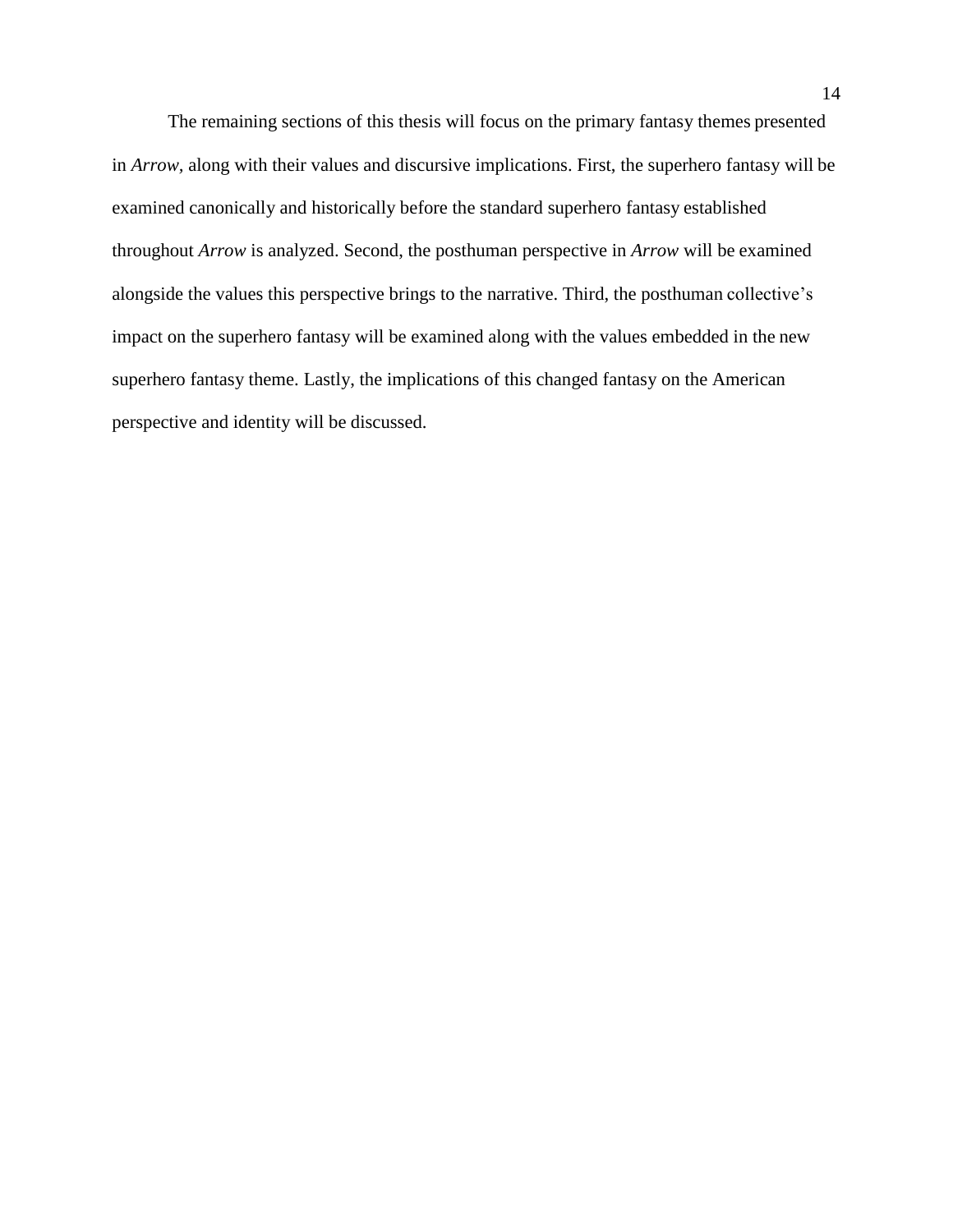#### **Chapter 2:** *Arrow***'s Reconfiguration of the Conventional Superhero Story**

<span id="page-15-0"></span>The history of the superhero fantasy informs what specifically the superhero is and how *Arrow*'s superhero fantasy theme has changed the expectations of a superhero through the inclusion of a posthuman perspective. The canonical superhero narrative has developed over seventy-plus years to become what it is today, and this history has created entrenched understandings of what the superhero is and can do. While modern adaptations of superheroes are different from the first iterations, or even the iterations of twenty years ago, the current superhero and superhero narrative draw on the past.

The "modern" superhero has existed since 1938, but definitions of what is the superhero (and consequently its narrative) have varied. There are key similarities across these definitions; for instance, academics and comic book writers agree the superhero has a mission. This mission is part of what drives the narrative and defines the genre because each issue in the comic book series will continue the hero's mission. This creates serialization, which allows the story to continue to adapt through new iterations in line with the modern concerns while still continuing the existing narrative (Alex Boney 48; A. David Lewis 33-35; Aaron Taylor 350). Because the superhero and its narrative are still growing, the varied perspectives on *what* is a superhero makes sense.

For some critics and analysists, the superhero is a clear-cut being. For others the definition of a superhero is malleable and does not need to be defined, yet these academics can still agree on a core group of characters they classify as superheroes. To Coogan, every superhero has three things: "mission, powers, and identity" (3). The mission tends to be one which aligns with the morals of the superhero's society, and the superhero works toward this mission selflessly. While the superhero's powers tend to be extraordinary, it could pertain to a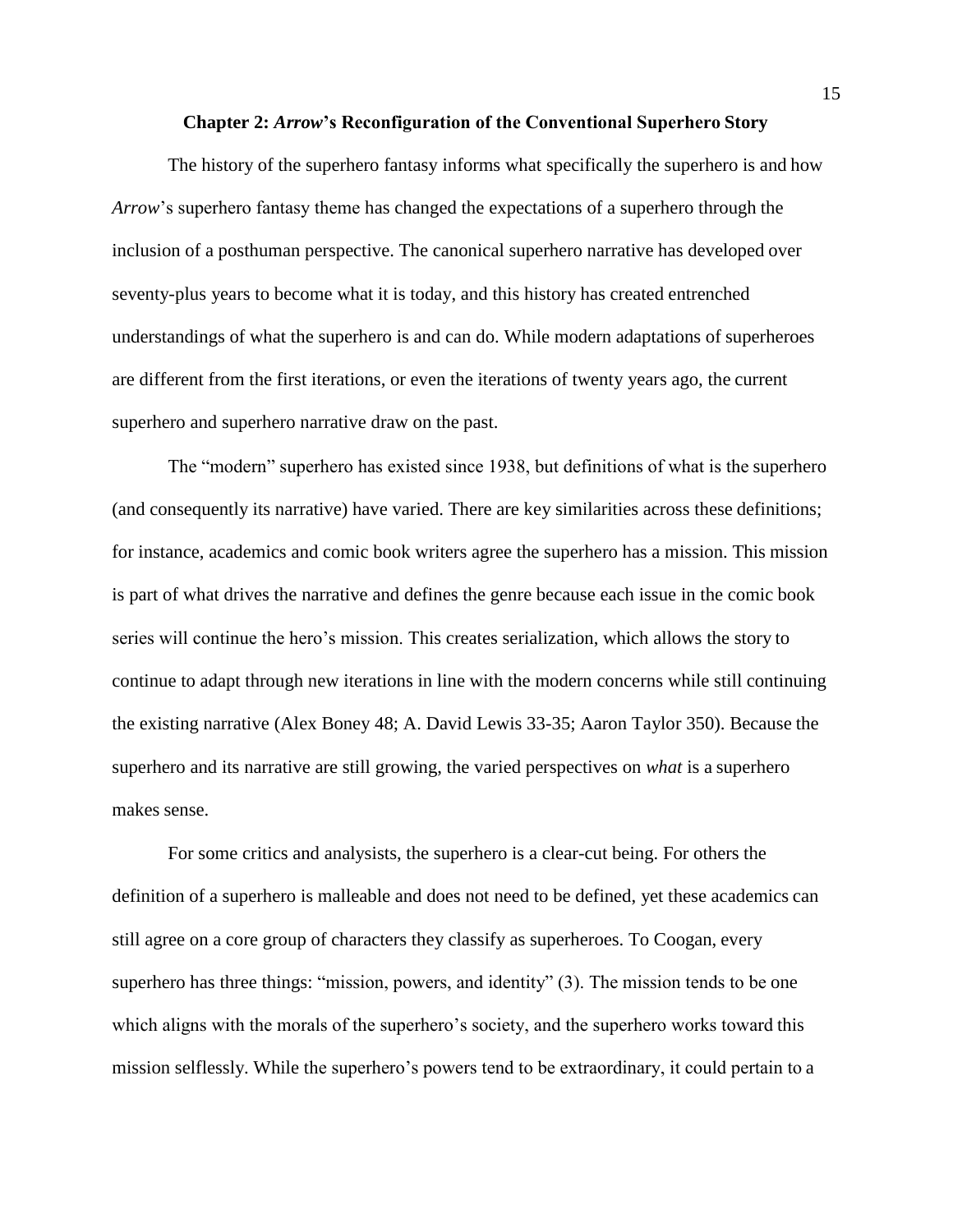person who has honed his or her body beyond normal human capability so that they can keep up with super-powered heroes and foes (4-5). Lastly, Coogan argues the superhero must have a "code name" and "costume" to create his or her superhero identity. The code name is the superhero's name which then allows for the superhero to have a secret ("civilian") identity. The costume becomes a uniform of sorts and allows the superhero to be recognized for his crime fighting (6-7). However, for Geoff Klock, defining the superhero so rigidly will ultimately exclude other heroes and narratives—even those recognized as a canonical superhero (72). The superhero genre in itself is a mash-up of various other genres which coalesce into the superhero story. There could be elements of the science-fiction genre and crime drama mixed into one narrative, so to narrowly define what is a superhero could exclude these characters (74-75). Moreover, superhero stories have a long history, which each new writer acknowledges and builds off of (Marco Arnaudo 4). Thus, each new comic book iteration of Superman or Batman will include the previous iterations of these superheroes even as these characters change. Indeed, comic book writers may "kill" the superhero only to bring the superhero back with an altered focus or personality that better reflects the new generation of readers (Lewis 35).

*Arrow*, as of the fourth season, does not have any super-powered heroes on the Team.<sup>4</sup> While super-powered individuals will join the Team in cross-over episodes, they work together on equal footing, which supports Coogan's definition of a superhero's powers. The Team's combat prowess (despite not having "powers") adds to the fight, so they become an aid not a hindrance in their team-ups with Flash, Hawkgirl, Hawkman, and Vixen ("The Brave and the Bold"; "Legends of Yesterday"; "Taken"). Therefore, while the Team's abilities only push human capability, they are still superheroes. Moreover, each team member wears costumes to

<sup>4</sup>The Team will henceforth refer to the vigilante or superhero team the core characters create. The Team occasionally qualifies themselves as Team Arrow during cross-over episodes, but it is not a persistenttitle.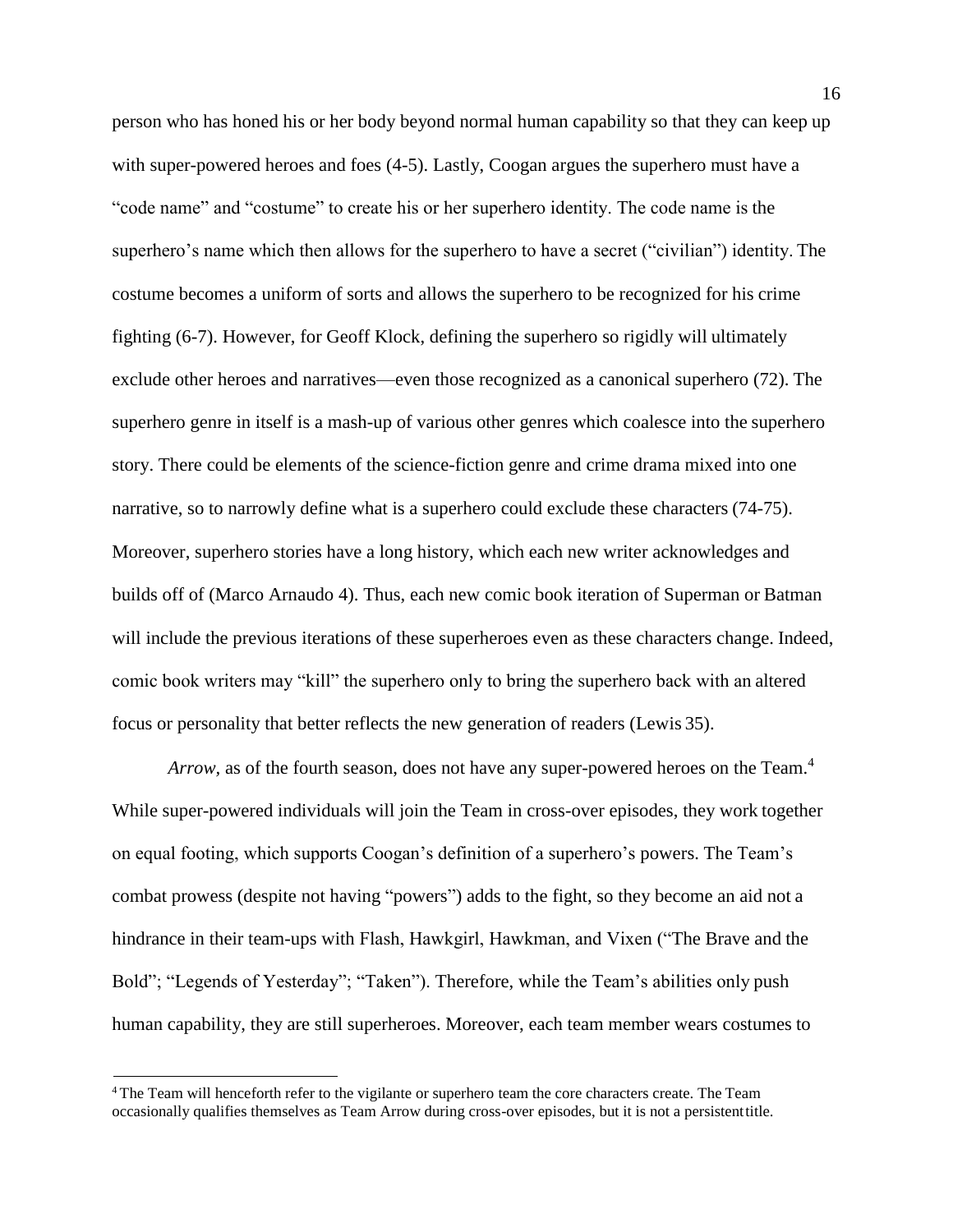disguise themselves and identify themselves as "masks," vigilantes, or even heroes. This allows them to have a codename and a secret identity, although *Arrow* takes the secret identity a step further due to the posthuman influences on the narrative. Overall, however, *Arrow* matches Coogan's strict denotative requirements of a superhero. As for Klock's definition, the series does mix drama, film noir, crime, and military narratives into the superhero narrative. Furthermore, the fluid Klock definition allows the posthuman influences in *Arrow* to be validated while maintaining recognition as a superhero narrative.

While the denotative understandings of the superhero help to establish a base for *Arrow*'s analysis, the genre's history has also inscribed specific meanings onto the superhero, which explain the genre's continuation and success today. Superman premiered in 1938, and is generally cited as the first modern superhero. At the time, the United States underwent an age of cultural uncertainty due to economic, social, political, and technological issues and advances. The literary culture of this time presented disillusioned or corrupt protagonists, which only perpetuated the cultural uncertainty and fears of change. However, the superhero offered a new way to cope with the changing world (Boney 43). Because "America [was] negotiating a revised morality" when Superman debuted and began interacting with the urban setting, he (and other superheroes) became a way to address the issues out of the reader's controls because these heroes would always overcome the issues (Lewis 32-33). In many ways, the cultural uncertainty of the thirties and forties was like the uncertainty felt after 9/11. The United States was entering a more uncertain, complex global setting, and—just as in the forties—superheroes seem to be providing a means of overcoming the overwhelming.

The recent cinematic superhero narratives reflected on the changing world and the warring climate. While some movies focused on the superhero in his city saving people, other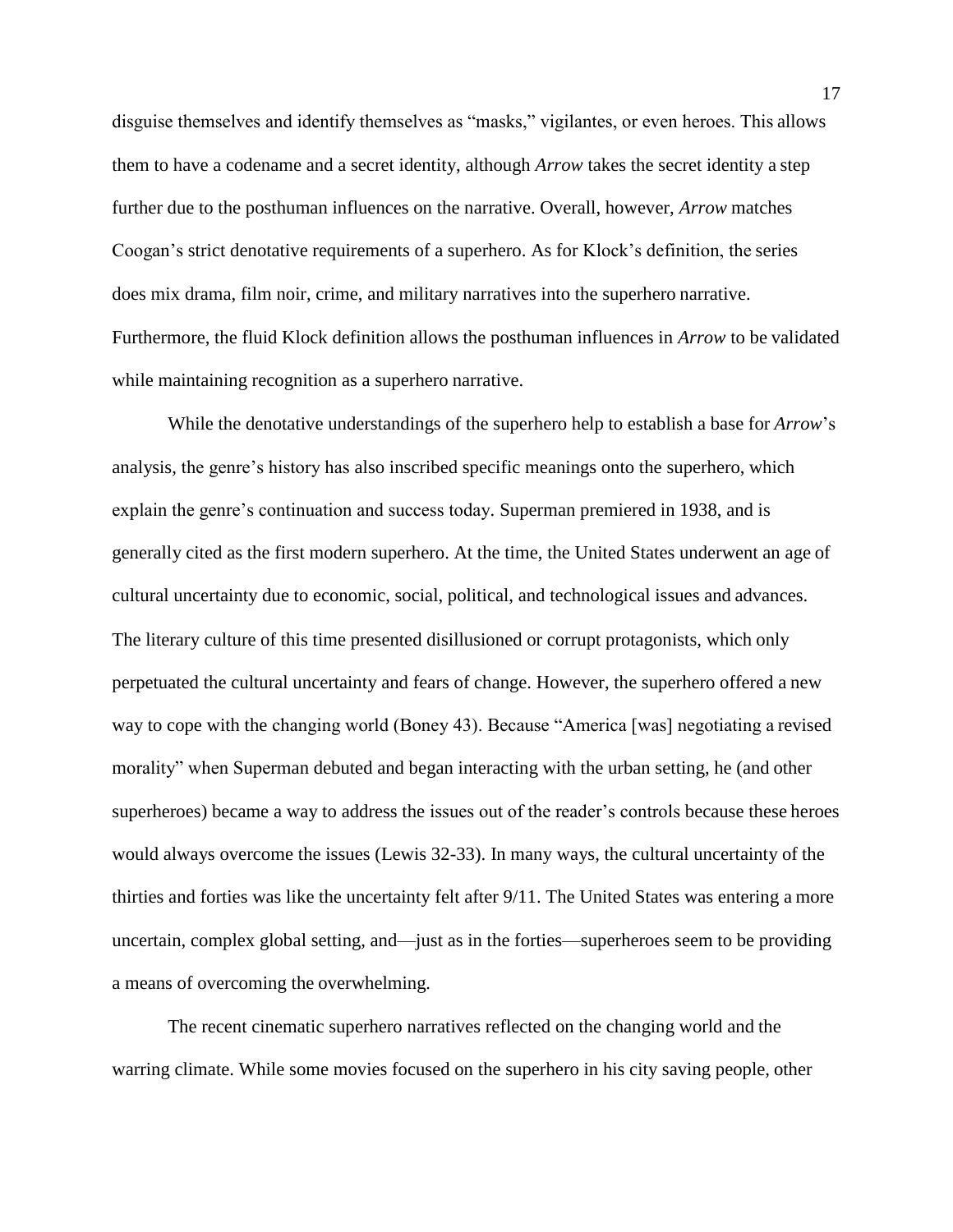movies focused on the War in Iraq and Afghanistan—like *Ironman*—or had military enemies like *the Incredible Hulk.* Throughout all of the superhero movies is a mix of hope and cynicism, even as the industry moved toward darker and grittier narratives, like *Watchmen* or the *Dark Knight franchise (Arnaudo 75). These movies provided opportunities to discuss the changing* American culture and the fears audiences had. The superhero became an accessible metaphor for persevering through hardships and negotiating the changing technological world around viewers. Because of the superhero movie surge, superheroes became a readily available narrative to discuss the changing culture. Now *Arrow* (2012), *Flash* (2014), *Daredevil* (2014)*, Jessica Jones*  (2015), *Legends of Tomorrow* (2016)*,* and *Luke Cage* (2016) take the more concentrated televised narrative form to approach discussions of class equality, gender equality, racial equality, police brutality, rape culture, technology use and privacy, and other social concerns.

While today's superhero narratives often negotiate social and technological concerns, it is not completely new to the genre either. Shortly after Superman's creation, the comic book superhero concerned his or herself with the intellectual and moral issues of the time such as "intellectual property and licensing," as well as a myriad of technological and environmental concerns (Richard Reynolds 52). This has allowed the comic book superhero to persist and adapt to the new concerns of each generation because it has always addressed the social, moral, and intellectual concerns of the readers. By nature, the superhero interacts with the reader's reality and concerns (Will Brooker 11; Danny Fingeroth 125; Ivory Madison 159; Quesada 149; Reynolds 57). The comic book industry does this intentionally because setting superheroes in the reader's reality makes the superhero have meaning (Quesada 149; Stan Lee 116), and thus they can explore the struggles the audience experiences, while also allowing the reader to see themselves in (or identify with) the character (Madison 158). All of these things enable the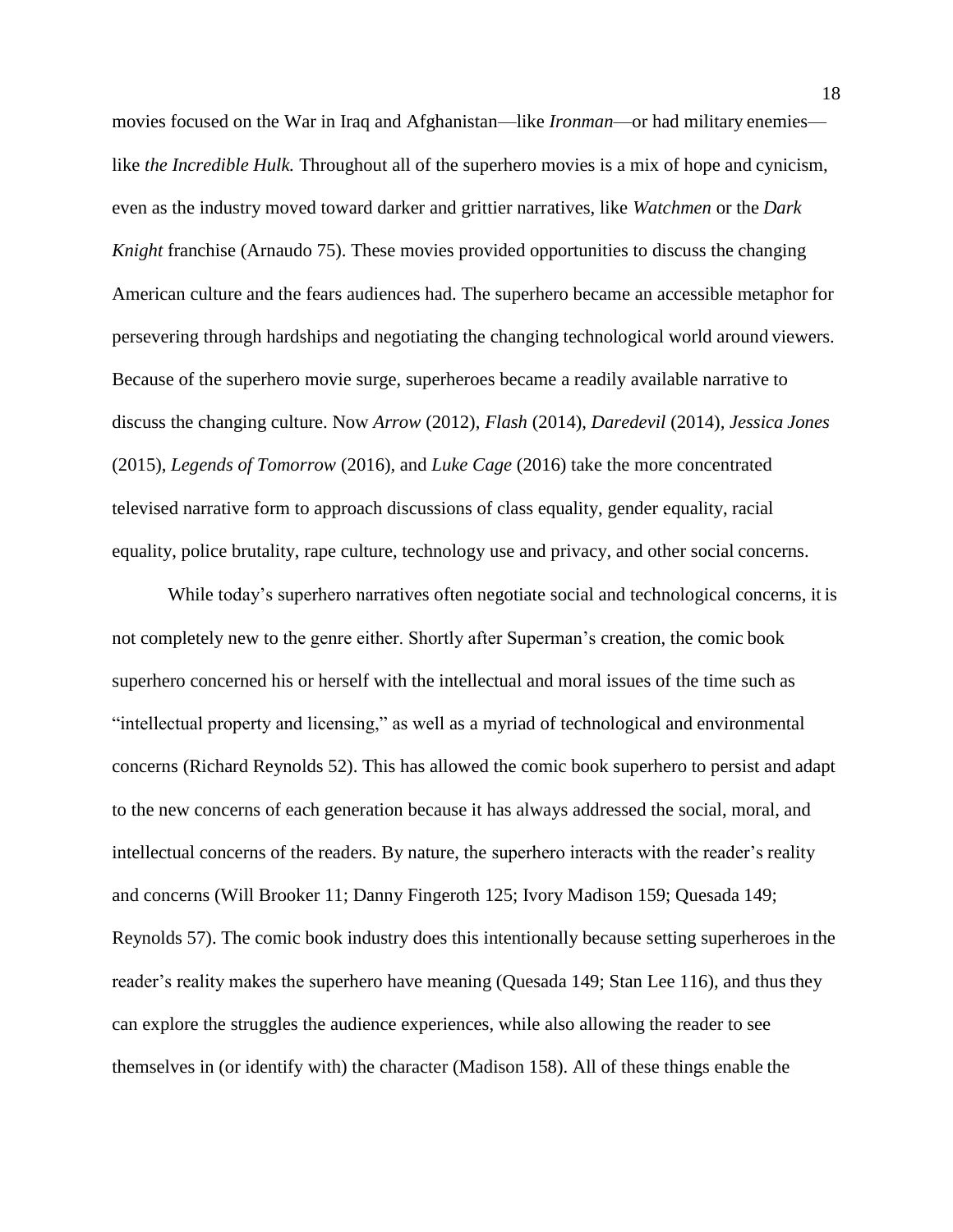superhero to be reconfigured by readers and authors so they may persist and continue their narratives.

This ability to be continually reconfigured, is the founding principle of Taylor's theory on superheroes. He asserts the very nature of the comic book superhero creates opportunities to subvert embodied realities, even though they are presently inscribed by the cultural norms (346). Taylor's theory asserts the superhero *body* is subversive because it can be read and reshaped in many different ways, ways which blur the boundaries like with Batman—who blurs the lines between man and machine or man and animal (356). While Taylor's theory focuses on the superhero's body as subversive, the superhero in general can be subversive for the same reasons. Taylor argues the superhero is reshaped physically from panel to panel through form, fanship, and history (348). The form of the comic book uses still images which can be admired, and thus puts the movement of the narrative between panels. The superhero's form is never complete and in this way one can subvert binaries by readers and artists reconfiguring the fragments(348). Furthermore, fans have an impact on the projection of story and characters, even determining if a character should die. Consequently, readers will read the superhero in specific ways which are informed by their own experiences (349). Lastly, superheroes are reconfigured throughout time. The superhero can be placed into any situation *because* they live outside of time and have "ageless bodies" (350). While all of this is directed toward the superhero *body* it could also be directed at the superhero in general.

As stated before, the superhero is a character which can do the impossible and fill a variety of metaphors. The form of the superhero narrative is a serialization which allows for the story to never truly end, even within the realm of cinema or television. Because the story never truly ends, the superhero can be remade again and again with a new actor (or new artists) to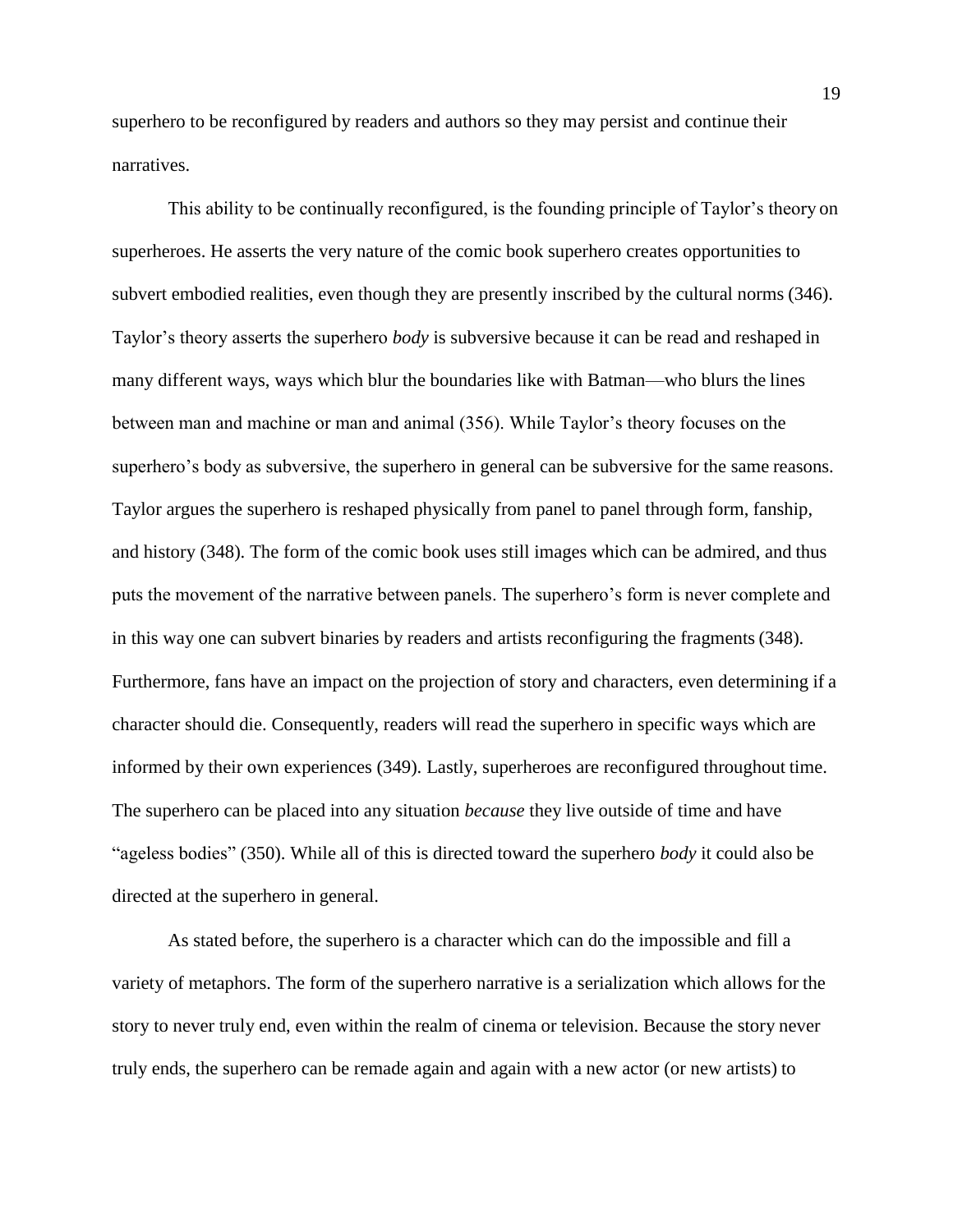create an illusion of the superhero never aging. One can see these aspects of Taylor's theory in the Spiderman movies of the early 2000s, which were remade a decade later with a different focus and villain. The freedom to reconfigure the superhero creates subversive opportunities to reflect and critique society, especially as fans encourage the changes. In 2012, Marvel began putting forward superheroes of underrepresented groups, and have continued to do so at the behest of readers (Dockterman 78-80). This falls in line with the history of the superhero genre because it adapts to the reader's reality and concerns. So as audiences push for more diversity and better representations, the superhero genre will adapt their heroes; thus, the changes in the superhero narrative indicate the changes in American perspectives or identification with superheroes. By nature, the superhero is subversive but recent iterations of superheroes highlight this feature. Because of their subversive nature, superheroes offer critiques on various time periods, governments, or cultures. The superhero's nature is to be constantly reshaped by the surroundings and circumstances; thus, they are built up and changed by the persons involved in their reading and creation—hence the change in identification with superheroes.

All of these developments in the superhero's history inform the narratives produced today, both in televised and comic form. The attributes established in the comic book superhero builds the superhero fantasy which fans chain out. The superhero fantasy is about an extraordinary person triumphing over some evil or ill, but the other aspects of the narrative vary by the specific superhero. The superhero fantasy addresses societal concerns which fit the specific superhero story and its audience. Moreover, the superhero fantasy has recently pushed matters of representation and diversity, which coincides with a cultural perspective shift. The values in the superhero fantasy which have more fluctuations include subversion, justice, and heroism. Not every fan may realize they accept these values within the superhero fantasy theme,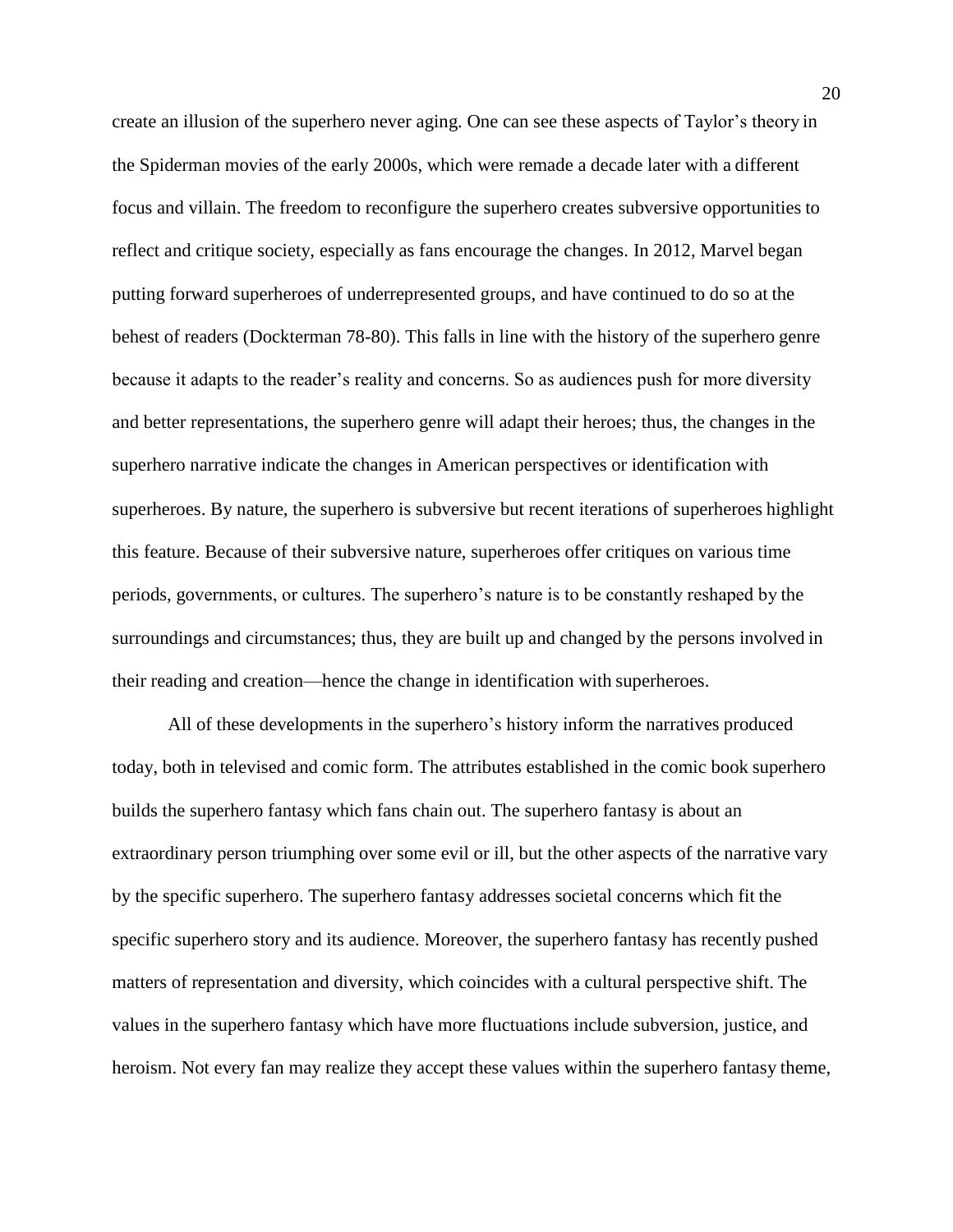but if the audience did not resonate or identify with the embedded values then the fantasy would not have chained out. The rest of the chapter will examine how *Arrow* reflects these changing values within its superhero fantasy theme.

#### <span id="page-21-0"></span>**Subversion**

Based on Taylor's theory, the superhero always has subversive potential, which in turn translates to the narrative and fantasy. The superhero can blur boundaries between male and female, human and machine, or human and animal (356). In addition, because the superhero's setting often reflects reality, the superhero can critique or subvert the established norms, particularly because of the aforementioned blurred boundaries and its existence outside of time (348). But blurring boundaries means more to than the suggested boundaries listed above. Clare Pitkethly asserts the superhero is powerful because he or she encompasses two opposing identities (28). The secret and super identity represent opposing ideals or even the presence and absence of power. A superhero may be denied power as one identity (typically the secret identity) and have power as the other (typically the super identity). This also means the superhero operates within two different spheres, which allows for poignant critique and subversion of the norms established by these distinct social spheres (27). In the context of *Arrow*, Oliver (for the most part) exists within a sphere of the wealth and privilege while his vigilante persona fights for the disenfranchised within the city. The opposition inherent in these identities falls in line with the Green Arrow history and follows the cultural conversations about wealth and power. Oliver represents dominant groups (the wealthy, whites, heterosexual males) as his secret identity, but his work as a vigilante assists the disenfranchised, thus the show can be seen as a metaphor for the divide in the country between those who have and those who have not. *Arrow* creates a conversation around social binaries, and through the conversation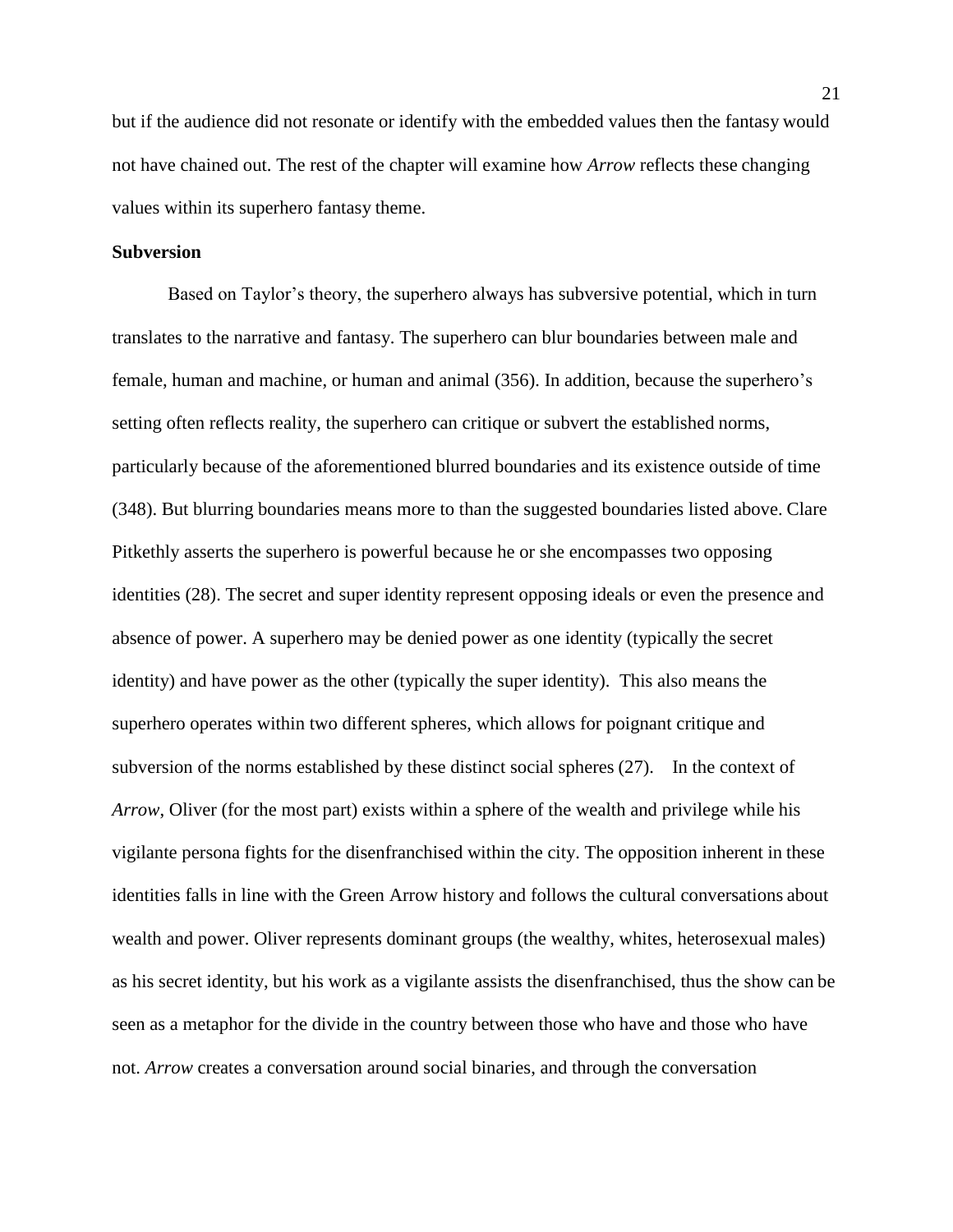complicates the binaries and story. As such, the dual nature of the superhero places value on the negotiation between opposing ideals, and creates opportunity for critique of established systems or even stereotypes.

While *Arrow* follows Pitkethly's understanding of the superhero, it also matches Taylor's requirements for subversion: form, fanship, and history. *Arrow's* form is a televised serialization, which allows for character growth and exploration over the course of the seasons. Moreover, because shows are filmed a few months prior to their air date, the writers can include poignant cultural and societal references or address audience concerns. This allows the characters to offer critiques of a given social situation in a more recent way than movies often can. The character progression created through serialization reflects the social movements in reality, and it creates further opportunities for subversion. However, it is fanship which allows for the character changes because shows are able to adjust the trajectory of the show based on fan reception Therefore, characters and their interactions may change over the course of the series based on the interaction between form and fanship. This leads to changes reflecting the cultural perspectives of a given issue—such as race, sexuality, or gender. The most prominent example within *Arrow*  of fanship is the inclusion of Felicity Smoak as a main character. Emily Bett Rickards was a guest star whose character was never meant to stay on the show for longer than that initial episode, but then Felicity became an integral part of Team Arrow (Jensen). In addition to her inclusion, her romance with Oliver was due to internet fans clamoring for "Olicity" since season one. The producers eventually caved to the fans' pressure, and Felicity became a love interest for Oliver starting definitively at the end of second season ("Unthinkable"). While form and fanship impact the series the most, the history of the Green Arrow informs the show and keeps it in line. Since the Green Arrow's narrative revolves around social justice, he became a perfect hero to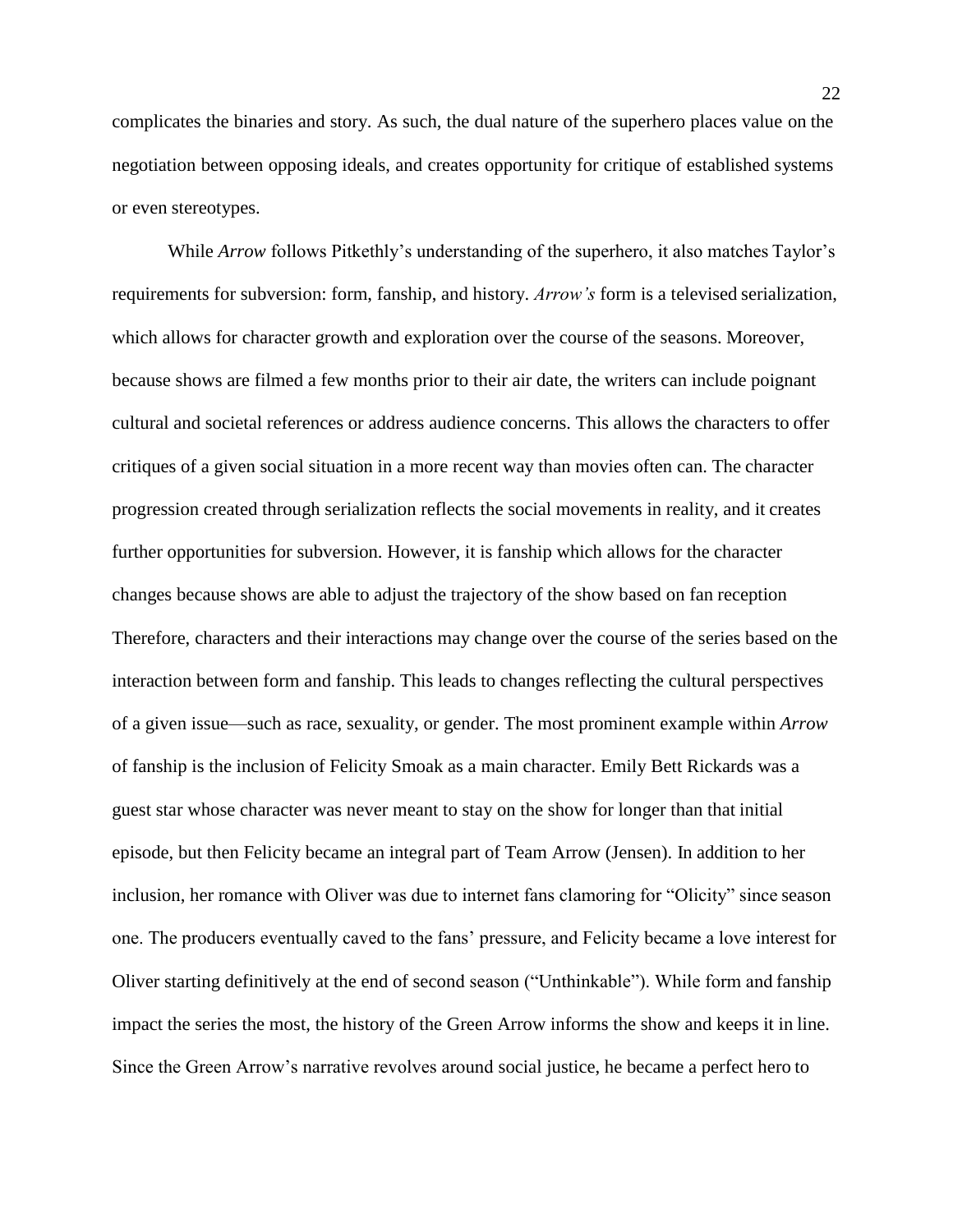place into a more socially conscious time period. In fact, Green Arrow has historically worked through controversial social issues, including substance abuse issues when other comics refused, thus this ageless hero was placed into 2012 during a charged social movement and consequently makes the narrative work. Without these three elements, *Arrow's* superhero fantasy would not have the same subversive potential. In fact, over the four seasons the show grows more subversive in matters of race, sexuality, gender, and politics. Despite the areas for further improvement in each subversive category, *Arrow*'s overall improvement in the areas reflects the changing values and conversations in society about the four topics.

Most people of color in the series take prominent roles in the past narrative, while the present storyline has a handful of prominent persons of color. Initially, the only persons of color with speaking lines are a few higher ups in the police force, Walter Steel (the CFO of Queen Consolidated and Oliver's step-father), and Dig (Oliver's bodyguard). Beyond this handful of people, many persons of color in the series appear within various racialized gangs, which creates a problematic pattern of representation. By reinforcing such violent televised racialstereotypes, the show fails its subversive potential and perpetuates negative feelings toward racial groups. However, the series also uses the existing characters of color to comment on these harmful stereotypes. For instance, Dig makes wry and unimpressed comments when he encounters racial stereotypes. In the first season, Oliver gets close to Count Vertigo by implying he would sell the illegal drug (vertigo) out of his nightclub; Dig comments on how he looks "forward to my new and exciting career as a drug dealer" ("Vertigo"). Then later in the season, when Dig buys vertigo for Oliver in order to conduct chemical analyses, Dig states "Alright, the person of color has successfully purchased your drugs" ("Unfinished Business"). These comments draw attention to harmful racial stereotypes which are already in place, and then allow for critique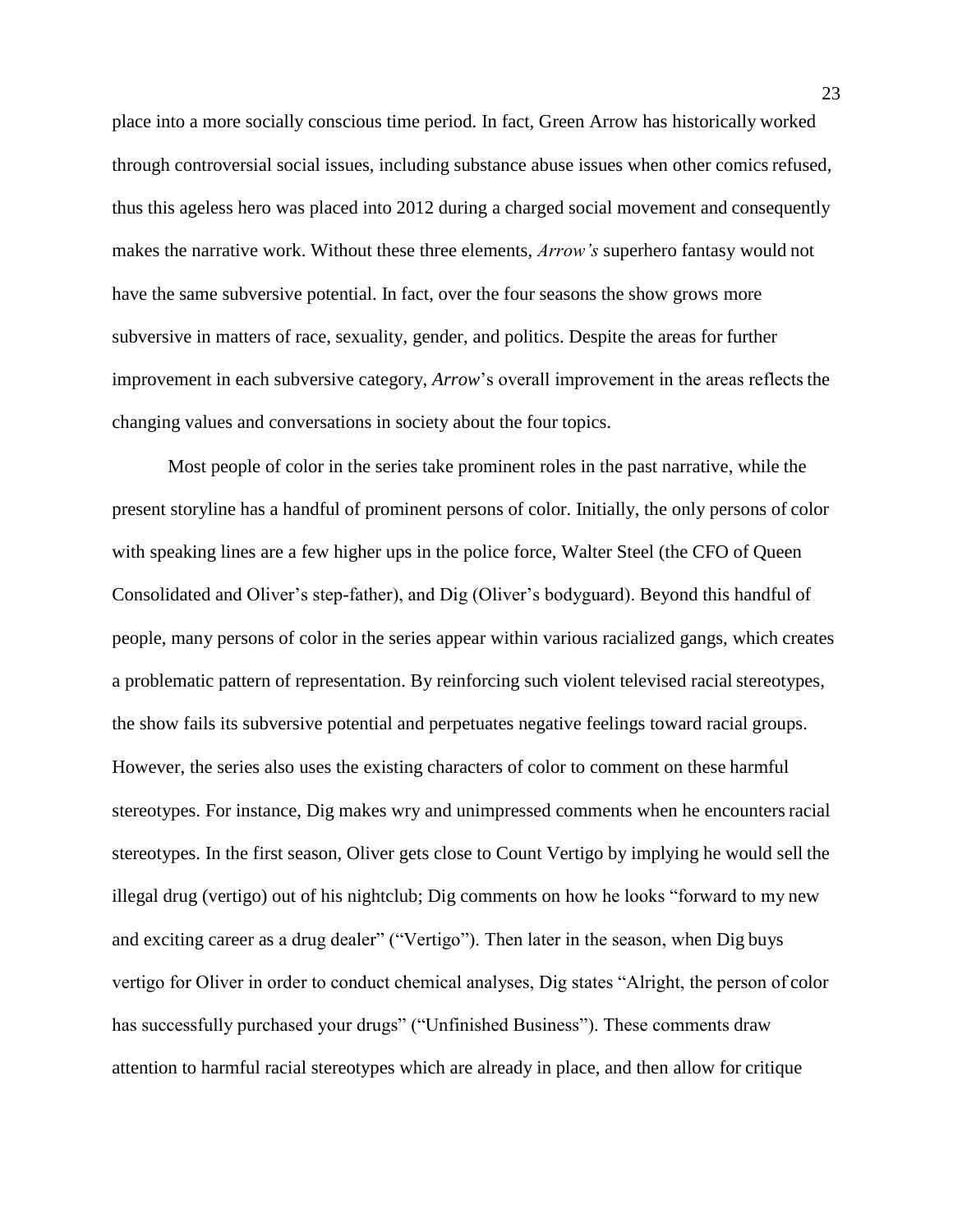through Dig's comments. Thus *Arrow* uses the preexisting television racial stereotypes to reveal their absurdity, for Dig is not really a drug dealer but people assume he is because of his race. By commenting on these stereotypes, *Arrow* raises a voice in protest to these harmful tropes.

While negative racial stereotypes are used and critiqued, *Arrow* does push for more diversity, which follows the cultural push for more equal representation in media. As the series progresses more persons of color enter the cast, including Nyssa al Ghul, Sebastian Blood, and Curtis Holt as some of the more prominent and relatively positive representations. Nyssa and Curtis' status as people of color is not commented on, which suggests either a lack of acknowledgement or an acceptance of their race. *Arrow* may be advocating for people to move past race, while also increasing representation, but this can ignore the impact of race on a character. However, Sebastian Blood offers a complex look at race, which acknowledges its arbitrary nature. While Sebastian Blood may be the villain Brother Blood, he also runs for mayor with a sincere agenda to help the disenfranchised within Starling City, which he does while passing for white during his mayoral campaign. Only in interactions with his mother does the audience learn of his Hispanic heritage; thus, *Arrow* discusses passing in society and the complex nature of race through Sebastian Blood. Overall, by increasing representation and allowing subtle racial conversations, *Arrow* subverts the usual white-washed television narratives.

The progress in the show toward healthier racial representations can also be seen in the interactions between Dig and the white characters. During the pilot, Tommy had made several inappropriate racial jokes about Dig as Oliver's body guard ("Pilot"), but no protests were made to the comments. After Oliver and Dig learn more about each other, these racialized jokes end, and Dig gives a voice against racist tropes. This could be modeling a way to overcome racism by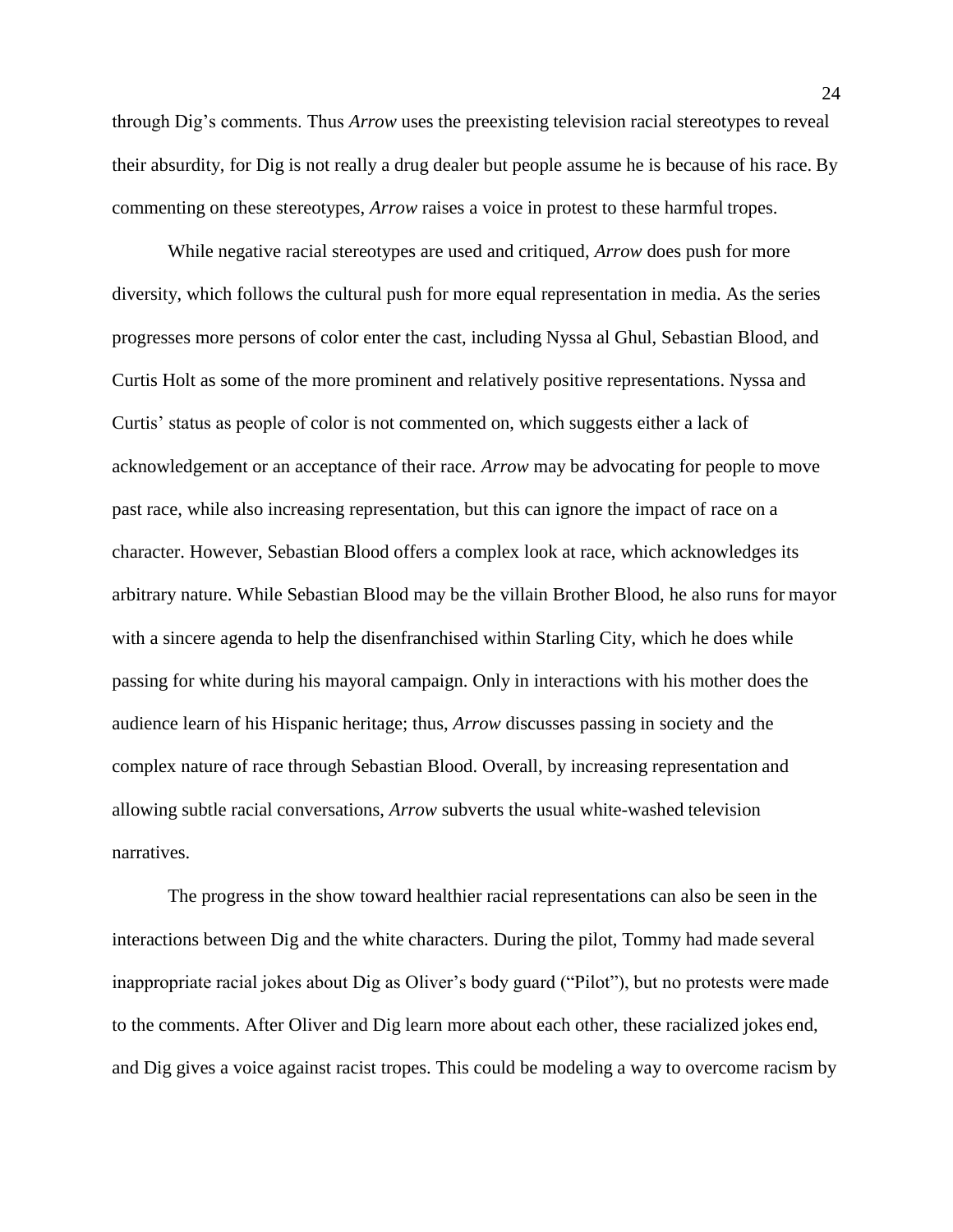getting to know and become friends with persons of color. The next step in a healthier relationship would then be to actively end racist commentary and sentiments, but Oliver's relationship with Dig represents a beginning. Moreover, as the series progresses, Oliver and Dig develop a close brotherly relationship that moves past race. Up until Oliver supports Dig on his rescue mission in Russia ("Keep Your Enemies Closer"), Dig has acted like the wise black man trope—an older black man who assists the younger white protagonist on his quest ("Broken Dolls"; "Burned"; "City of Heroes"; "Legacies"; "Muse of Fire"; "Vendetta"; "Year's End"; "Sacrifice"). With the advent of their brotherly relationship comes mutual respect; the two give advice freely, call each other on their lies, and take figurative and literal bullets for each other ("Blindspot"; "Brotherhood"; "The Clam"; "Restoration"; "The Offer"; "The Scientist"; "Suicidal Tendencies"; "Tremors"). Oliver and Dig represent opposite walks of life, yet they overcome their racial and economic disparities to become brothers. *Arrow* presents a hopeful look at race relations through these characters, which is especially needed in the recent racially charged times in the U.S. Dig and Oliver come to accept and respect each other's opinion while also being open to admitting when each other is wrong. They model a healthier race relation.

While *Arrow's* examination of race follows cultural trends, the show's addition of LGBT characters reflects the trends more closely. In first season, the characters are heteronormative, but as the show progresses new sexualities emerge in line with the movements in and acceptance of the LGBT community. All the relationships in the first season are heterosexual, and the majority of the people in *Arrow* have one ascribed sexuality. The first gay man on *Arrow* is Curtis Holt, and he joins fourth season's cast after immediately establishing he is happily married. While this reveals the societal acceptance of same-sex marriage, the character does not really subvert the heteronormative undercurrents in the series. Heteronormativity is not just enforcing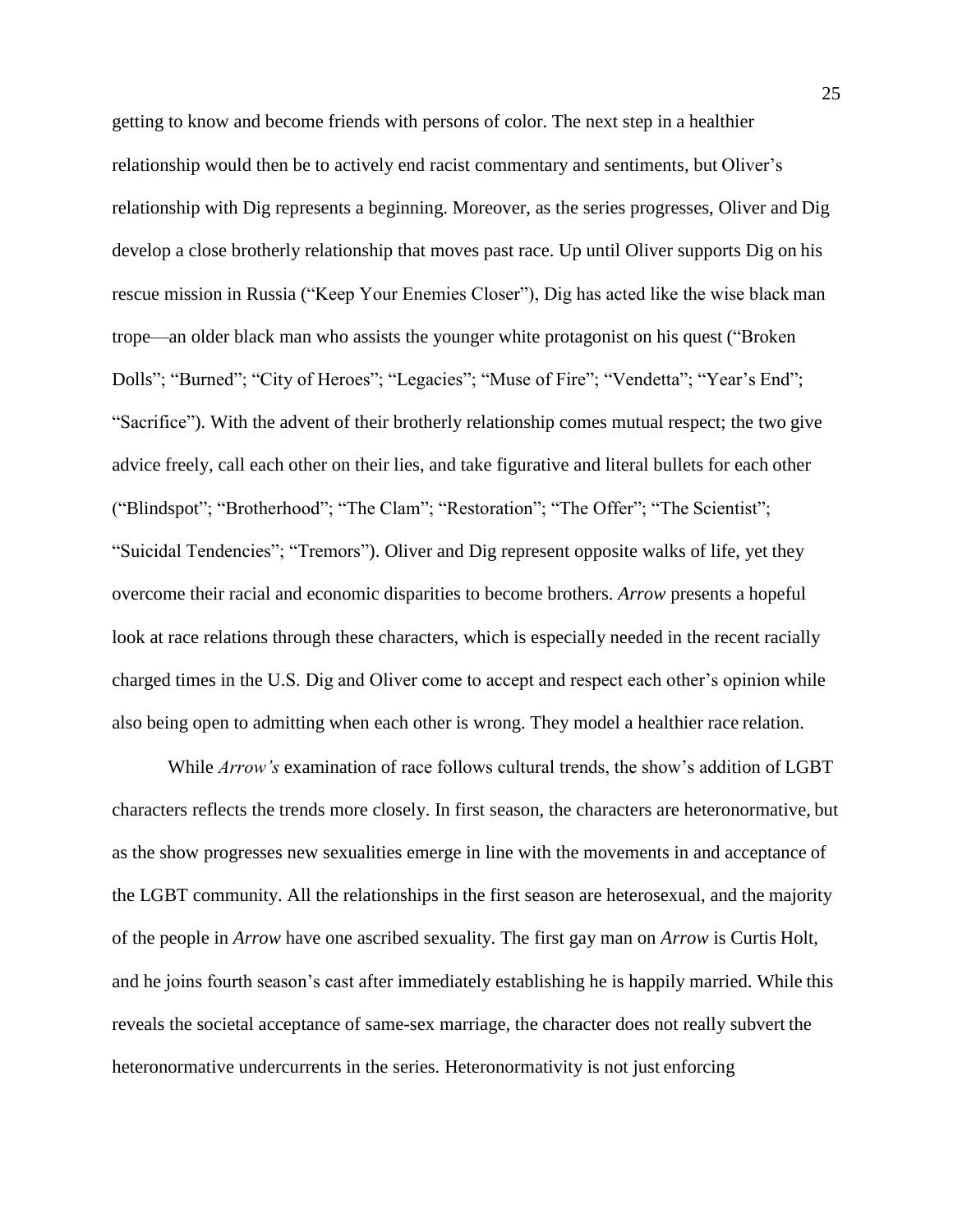heterosexuality as the norm but also the structures of heterosexual relationships. So while it is a positive move forward to have a gay male character, the established monogamous relationship validated by marriage could be seen as falling in with heteronormative power structures. Moreover, Curtis' sexuality may (in part) only be accepted because he is in a committed and now socially accepted marriage. It is still a positive representation but not as subversive as it could be, even though it reflects the American perspective.

The characters in *Arrow* who subvert heteronormative portrayals are limited, but they do challenge notions of sexuality. Prior to Curtis, only Nyssa and Sara Lance presented alternate sexualities, and neither woman conforms to labels, which is subversive in itself. While Sara's previous relationship with Oliver and her on-going relationship with Nyssa suggests bisexuality, the *Legends of Tomorrow* spin off presents Sara as openly gay. Likewise, Nyssa may be read as gay because she only loves Sara, but her refusal to enter a relationship with anyone else could imply asexuality with Sara as the only romantic exception. Thus these characters offer complex and fluid sexualities, which the show suggests can be acceptable. Through Nyssa and Sara, *Arrow* opens up conversations on sexuality; however, their fluidity could imply the problematic idea that only women can have fluid sexualities. Regardless, the growing representation of different sexualities in *Arrow* reflects the changing audience perspectives and identification with the same-sex relationships.

In regards to gender subversion, *Arrow* does not subvert gendered norms until third season; as such, it initially follows the stereotypical hyper-gendered norms established in the comics. The comic book hyper-gendering is a hyper-sexualization through gendered characteristics. Typically hyper-masculinity is depicted through musculature and stoicism; a perpetual movement toward invulnerability and hardness both in muscles and emotions (Edward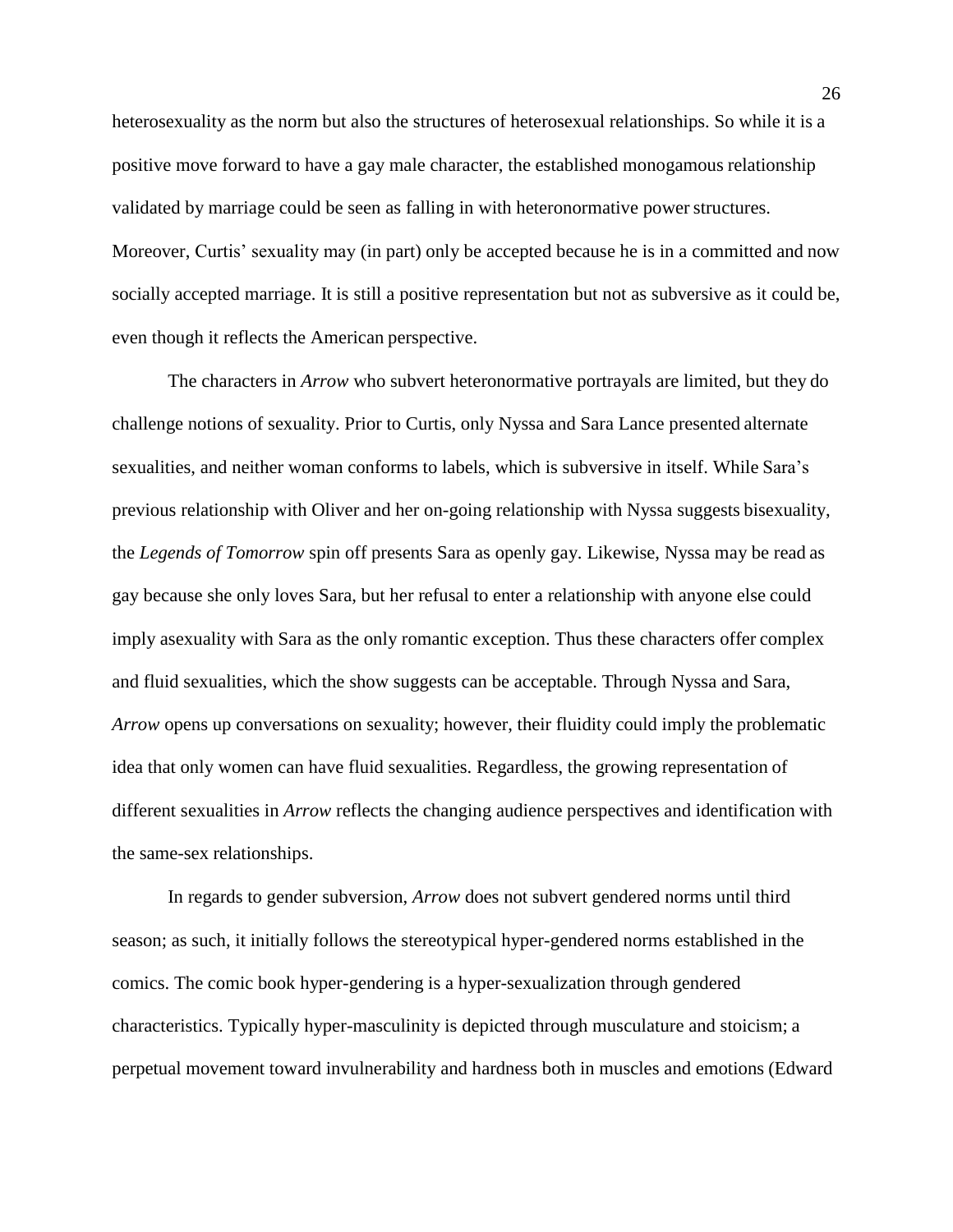Avery-Natale 83-84; Jeffery Brown 27). Additionally, because gender norms are constructed along binaries, the feminine is construed as the "other"; thus hyper-femininity is conveyed through softness and vulnerability. The comic books establish this in female heroes by emphasizing their sultry expressions, flowing hair, and large breasts, while deemphasizing representations of masculinity—i.e. muscle (Avery-Natale 75-76). As such, when the *Arrow*'s male heroes have shirtless work-out and sparring montages, the show emphasizes their musculature and reinforces the comic book gendered norms. In general, when *Arrow* uses the rugged individual stereotype, they conform to comic book hyper-masculinity. The show even uses film noir-esque voice-overs for the first six episodes, as if to reinforce the fact Oliver is alone in his crusade for justice like the disillusioned heroes in noir films. Moreover, each male character cannot process emotions in a positive or productive manner. In "Muse of Fire," Oliver's mother is shot at by accident, and instead of Oliver processing her near-death experience, he focuses on finding the shooter rather than being there for his family. In fact, anytime Oliver's loved ones are in danger or hurt by someone, he processes by trying to hunt down the person responsible or by taking his anger out on street thugs ("Blood Debts"; "Sara"). Dig and Roy are no better in handling their emotions. Roy is in a near-constant state of anger throughout the first two seasons, and he becomes narrowed focused when Thea's safety is concerned ("Dodger"; "The Huntress Returns"; "Salvation"; "Tremors"). Even Dig loses his composure when faced with his brother's killer because in *Arrow* the hyper-masculine do not process their emotion and grief but lash out ("Keep Your Enemies Closer"; "Suicide Squad"). By putting forward this male representation, the show conforms to harmful male stereotypes of stoicism and aggression.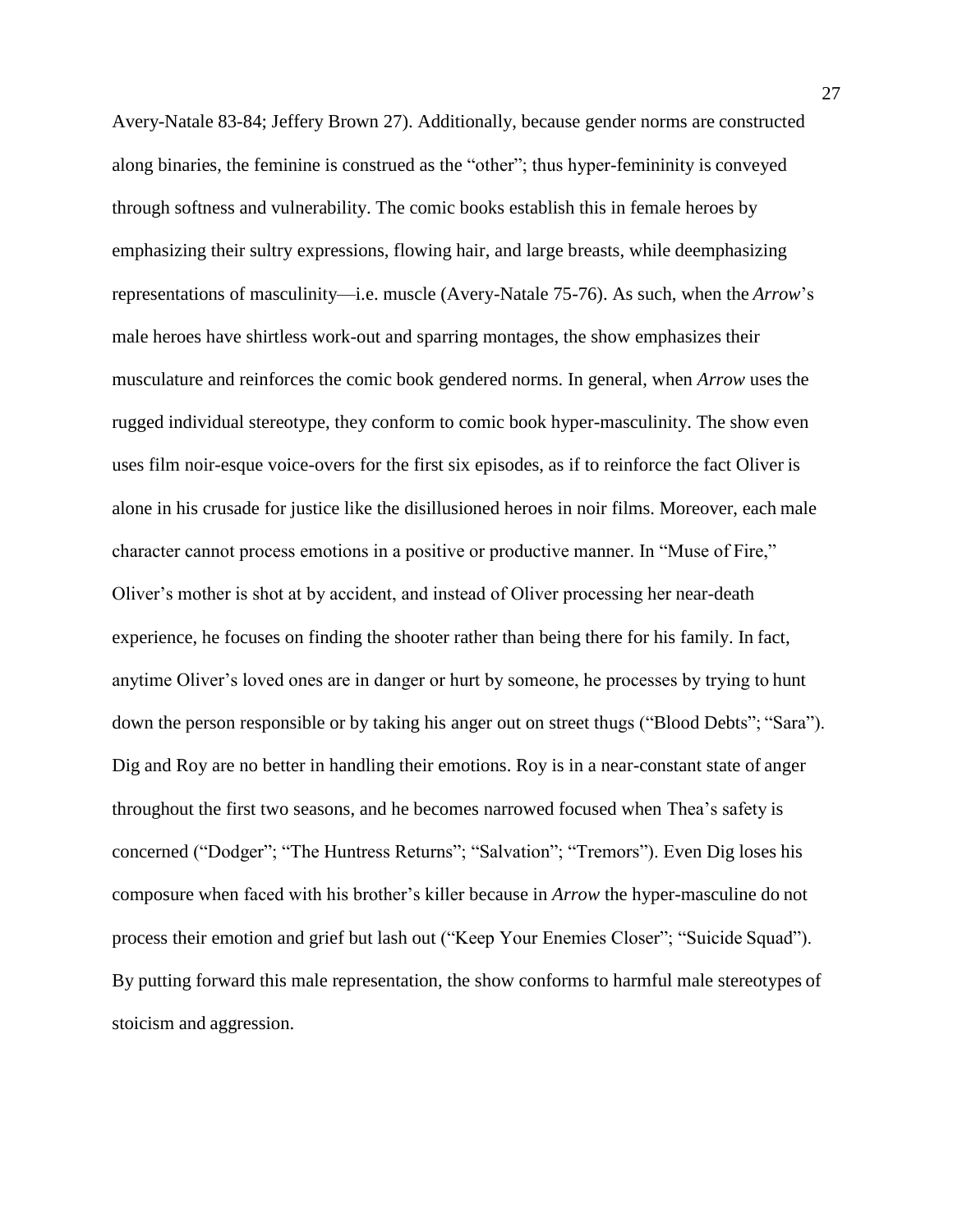Just as how the male heroes initially conform to the comic book hyper-masculinity, the female characters conform to hyper-femininity. Whenever the female characters are made vulnerable they are placed into a hyper-feminine position due to the binary nature of comic book gender. Thea, Laurel, and Felicity have all been damsels in distress or targeted to motivate the male heroes ("Betrayal"; "Blindspot"; "Broken Dolls"; "Dark Waters"; "Deathstroke"; "Home Invasion"; "Honor Thy Father"; "The Magician"; "Seeing Red"; "State vs. Queen"; "Streets of Fire"; "Unthinkable"). The only female characters safe from this stereotype are the villains who use the same tropes against the hero—as when the Huntress forces Felicity to hack a government system at crossbow point ("The Huntress Returns"). Often a female character's strength is undermined by all the times she is kidnapped and used as a bargaining chip or means of motivating the male hero into action; the female character is powerless to stop the kidnapping or attack, and so remains in a position of vulnerability. Worse, though, are use of the "woman in the refrigerator" stereotype. This stereotype derives from a *Green Lantern* comic, wherein the superhero finds his lover dead in a fridge (Gail Simone). The female character's death just becomes a motivational tool and not something to be genuinely mourned. In the third season, Thea's near-death becomes a motivational device that leads Oliver toward the League of Assassins ("Broken Arrow"). Moreover, Laurel and Sara actually die after becoming superheroes ("Eleven-Fifty-Nine"; "Sara"), and their deaths are used as motivation for the other characters or as a simple plot device. Becoming a plot device reduces the personhood and significance of the character. Ultimately, these women are threatened so the masculine hero can rescue them, which creates problematic, self-defeating feminine representations.

However, in line with the social movements and pushes for gender equality, *Arrow* begins pulling away from the comic book hyper-gendered norms. Instead of hyper-masculinity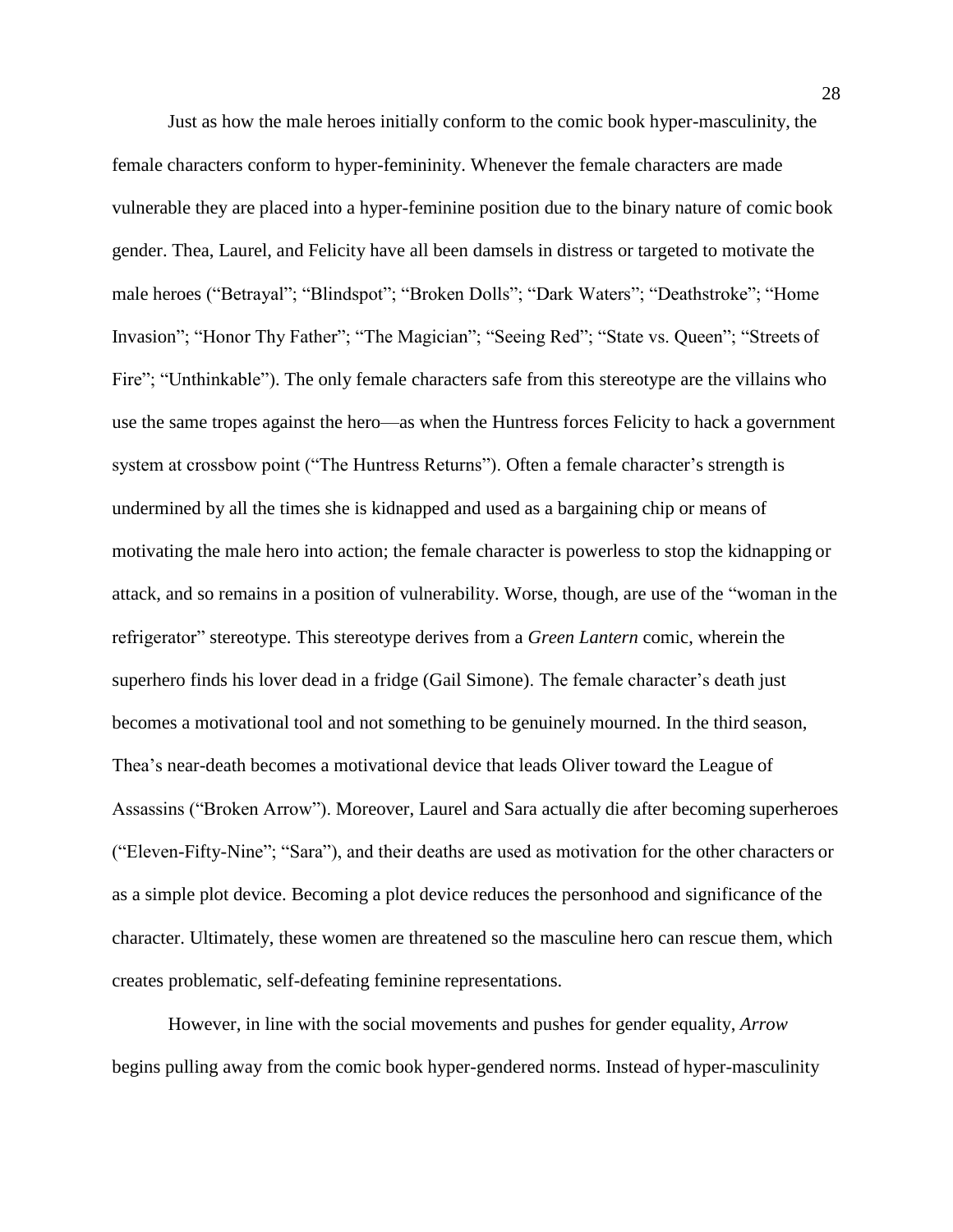or hyper-femininity, the characters begin reflecting cyborg notions of gender. While each character is always already gendered, the characters begin taking on aspects of the "other." Donna Haraway argues for a movement past gender into a place of fluidity that challenges the gendered binaries and breaks down the dualisms so that people (cyborgs) can be both and neither at the same time (2219-2220). Thus third season introduces a movement toward the male characters taking on more "feminine" characteristics while the female characters take on more "masculine" characteristics. True cyborg representations of gender are still a far way off in *Arrow*; however, the show at least offers alternative gender constructions for heroes. With the advent of baby Sara, the show reveals how men can be nurturing too. Dig's partner (Lyla) works within a secret military group (and later runs the secret military group), which leaves Dig to take care of the baby by himself ("Code of Silence"; "Sara"; "The Secret Origin of Felicity Smoak"). Dig is a father taking care of a baby alone, which challenges perceptions on childrearing as an undesirable male characteristic; instead, childrearing is noble and worthwhile. Furthermore, by placing Dig as the primary care provider, *Arrow* follows trends of stay at home dads in society, while also challenging the absentee black father stereotype. Thus, the show suggests staying at home with a baby does not make Dig any less of a hero. Even Oliver takes on more nurturing and emotionally vulnerable characteristics, as when he lives with Felicity. Oliver embraces a domestic life with Felicity—as seen by his enthusiasm to share slow-cooker recipes with his female neighbor. He enjoys cooking for Felicity and wants to start a family, even if it means his wife is the one who will bring in the family income ("Green Arrow"). Through Oliver, *Arrow*  makes the statement that there is nothing shameful in staying at home while someone else makes the household income. Starting in the third season, Oliver, Dig, and Roy embrace their emotions more and accept aspects of femininity because it does not make them less but something more.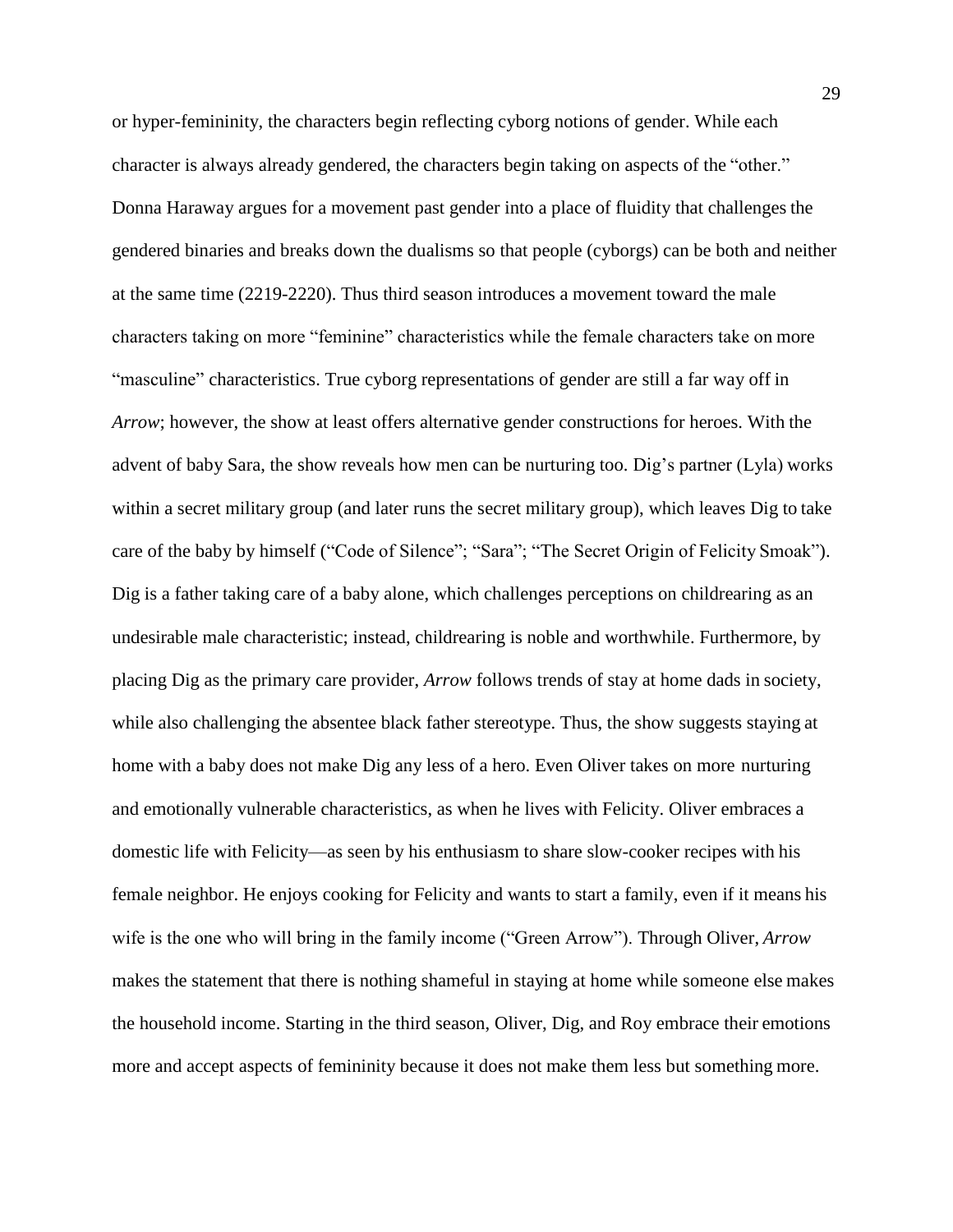They become more complex characters and begin moving past gender; thereby subverting the comic book gendered norms and the gendered perceptions in society. *Arrow* creates a healthier understanding of gender because the narrative neither shames Roy for being more supportive in his relationship with Thea ("Canaries"; "Corto Maltese"; "The Magician"; "Uprising"), nor shames Dig and Oliver for being nurturing. This breaks down the harmful and shaming messages that men cannot be sentimental or emotional, and it reinforces more fluid gender constructions.

While the male characters take on more emotionally supportive attitudes, the women take on more masculine physicality. Thea and Laurel begin to train and fight in the third season; in particular, Laurel develops musculature through boxing ("Corto Maltese"). Female musculature is unique even in the superhero story because comic books try to deemphasize that aspect. In fact, the stronger a female hero is, the sexier the comic book will make her appear—as if to counter balance her strength by objectifying her more (Avery-Natale 86-89). So, when *Arrow*  presented Sara (Laurel's sister) with pronounced but not excessive musculature, the show was subverting established superhero fantasy norms ("Time of Death"). Moreover, Thea and Laurel join Dig and Oliver in sparring matches—a scene used to establish the male heroes' hypermasculinity—which suggests the women can also act "masculine" ("Beacon of Hope"). This challenges their previous statuses as vulnerable, for now these women are combatants and are taking back control in their lives. These women can fight back when someone tries to make a victim out of them—as seen when Laurel stops a gang member from killing her ("Crucible"), or when she punches out a drugged, scared, armed police officer ("Canaries"). These characters introduce a balance between their femininity and newly expressed masculinity, and thus subvert the comic book gendered norms while matching gender equality movements.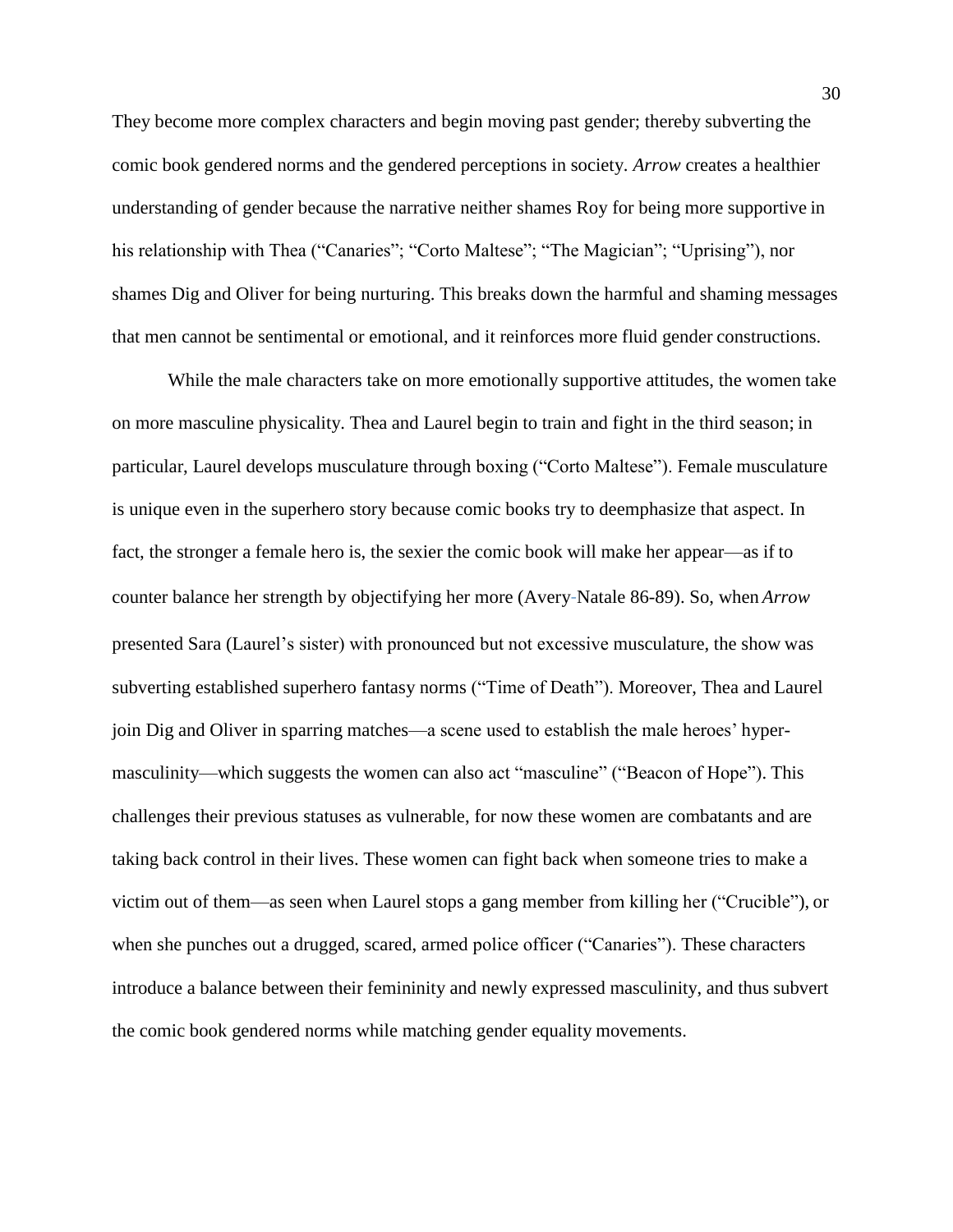Finally, when it comes to subversion, *Arrow* subverts a more seemingly innocuous binary: conservativism and liberalism. Perhaps in an attempt to remain neutral, Oliver subverts the political binary of republicans and democrats, particularly in the fourth season when he runs for mayor. This choice for neutrality is particularly significant due to the recently toxic and divisive nature of American politics. After the recent election, seeing someone take a position between extremes is a hopeful sight and may even reflect the exasperation audiences feel with the bipartisan system. So while Oliver is relatively apolitical in the first season, the audience does see the character working to find policies which benefit the people from a position in the middle. While he initially thinks he can help the city by gentrifying the Glades like a "white knight" swooping in to save the disenfranchised "all by his lonesome" ("Lone Gunman"), Oliver learns he cannot do much as a small business owner for the people of the city. So Oliver tries to help the people as a fortune 500 president while also supporting a pro-social services mayoral candidate in the second season. Even when he must switch his backing to his mother, who represents a more conservative, "pro-business" mayoral candidate, the change suggests Oliver can see either side of the political spectrum helping the city. There is no toxicity or revulsion between the two sides; instead, Oliver can see the benefits both political parties can bring to his home. Moreover, he can only do so much as a vigilante before he must take a stand as himself; this is something he realizes by the fourth season. As such, when Oliver becomes a mayoral candidate in the fourth season, he takes a populist approach which has policies on the left and right ("Beyond Redemption"). Even his "hippie" ecological campaign move at the Star City harbor has a larger purpose in helping to revitalize the area and bring in new jobs ("Dark Waters"). Everyone in the series just wishes to help the city in whatever way is best and that is not necessarily done by the following the left or right. These characters occupy a space between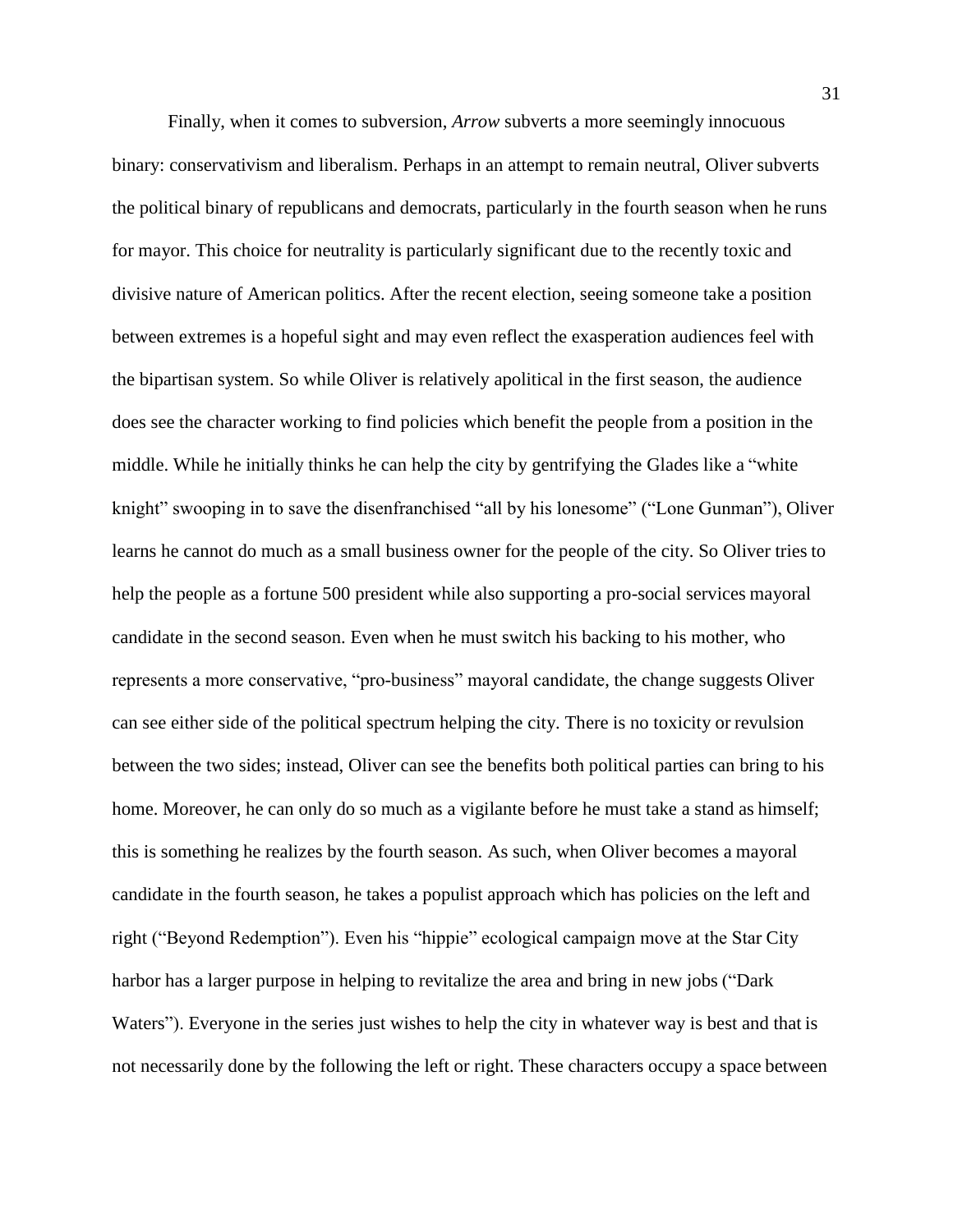these divisive binaries, which is subversive and hopeful at the same time. The bipartisan history in the U.S. has created a toxic environment that *Arrow* tries to combat through characters who represent a middle ground within politics.

### <span id="page-32-0"></span>**Justice and Heroism**

The superhero narrative has always circulated around stopping crime; after all, the superhero's mission is to protect the city he or she resides in. However, this raises questions of what and how the hero can protect his or her city. As established earlier, the superhero and the time period he or she reside in inform these choices; in addition, the values that society holds influence the manner in which the superhero safeguards said values in the fictional setting. Moreover, the superhero takes the law into his or her own hands; therefore, the superhero acts out justice without any systems controlling the manner in which they do so. Thus the superhero can easily abuse his or her power, but, like most things in the genre, the comic book history of the superhero has established a rich and entrenched understanding of what a superhero does and does not do. While the superhero may use violence to respond to violence, he or she will not use excessive force (Arnaudo 77-78). In the 90s, the comic book industry began publishing more violent comics in response to the success of other publishing houses whose narratives stopped reflecting the reader's reality and instead presented violent, epic battles (75). This created conflict with the superhero's ethics and history because once the character partakes in excessive violence, it will be forever in his or her history and character. However, the recent superhero films disregard this and other ethics for the sake of sensationalism. For instance, in the *Dark Knight* franchise, Batman brutalizes criminals and dangles or shoves them off of ledges or buildings. These are violations of the superhero code of ethics, and yet the audience writes it off for the sensational story being told. The superheroes in these movies often end up killing the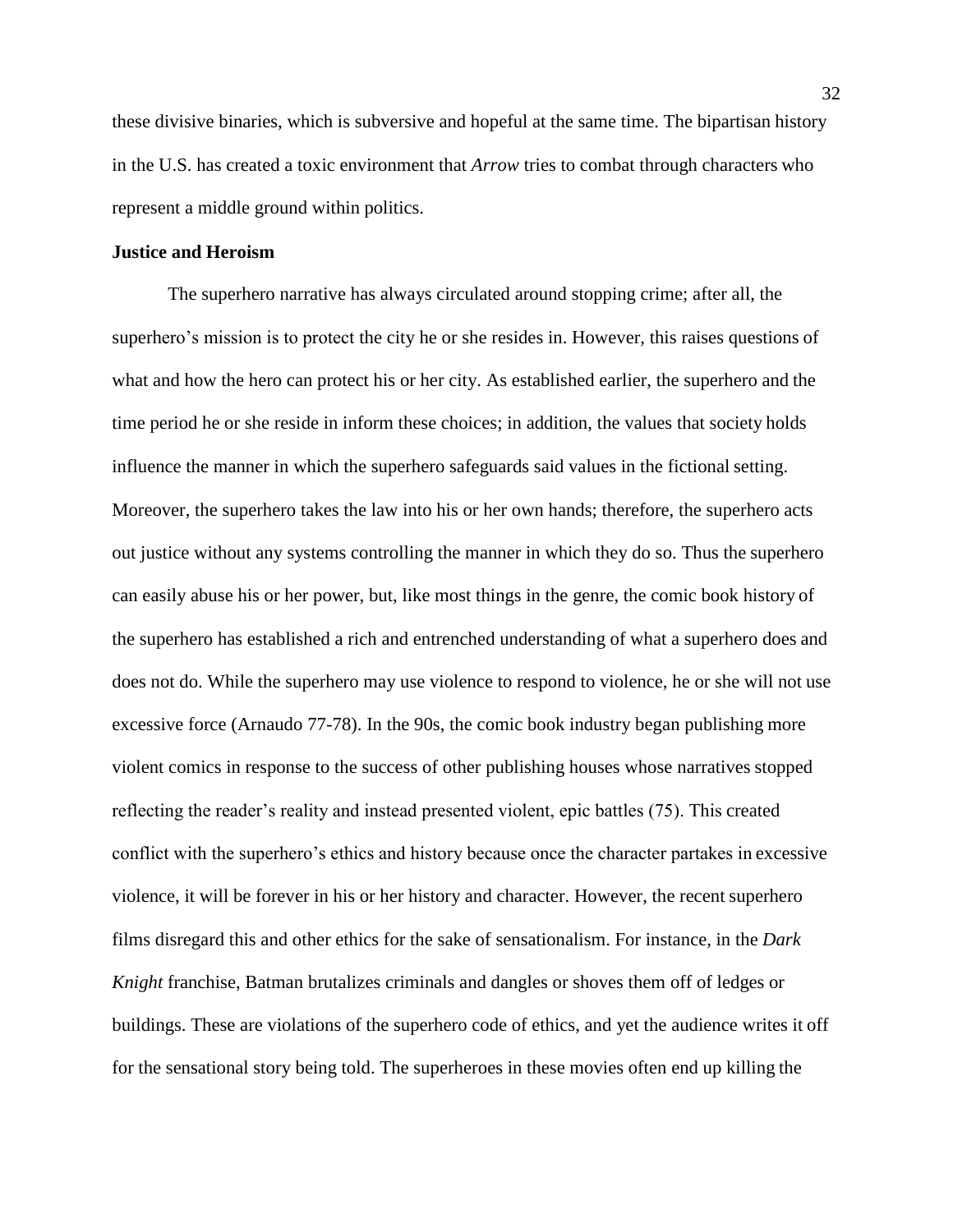villain, usually because they are "forced" to, but the comic book superhero would never do such a thing without extreme consequence (91). The comic book superhero will make every effort to preserve life (79), even the life of the enemy (83). If a superhero goes against these ethics, he or she loses the respect and trust of those they protect and their fellow superheroes (86). The superhero then struggles to regain the trust he or she had had before (89-91). The superhero ethics are "the laws" which keep these super-powered beings from asserting their will over the people they protect. Without the ethics, people would not read the character as a hero but as someone using their great power for unknown purposes; the super-powered being becomes a danger to the people he or she swore to protect when they slip in adherence to the ethics. Thus fallen heroes struggle to reassure the people they will not abuse their power and will continue to protect them. Ultimately, these comic book ethics reveal the ideal for superheroes and the kind of justice superheroes seek.

In the comic book world, justice is ultimately served by the courts while the superhero typically brings the criminals to the authorities. If the superhero did more than capture and hand over the criminal, he or she would be exacting vengeance. While some superheroes might work within the justice system as their secret identity, it is only a continuation of justice and the superhero ethics—even if their prosecution or crime scene investigating becomes biased due to their vigilantism. Such are the values which influence justice and heroism in the comic book superhero fantasies. The fantasy suggests values of restraint and respect to the existing judicial system—even if the law enforcement system seems to fail in the fictional setting. In addition, these aspects of the superhero fantasy theme also place value on the preservation of life, which creates unique critiques on society. Arnaudo points to a Post 9/11 *Static* issue, wherein Virgil (as himself not Static) talks with a distraught and angry friend. The values Virgil holds as a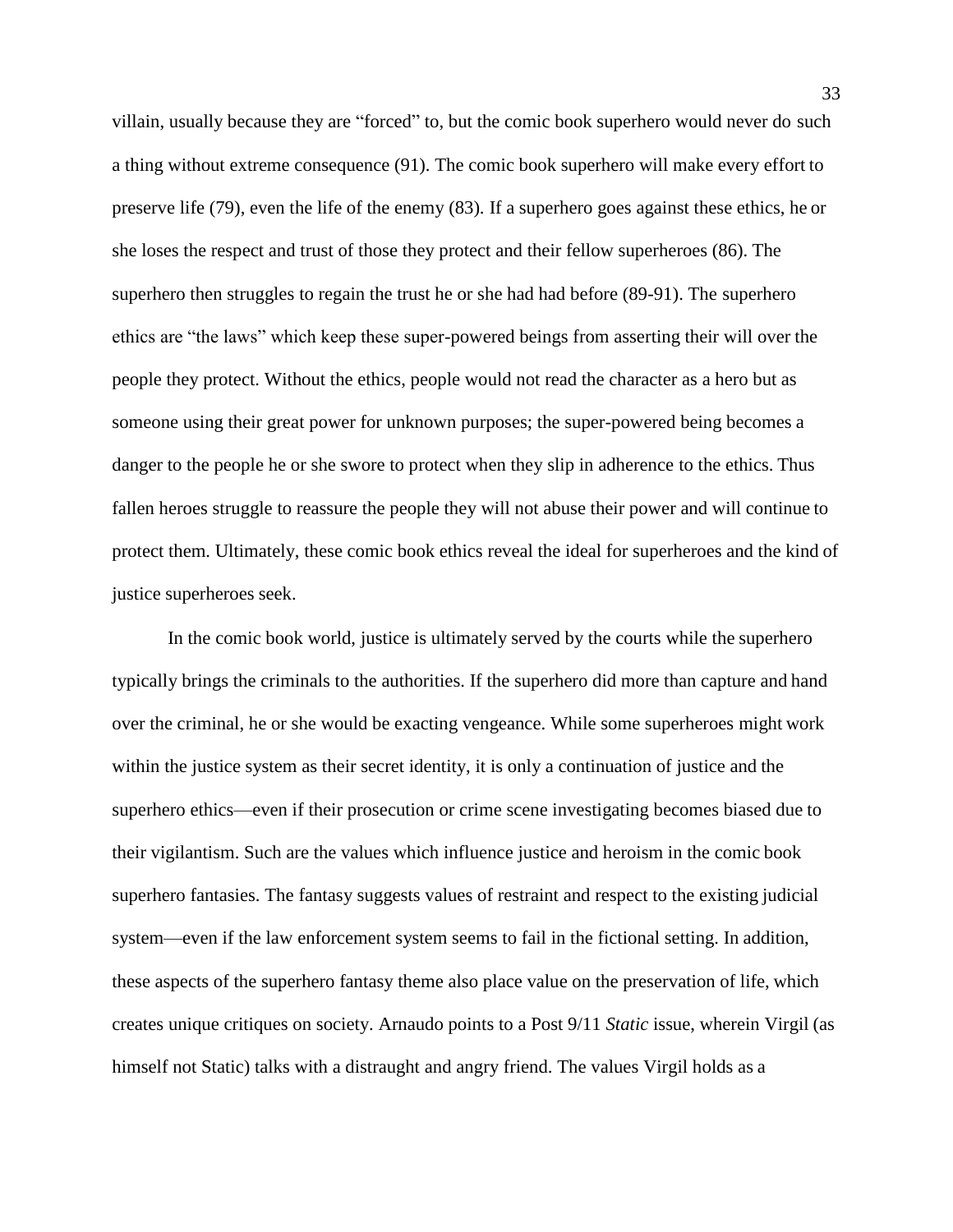superhero makes him want to refrain from agreeing to any reactionary attacks that could harm innocent people; because no one knew who orchestrated or did the terrorist attack, they should not retaliate rashly and risk hurting innocent people (85). Even at a time when the country was hurting, the comic book hero's respect for life lead to more pacifist reactions to the national tragedy. The movie superhero would likely not have had as neutral a reaction.

The manner in which *Arrow* serves justice and shows heroism develops into the comic book ideal over the four seasons. Initially, Oliver approaches his vigilante activities like a vendetta; he crosses names off of a list his father left him—a list of people who had "failed the city" ("Honor Thy Father"). As his "Hood" persona, Oliver threatens and intimidates people into turning themselves in, but Oliver is not above killing criminals as the Hood. He justifies his actions while the Hood as "for the good of others" ("An Innocent Man"), or when he has "no other choice" ("Vendetta"). However, the comic book superhero always finds a way around killing; therefore, Oliver's choice to kill people leaves the Hood in contention with the police, and even Dig and Felicity, who both initially decline to help Oliver in his "crusade" because of his killing ("An Innocent Man"; "The Odyssey"). Yet the audience, along with Dig and Felicity, overlook the killing because it makes a sensational story (for the audience) and the "good" Dig and Felicity believed the vigilantism did despite the killing ("City of Heroes"). Thisreinforces the lack of consequences to killing, which is in line with the sensational movie superhero fantasies—killing becomes the lesser of two evils in a city overrun with crime and corrupt elites. Oliver does not do justice but vengeance in the first season and in this way violates the superhero code of ethics. Oliver's vengeful motives are made explicitly clear in the episode "Vertigo," wherein Oliver chases down Count Vertigo because his product nearly killed Thea (Oliver's younger sister). During the Hood's final confrontation with Count Vertigo, he injects the man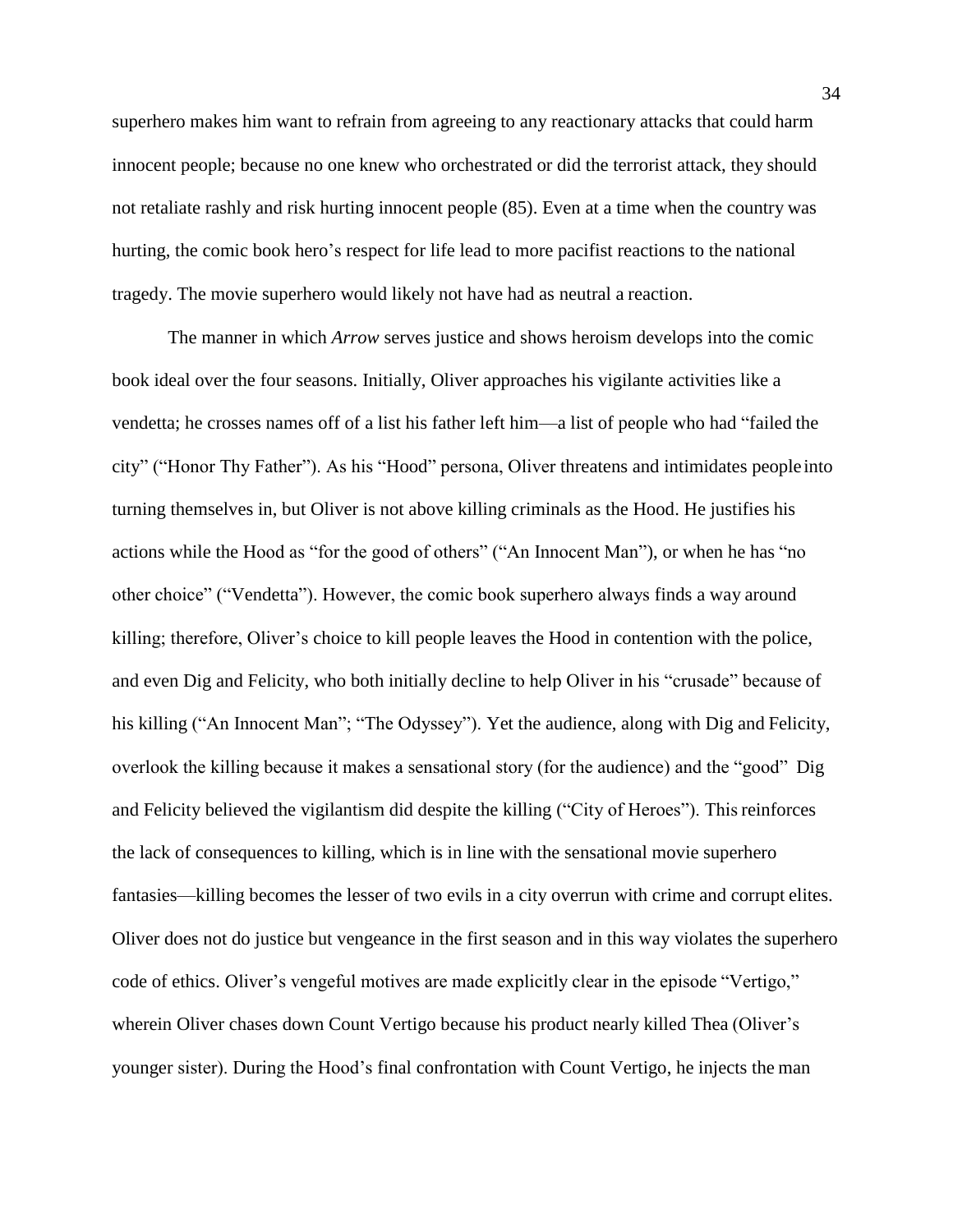with a high concentration of vertigo—which overstimulates the pain receptors in the brain—in an attempt to kill Count Vertigo and give him a taste of the torment the drug dealer had given to countless others in the city. This leaves the man half-crazed and in excruciating pain for the rest of the season, which is an inhumane punishment and complete violation of the superhero ethics. Oliver could have turned the man over to the police—who were on the scene when he injected Count Vertigo—but Oliver wanted revenge, not justice.

As the narrative progresses, Oliver changes his approach to vigilantism and begins to match the comic book ideal. Second season, Oliver takes on a no-killing ethic to honor his fallen friend<sup>5</sup> and assumes "the Arrow" as his new vigilante identity to reflect that commitment; however, Oliver occasionally ends up killing people as the Arrow because he does not find an alternative way to stop criminals. For instance, when Count Vertigo ends up threatening Felicity's life, Oliver chooses to kill him instead of finding another way to stop the Count without killing ("State vs. Queen"). The villain gave Oliver "no choice" because he was still threatening Felicity after Oliver agreed to stand down, plus Count Vertigo knew the Arrow's secret identity, which made him more dangerous to keep alive. However, having "no choice" is movie superhero sentiment used to excuse killing the villain. The movies use "self-defense" as a way to validate the killing, but in these cases the superhero has already successfully captured the villain (Arnaudo 91-92), so he or she should be capable of doing so again without killing. The "no choice" excuse is a means to justify the death but a comic book superhero would find an alternative or face consequences even if the killing was an act of self-defense. This confrontation with Count Vertigo becomes a foil to the second season's finale. Oliver comes to realize there are alternatives to killing—even if the villain might be more dangerous alive than dead. Just like

<sup>5</sup>Tommy Merlyn dies at the end of first season during the earthquake.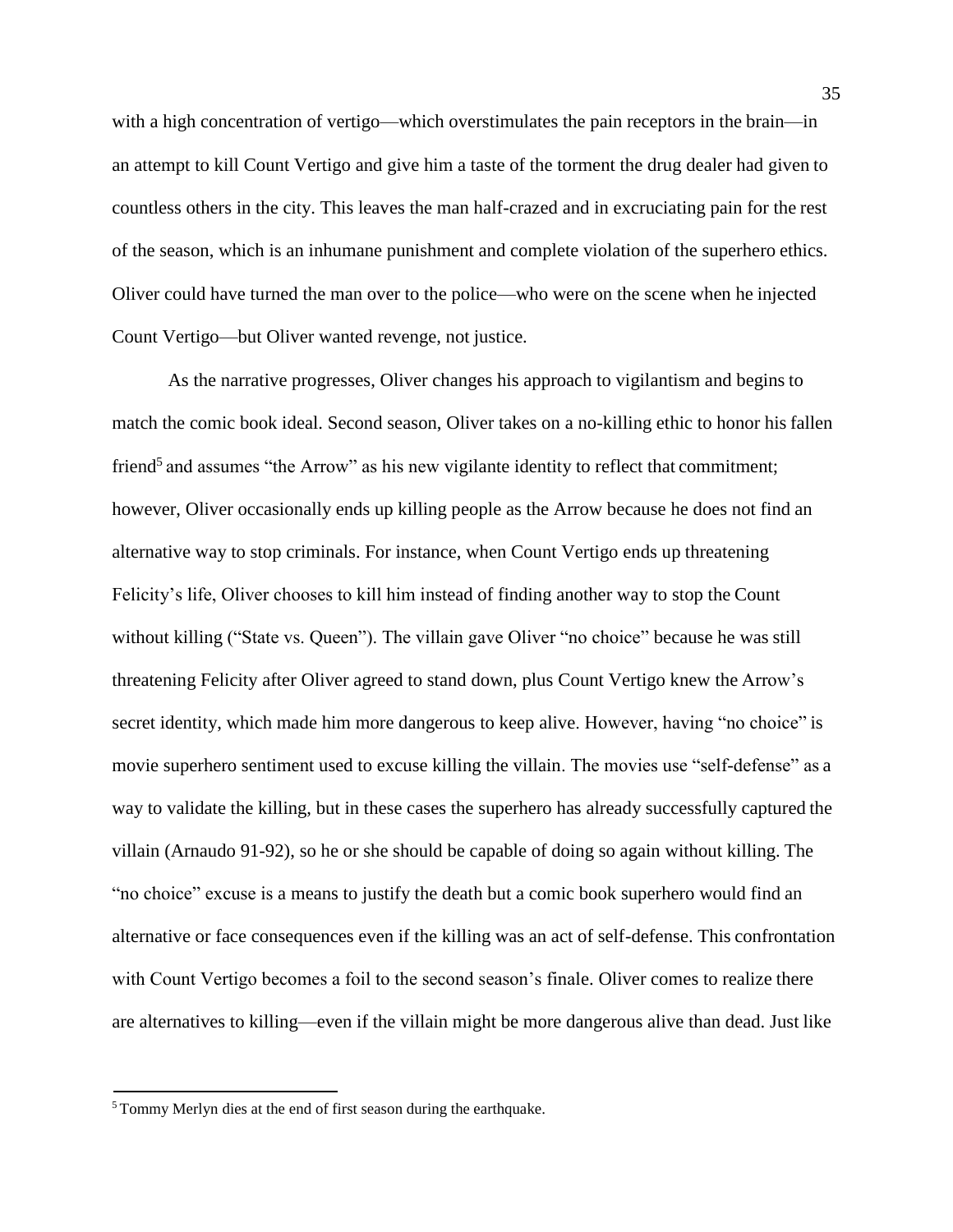Count Vertigo, Slade Wilson (the season's main villain) knows the Arrow is Oliver Queen. He also has a personal vendetta against Oliver and attacks Starling City to purposely hurt Oliver, which is where Slade and the Count differ. Moreover, while Oliver has an opportunity to kill Slade once he cures him,<sup>6</sup> Oliver decides to capture him after their battle, despite the harm Slade had personally done to Oliver. Not killing his tormentor is hailed as "heroic," and Oliver even states "You helped me become a hero, Slade" ("Unthinkable"). Without Slade antagonizing him, Oliver would never have learned to find the alternate option to the killing. At the beginning of the second season he had gone back on his ethics because of someone dangerous like Count Vertigo, but by the end he lets an even more dangerous enemy live because he realizes there are other ways. This leads to the characters ascribing consequences to killing while a vigilante.

Much like in the comic book universe, when a hero kills someone in the third and fourth season of *Arrow*, there are severe consequences. Admittedly, the third season's plot undercuts Oliver's growth as a superhero, but it also establishes group dynamics and stronger superhero ethics. Even though the circumstances of season three keep Oliver from following the superhero ethics, the other vigilantes continue to follow them. For instance, Roy learns he had killed a police officer while in a fugue during the second season ("Guilty"). While Roy could not be held accountable for his actions then, he still struggles the remainder of the season to reconcile what he had done. Even if a superhero cannot be held culpable for their actions, breaking the nokilling ethic has consequences. This point is driven further home when the vigilantes lose public and police support because Ra's al Ghul framed the Arrow for multiple murders. Ra's al Ghul only frames and exposes Oliver as the Arrow because Oliver refused the offer to become the next Ra's al Ghul—leader of the League of Assassins ("Public Enemy"). Yet Oliver refuses the

<sup>&</sup>lt;sup>6</sup>Slade Wilson was injected with a super soldier serum which makes him near impossible to kill or fight; however, Oliver levels the playing field by giving him an antidote to the serum.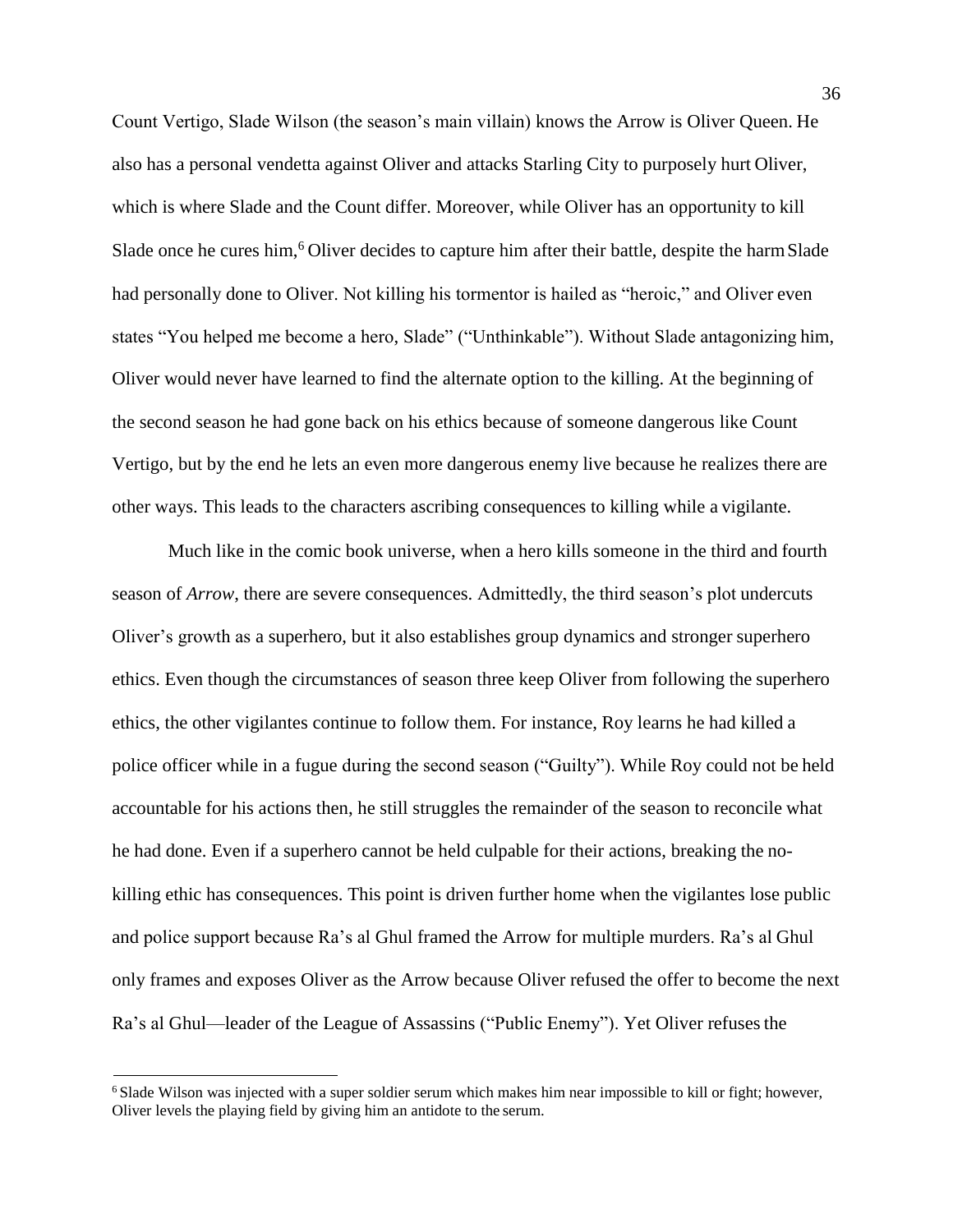position because it would mean leaving his friends but also breaking his no-killing ethic—it is a League of Assassins for a reason. Oliver would rather serve his sentence in jail than become the next Ra's al Ghul ("Broken Arrow"). Moreover, just like the comic book superhero, the heroes in *Arrow* ascribe consequences to killing, and must also find a way to atone for breaking the nokilling ethic.

The hero may atone in multiple ways, but, the comic book superhero took time to reconcile her or his actions and regain trust. In addition, the superhero does what she or he can to keep other heroes from making her or his same mistakes (Arnaudo 90). In *Arrow,* those in the Team who break the ethics find some way to repent—usually by leaving the crime-fighting scene. For instance, Roy's guilt over killing a cop leads to him claiming *he* is the Arrow instead of Oliver, thus Roy goes to jail in Oliver's place. The Team then arranges to fake his death so that the inmates do not really kill Roy ("Broken Arrow"). For the rest of the series, Roy lives on the run to repent for murdering of a police officer. Likewise, Oliver may repent for breaking the no-killing ethic while in the League of Assassins by preparing to die during his final confrontation with Ra's al Ghul ("Al Sah-him"; "My Name is Oliver Queen"). However, if Oliver was repentant of his actions he would not ride into the literal sunset with Felicity; the circumstances makes it seem like he left vigilantism for romance when his leaving the Team could be an attempt to reconcile with what he had done, and to give himself time to earn back the title of hero ("My Name is Oliver Queen").

When members of the Team leave, it seems they do so to take the time to determine if they deserve to remain heroes. Even Thea and Dig leave the vigilante team because they needed to sort out who they were after their respective transgressions to the superhero ethics("Schism"). Thea's excessive violence in the fourth season led to the figurative birth of a psychotic anarchist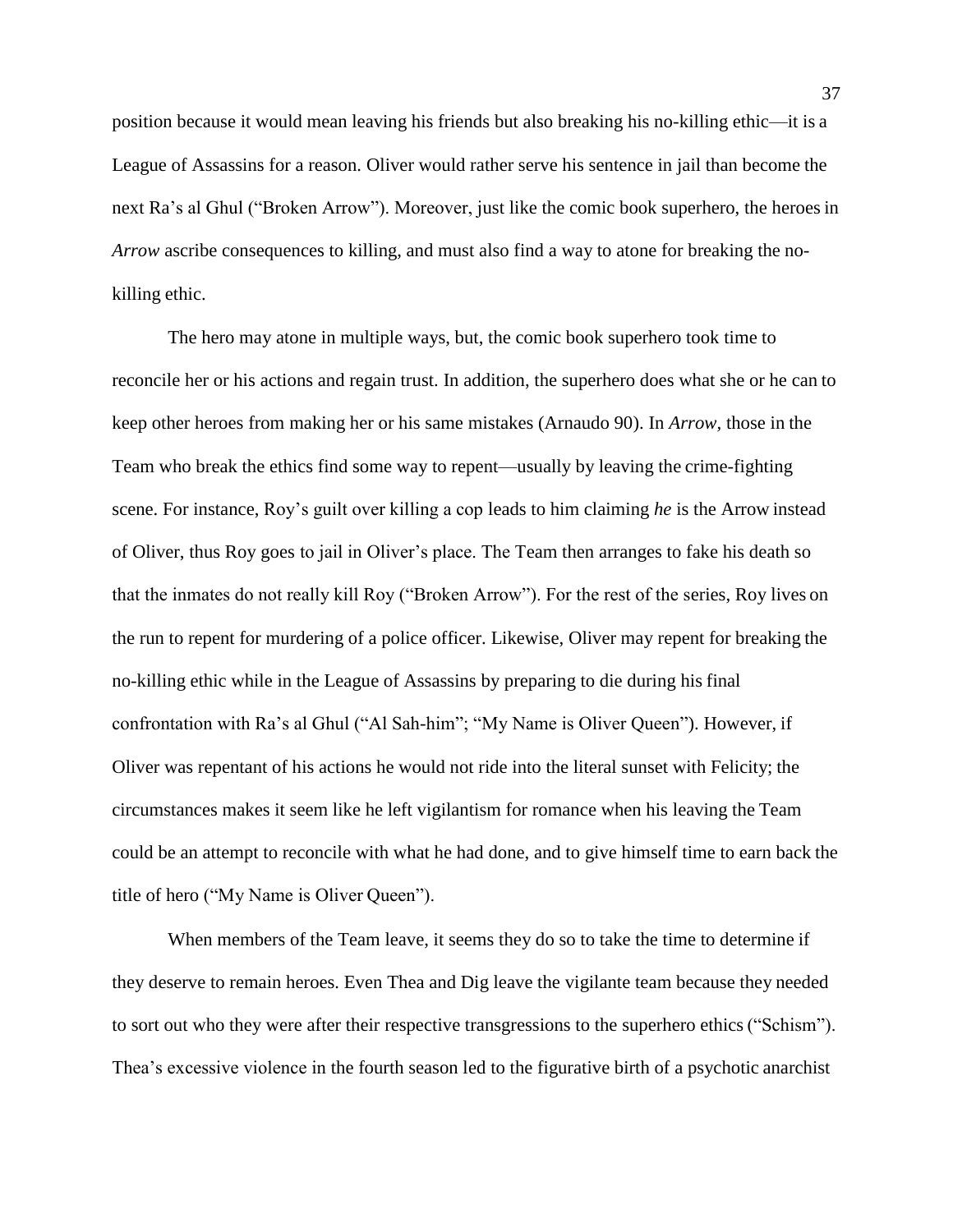with an obsession for her and who pushed Damien Darhk to bomb the whole planet ("Blood Debts"; "The Candidate"; "Monument Point"). While Thea leaves to reconcile with her earlier malicious aggression, Dig leaves to reconcile with killing his brother (Andy) when there could have been another way to keep his family safe from Andy and H.I.V.E. ("Genesis"). The heroes must earn those titles after they break the ethics, and so far the preferred method of atonement has been distance from vigilantism. However, after Oliver breaks the ethics by killing the mystical and nihilistic Damien Darhk, he assumes a position as the city mayor. Felicity tells Oliver there is a schism in his actions as the Green Arrow<sup>7</sup> and his actions as Oliver Queen, but he must reconcile that somehow, and perhaps his way to reconcile is through his position as the interim Mayor. While killing Darhk may be justified, it follows cinema sensational justification, and Oliver still should atone in some way for killing Darhk ("Schism"). Despite the occasional sensationalism, *Arrow* does develop a new live-action hero not seen in the movies. The heroes' conviction to justice and no-killing goes back to comic book superheroes, and consequently reflects the American belief in second chances. Furthermore, creating consequences to killing presents a different and more empathetic picture of the world. With all of mass shootings and the media discussing murders casually, there seems to be no moral consequence to these horrible events even if there are legal consequences. *Arrow'*s superheroes remind us there are moral consequences to murder and that killing should be avoided at all costs, which is a refreshing and heartening perspective.

Ultimately, *Arrow* reflects standard superhero fantasies of subversion, justice, and heroism. By matching the social changes in perspective, *Arrow* begins subverting expectations for the rugged individual superhero while increasing diversity and representation. Similarly the

<sup>7</sup>Green Arrow is Oliver's new vigilante name because the Arrow was exposed as Roy Harper and "died" in prison.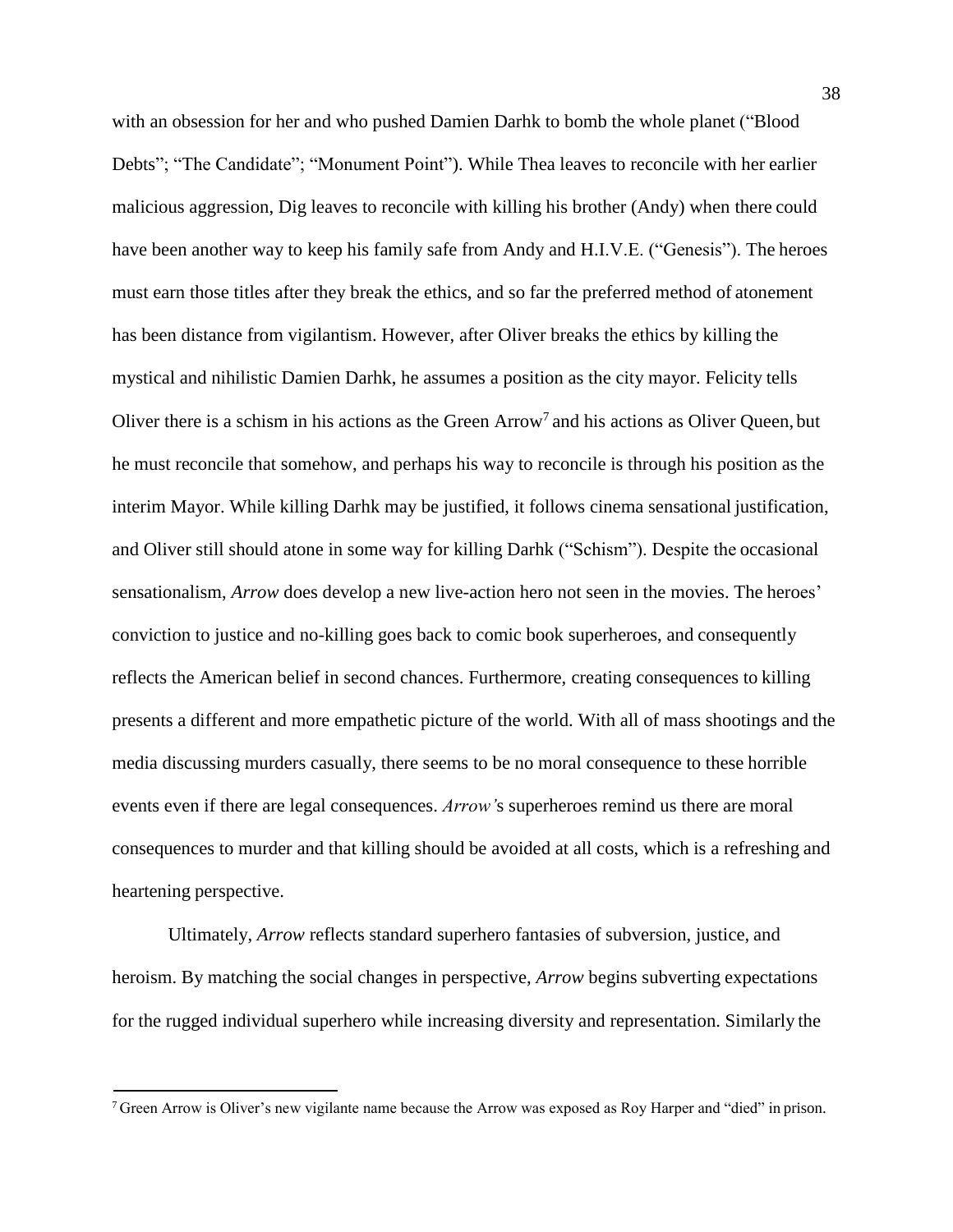show challenges the sensational cinematic storytelling people expect, and offers instead the idealistic comic book fantasy. All of these aspects fall within the standard superhero narrative, but also open up the series to acceptance and influence of a posthuman society.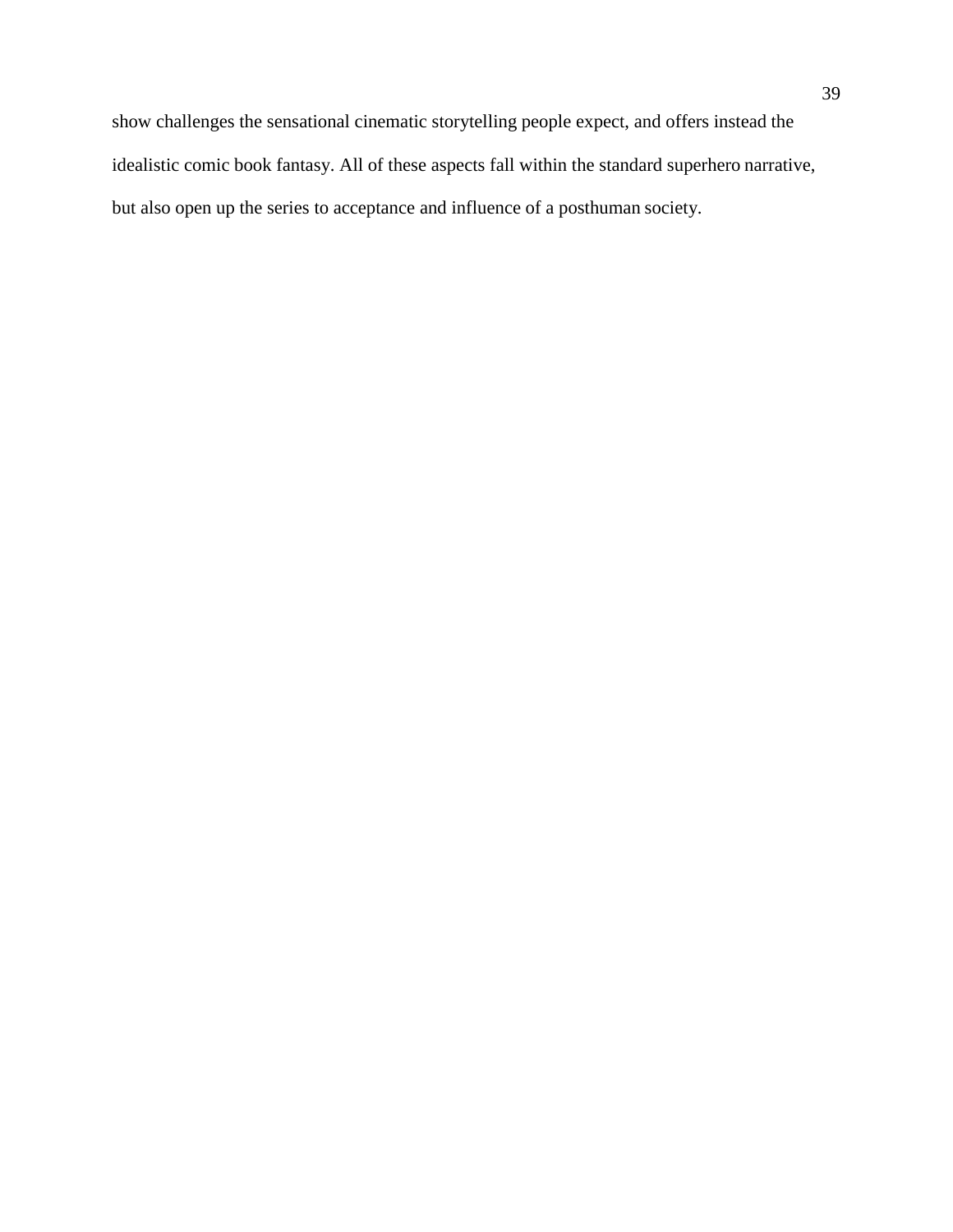### **Chapter 3: Collective Subjectivity as the New Superhero Agency**

*Arrow's* superhero fantasy may follow more closely the comic book superhero than the movie superhero, but a posthuman fantasy and collective is also established over the course of the series. Posthumanism in *Arrow* is a perspective which impacts the superhero narrative and creates interesting critiques. Posthuman, in this context, is neither anti-human nor asserting the human over technology. Instead, posthuman renegotiates humanist understandings of subjectivity and agency. As N. Katherine Hayles writes: "The posthuman subject is an amalgam, a collection of heterogeneous components, a material-informational entity whose boundaries undergo continuous construction and reconstruction." Instead of situating subjectivity within a singular human with defined boundaries, the posthuman finds subjectivity in a collective or system. The subject's agency is spread over parts of the collective and created through interactions with the technological and chaotic environment surrounding the collective ("Toward Embodied Virtuality" 3). Hayles argues posthumanism is "the end of a certain conception of the human, a conception that may have applied, at best, to that fraction of humanity who had wealth, power, and leisure to conceptualize themselves as autonomous beings exercising their will through individual agency and choice" ("Conclusion" 286). Posthumanism acknowledges the many forces, both human and not, which shape or constrict one's agency. Very few people can truly be autonomous, for a multitude of restrictions and circumstances impact one's decisions and understanding. Instead of having a singular human experience, the experience is distributed over a complex system of human, computer, and environment (288-289). Thus, subjectivity within this complex system is "emergent rather than given, distributed rather than located solely in consciousness…" and it is not a matter of mastery or control but *being* in the chaotic environment (291). Ultimately, posthumanism allows for one to understand agency and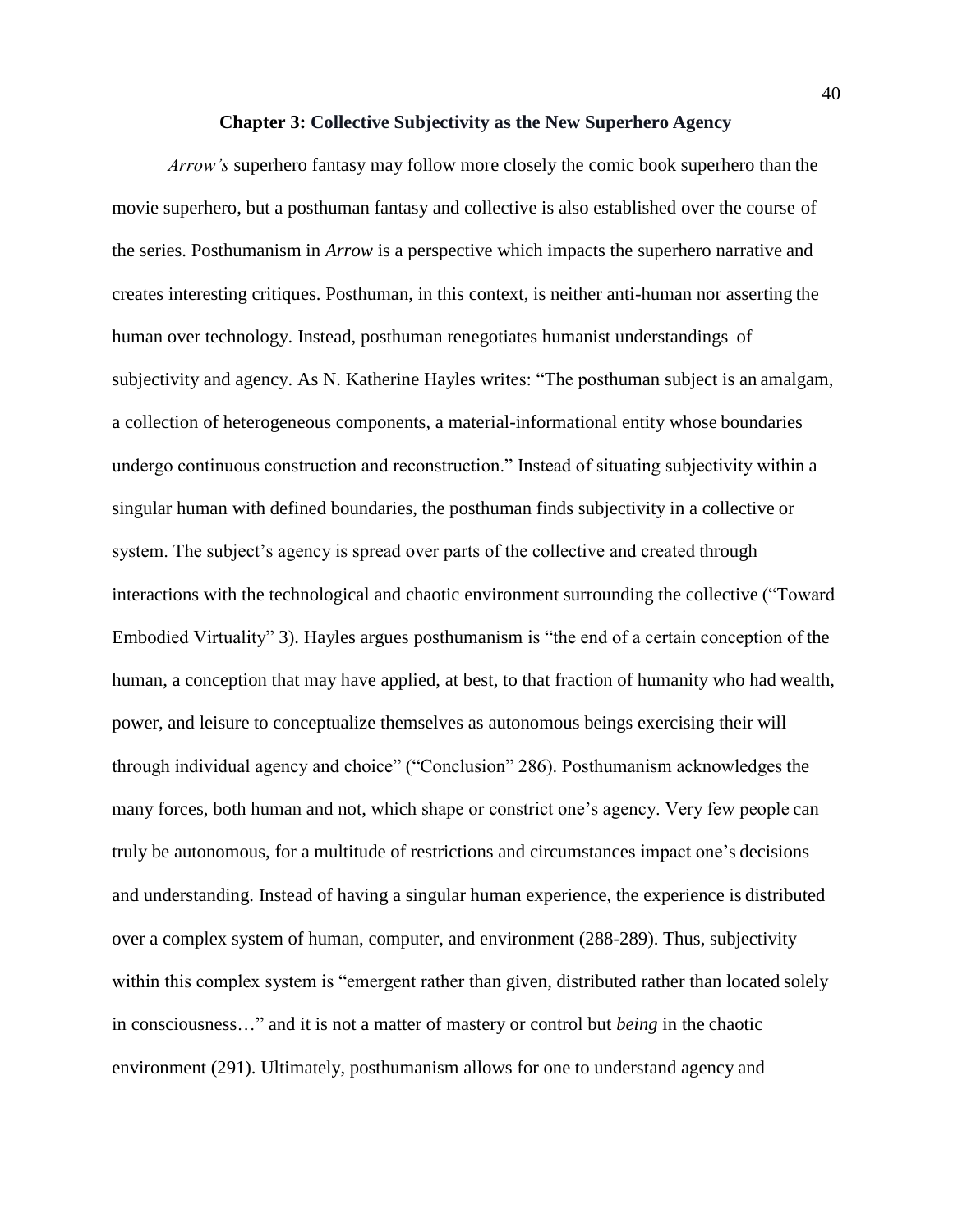subjectivity as something created within a system or collective. It is something negotiated and ever-changing as new pieces of information alter the previous understandings; therefore, each component of the collective contributes to the subjectivity.

While posthumanism typically examines the interaction between a human and the intelligent machines around the human, one can also see posthumanism as a collective of humans negotiating their agency and subjectivity. A collective of humans creates a similar heterogeneous system as the systems Hayles describes in her book. Each person in a collective would contribute to an understanding of the problem or goal at hand, and together the collective makes decisions based on their individual experiences and interactions with each other. In a way, the problem solving ability of the collective is only as strong as their collaboration. Like the example of the "Chinese room," the intelligence and ability of the collective is determined by those within the system. In the "Chinese room" scenario, $8$  Hayles argues that the room was the intelligent machine that allowed the person within the room to communicate in Chinese; the human was only as intelligent as the environment he was set in ("Conclusion" 289). Likewise, a single human is not as intelligent as a crowd of humans; in fact, studies and experiments exist to show that crowds are often more "intelligent" or "wise" than a given expert. When a crowd guesses the weight of a pig (as in the classic example), the average of the crowd's responses is more accurate than each person's individual contribution ("James Suroweicki and 'The Wisdom of Crowds'"). Moreover, this type of crowdsourcing has advanced beyond simple averaging. A program called UNU (Unanimous AI) uses groups of people to make predictions through principles of swarm intelligence. Using UNU, a group of twenty people were able to accurately predict not only which horse came in first during the Kentucky Derby but also second, third, and fourth place.

<sup>&</sup>lt;sup>8</sup>A man was given a rule book that correlated to the symbols around the room. He did not know Chinese, but he was given messages in Chinese which he responded to using the rule book and the room around him.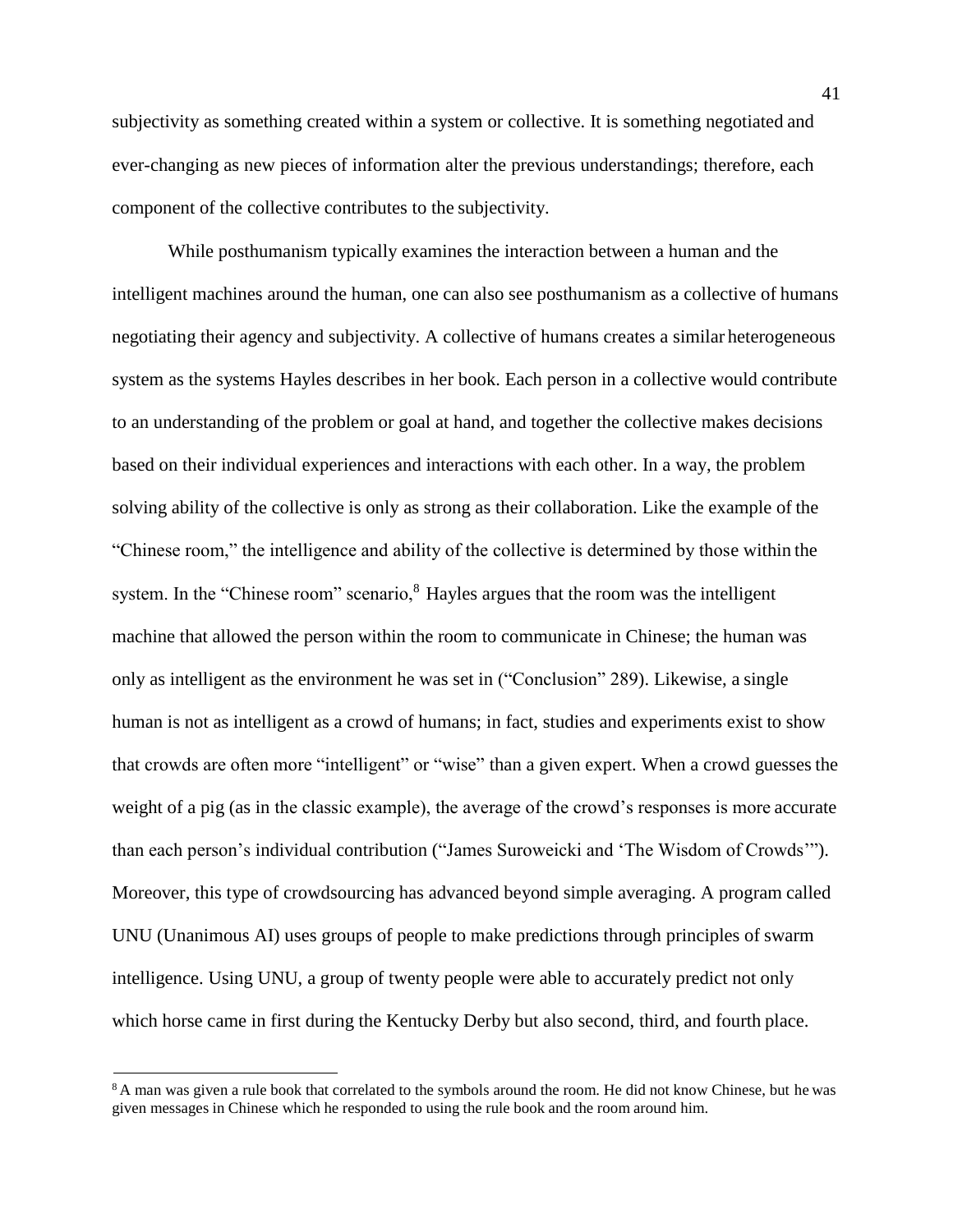UNU initially polled the group members separately, averaged the answers, and then had each member negotiate the answers together. Louis Rosenberg (founder of UNU) explains that predictions made in the UNU group are more accurate than the individual predictions or the crowd prediction (which is the average of the predictions). However, this swarm intelligence only works when the participants bring forward different perspectives and negotiate their responses ("How a Group of Twenty People Predicted the Kentucky Derby"). This is how a posthuman collective can work too. By having people with different perspectives come together and negotiate responses, they create a collective that presents a different type of subjectivity. These collectives create a singular subjectivity through their negotiations, differences, and group dynamic. This collective subjectivity is the posthuman perspective brought to *Arrow*.

While superhero narratives often have team ups or specific superhero teams, *Arrow*  created a collective of heroes who produce one complex subjectivity. But even before the collective's creation, *Arrow* has been posthuman in the Hayles' technological sense. However, the posthuman elements evolved from the technological understanding to a social understanding as more characters joined the vigilante group and created the collective. Before the Team, Oliver relied on technology in his vigilante activities. During the pilot, Oliver learns from the internet what Adam Hunt has done to be on the list. His research gives him a way to confront the man and steal money from him. Oliver uses a trick arrow<sup>9</sup> to hack the man's bank account and then disperse the money into all of Adam Hunt's victims' bank accounts ("Pilot"). Without voice recorders, fingerprint databases, trackers, listening devices, or CCTV, Oliver's vigilante duties would not be possible ("Damaged"; "Honor Thy Father"; "Identity"; "Legacies"; "The Magician"; "The Scientist"; "Tremors"). He works with the technology available to him to check

<sup>9</sup>Trick arrows include exploding arrows, voice recorders, nets, grappling hooks, and also technology which allows Oliver to wirelessly and remotely hack a server to gain access to Hunt's bank account.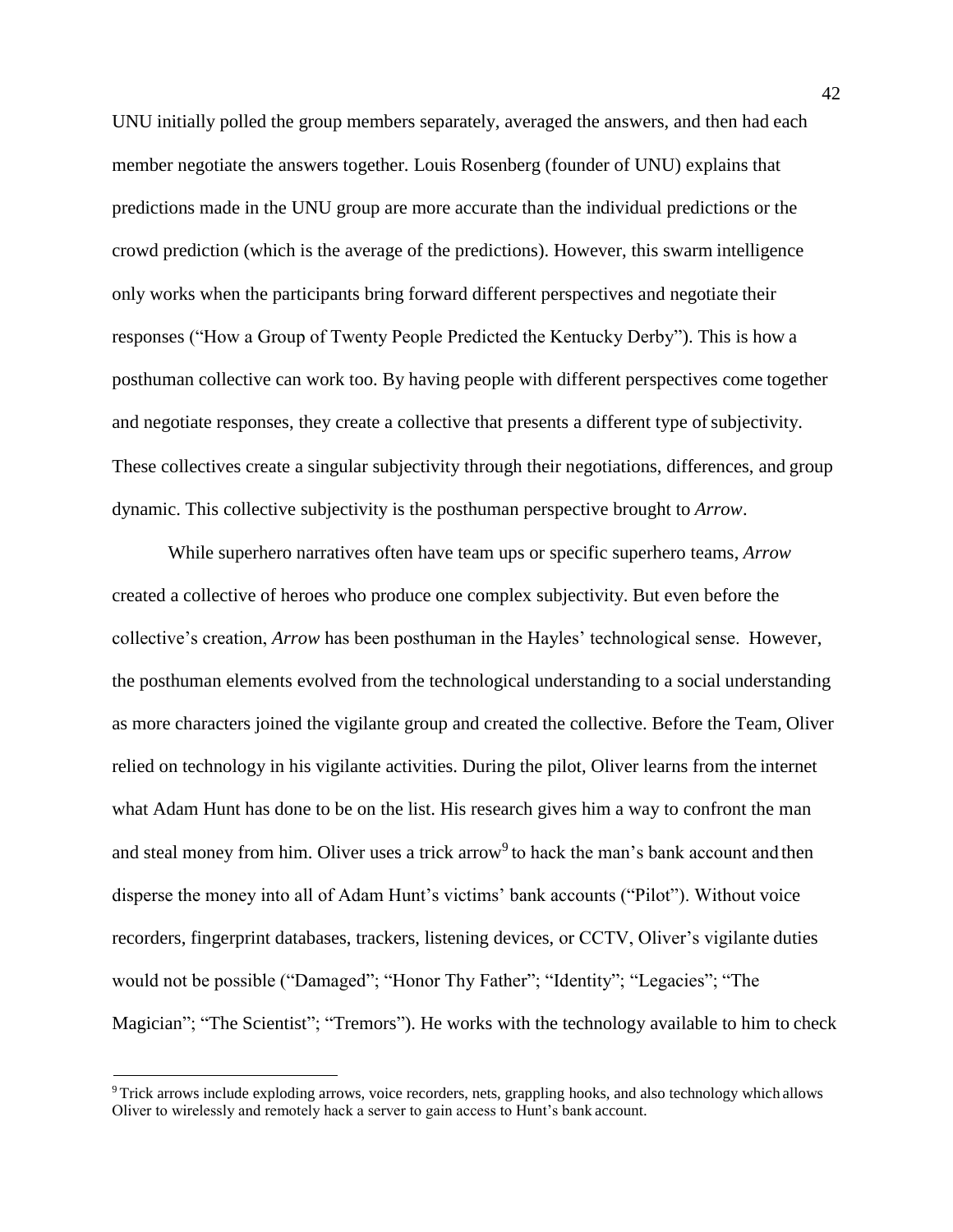people off his list. When his resources limit him, he seeks out others like Felicity or Dig to aid him. Dig's connections to military personnel gives them intelligence on military related crimes or facilities ("Crucible"; "Trust but Verify"). Moreover, his relationship with Lyla gives the vigilante team access to  $A.R.G.U.S.<sup>10</sup>$  information and assistance ("Broken Arrow"; "City of Blood"; "Dead to Rights"; "Legends of Yesterday"; "Monument Point"; "Nanda Parbat"; "Restoration"). Meanwhile, Felicity assists the vigilantism through all things technological particularly hacking databases, running facial recognition software, tracking cellphones, and much more ("Blindspot"; "The Climb"; "Lone Gunman"; "The Secret Life of Felicity Smoak"; "Time of Death"; "Unchained"; "Year's End"). Nearly every episode the Team works with some form of technology to track down the criminals or understand the criminals' motives. Moreover, the apocalyptic finale events of the fourth season are diverted almost entirely by the efforts of Felicity, her father, and Curtis. The three of them hack Rubicon<sup>11</sup> and stop the nuclear weapons from being launched for nearly two days. Later, when the missiles are launched, they work together along with various technological hacks to make the bombs believe their targets are in outer space ("Lost in the Flood"; "Schism").Without their interactions with technology, the fourth season's apocalyptic ending could have occurred. Nearly everything in *Arrow* is only possible because of the Team's interaction with technology. It reflects the importance and prevalence of technology in human life, and suggests we are posthuman in the technological sense if not in the social sense; after all, technology has integrated with most aspects of life.

However, humans interact with more than just technology; interaction and collaboration with other humans is also essential to life. So, while the Team uses the environment's

<sup>&</sup>lt;sup>10</sup> A.R.G.U.S. is the secret military group Lyla works for and later becomes the director of.

<sup>&</sup>lt;sup>11</sup> Rubicon is a device in *Arrow* that can access the nuclear weapons around the world to theoretically stop them from launching; however, Darhk uses it for the opposite purpose.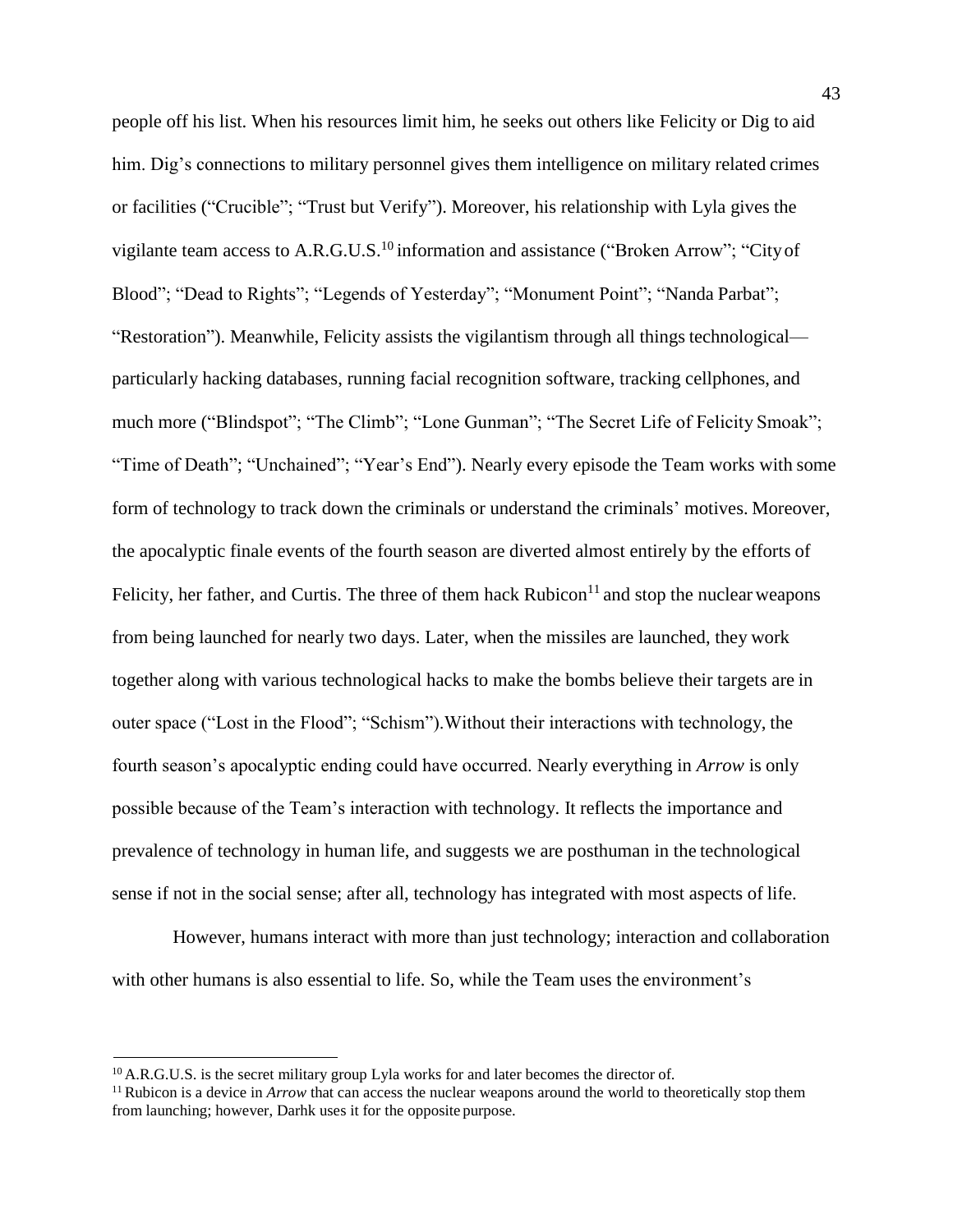technological contributions, each team member's human contributions also lead to successful crime fighting. Even before their time on the Team, Laurel and Roy assist Oliver's vigilantism sometimes without knowing. As a lawyer, Laurel has access to cases Oliver may not be able to reach through hacking or other means ("An Innocent Man"), and she can get information from the police for on-going cases under the guise of assisting with her defense or prosecution ("Burned"; "Home Invasion"). Furthermore, when Laurel becomes an assistant district attorney, she gains access to city buildings Oliver would not be able to enter ("Blindspot"), and she can work more closely with the police department without raising questions ("The Magician"). Meanwhile, Roy assists the Team through his street (underworld) contacts. Second season he acts as the Arrow's eyes and ears in the Glades ("Identity"), and later Roy runs down old connections to assist in whichever case the Team is on ("Crucible"; "Keep Your Enemies Closer"; "Left Behind"; "The Offer"). The team member's connections and individual resources provide crucial intelligence which is shared with the Hood or Arrow—sometimes inadvertently. Yet, that is part of posthumanism; people are not completely autonomous and one's actions do not have a clear and known end. Laurel may not have always wanted or known she was aiding the Hood or Arrow, but she still had because she cannot control the people around her and what they choose to do with the information she provides.

Beyond giving intelligence on criminals to the Team, each character brings new perspectives which broaden the scope of who the Team helps, or what a hero is. Originally, Oliver saw street crime as a "symptom" of a larger "disease" plaguing the city—he had planned to target the disease, which he believed were the people on the list. Yet, Dig helps Oliver realize there are more ways to help the city than targeting the list. In fact, during "Legacies," he convinces Oliver to go after a bank robbing crew, which Oliver later learns is only robbing banks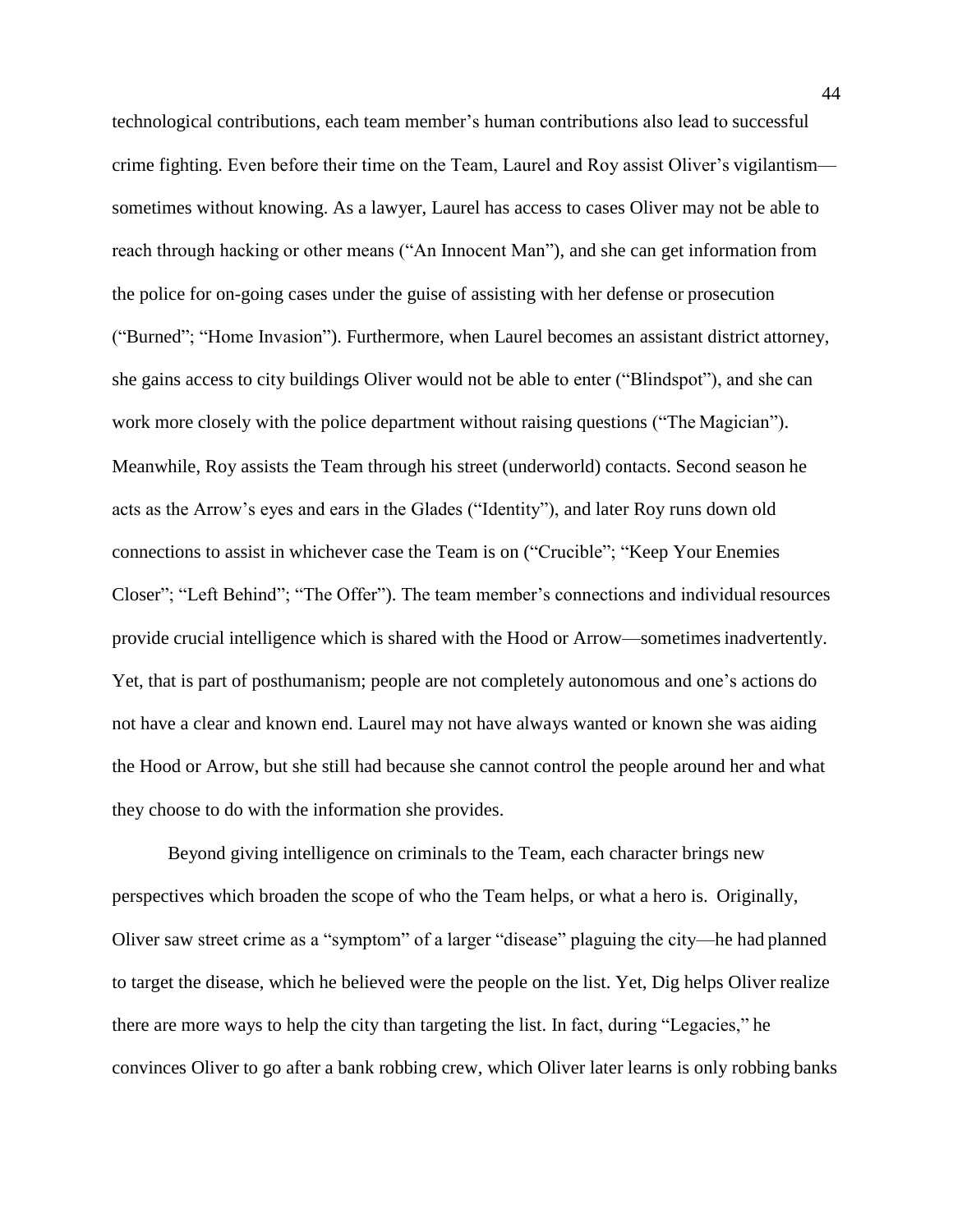because they are victims of the Queen family shutting down the steel factory. Oliver decides to help the city by making amends for what his father had done, which broadens his understanding of a hero. Oliver would have continued his vendetta if not for the input of those around him. His understanding and scope of what he could do as a vigilante was limited to his vendetta, but Dig, Felicity, Roy, Laurel, and Thea have influenced him and together changed what it means in *Arrow* to be a hero. They remind Oliver and each other that more people need their help. Even those initially outside of the Team help each other and the vigilantes broaden their perspectives.

While the characters may not be a collective in the beginning of the series, their interactions set up the eventual posthuman collective. Each character's interactions influence them in ways that help the characters grow and become heroes. Without Laurel and Roy showing Thea how privileged her upbringing had been, she would not have come to care so deeply about the people of the Glades ("Dodger"; "The Huntress Returns"), which would have given her less motivation to be a hero. Thea becomes empathetic to the people's plight because of Roy, and ultimately is willing to risk her life during the Undertaking to save Roy from the impending earthquake ("Sacrifice"). While Roy inspired Thea to be better, he had given up on himself becoming anything more than a criminal, but when the Hood saved Roy's life, Roy realizes he can be more than a criminal ("Salvation"). This notion instilled in Roy by the Hood and Thea leads to Roy drawing Oliver's attention to the needs of the people in the Glades during the second season ("Identity"; "Keep Your Enemies Closer"). The core characters help each other realize they have more potential and can be heroic. They provide each other with insight and perspectives they would not have had otherwise, which leads to the success of their eventual collective. Each member becomes part of the intelligent system within the collective, and thus contribute to a better understanding of a given problem.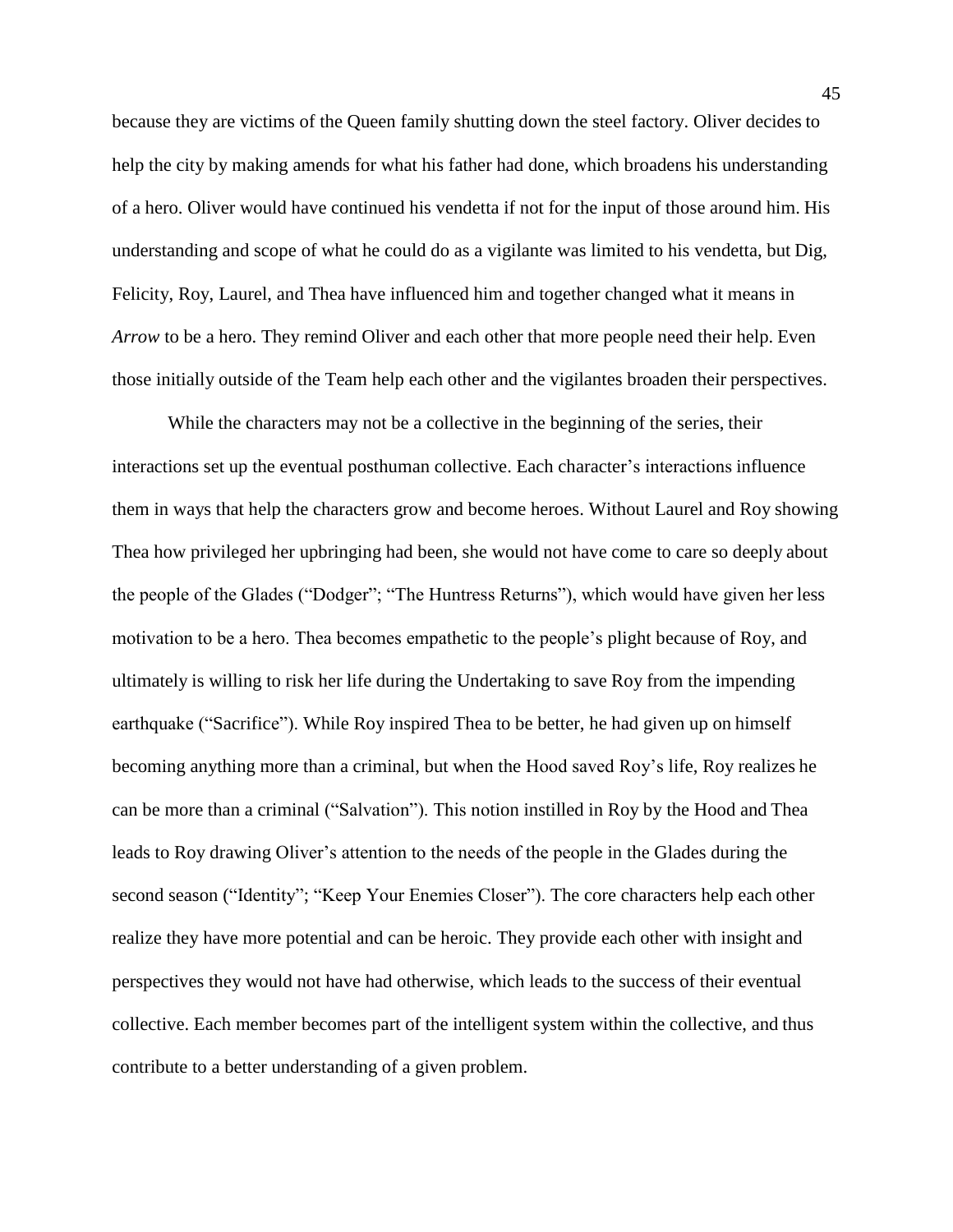In fact, the collective they create pulls their different ideas together into something productive, just as UNU does with swarm intelligence. While the Team is not a swarm, they do bring their individual perspectives to an issue before negotiating on a final choice. This leads to the Team making a collective decision on what a hero is and ultimately creates their singular subjectivity. When one part of the system stumbles, it does not fall apart because the other components adjust and adapt. So when a member of the Team falters or fails, the collective keeps working and helps to restore equilibrium. This may be by reminding each other why they fight, or why they belong. For instance, when Felicity loses confidence in her role on the team, Dig reminds her she is "irreplaceable" and they could not do this without her ("Time of Death"). When Oliver feels there is no way to stop Slade but let the man kill him, Laurel convinces Oliver to think about those in his life he would be abandoning ("City of Blood"), and Felicity reminds him "You honor the dead by fighting and you are not done fighting" ("Streets of Fire"). Even at the most tumultuous times in the show, the collective reminds each other why they risk their lives as vigilantes. If Roy, Dig, Laurel, and Felicity did not discuss what to do after Oliver's apparent death, the Team would have fallen apart. They were ready to give up until Laurel mentioned how there are other people who still need heroes. This prompts Felicity to add that they are vigilantes for the people still alive and "It's not just Oliver's mission anymore. It's ours" ("Midnight City"). Thus, as a group, the remaining team members decide being a hero is more than following Oliver's crusade. Their collectivity and shared subjectivity as vigilantes is an example of a posthuman society. This society then influences the rest of the superhero narrative.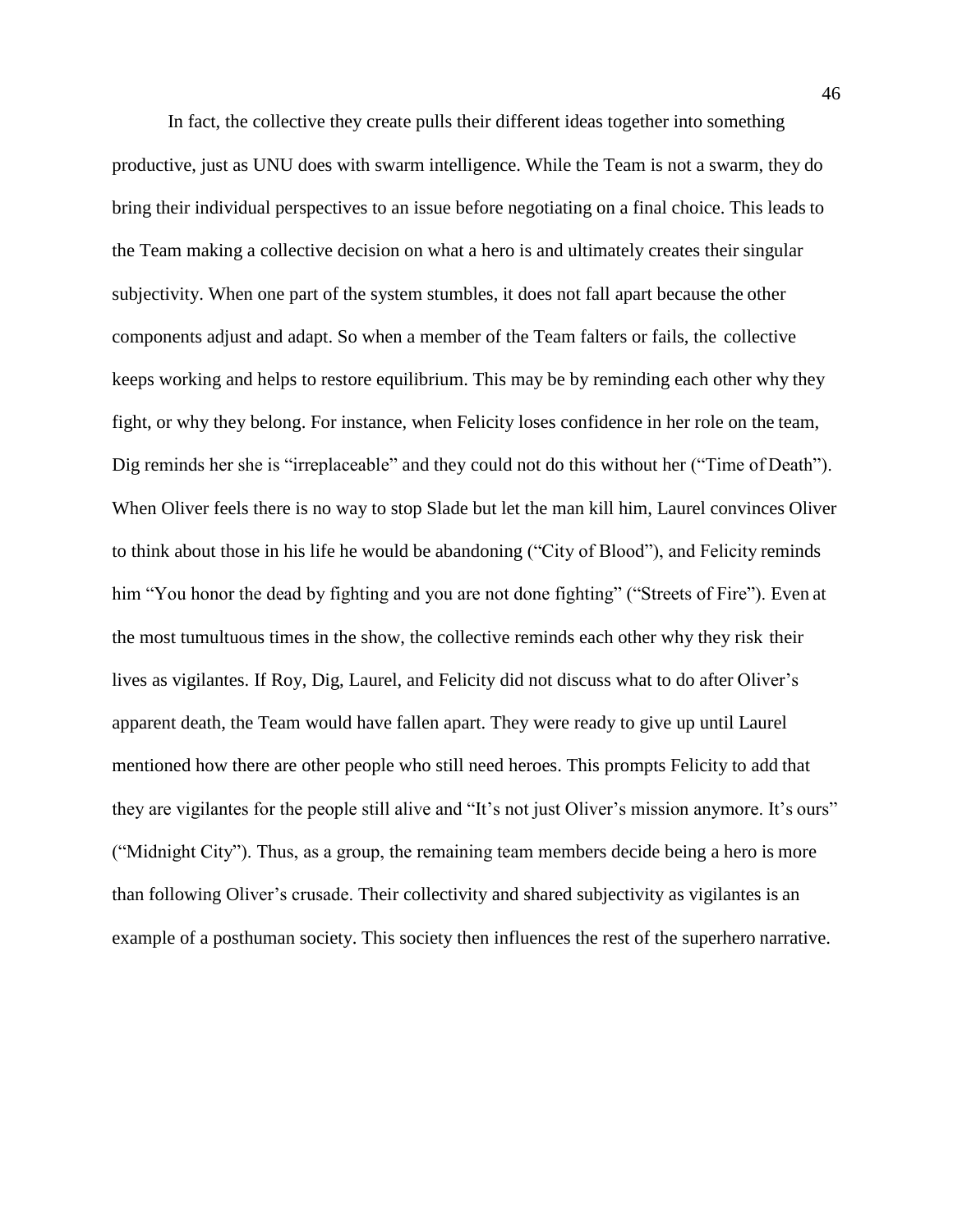# **Chapter 4: Hybrid Superhero fantasy:**

## **Posthumanism on the Conventional Superhero**

With the posthuman perspective in *Arrow* comes a change in the superhero fantasy exhibited in the show. The fantasy changes primarily from the posthuman collective's influence on the characters. Certain aspects of the superhero fantasy and posthuman subjectivity interact to create a hybridized superhero fantasy. Additionally, the history of Green Arrow comics influences the trajectory of the hybridized superhero story and creates unique narrative features in *Arrow.* Some of the unique hybridized aspects of the fantasy include a movement from a singular hero to a collective of heroes who share leadership and an emphasized utility to the secret identity, which in turn leads to the heroes' ability to change systems from within as well as from without.

As mentioned before, superhero teams and team-ups exist within the superhero fantasy. Superhero team-ups tend to struggle because they resist shared leadership. While superhero groups, like the Avengers, eventually settle on a single leader, they still have internal power conflicts. In *Arrow*, the distribution of leadership develops over the four seasons and becomes more easily shared. So while a group of heroes is not unique to *Arrow,* the shared leadership is. By sharing leadership among a collective of heroes, *Arrow* shows a working collective subjectivity. However, the show initially follows standard superhero fantasies by presenting a single hero with sideline support (e.g. Felicity and Dig). This standard of leadership persists until the third season when the superhero collective fully forms and they create a posthuman society. However, like most things in *Arrow*, interactions occur which lead the characters to realizing the necessity of others. For example, the "Lone Gunman" episode is the first time Oliver realizes he cannot protect everyone on his own, and he must ask for assistance from Dig and the police.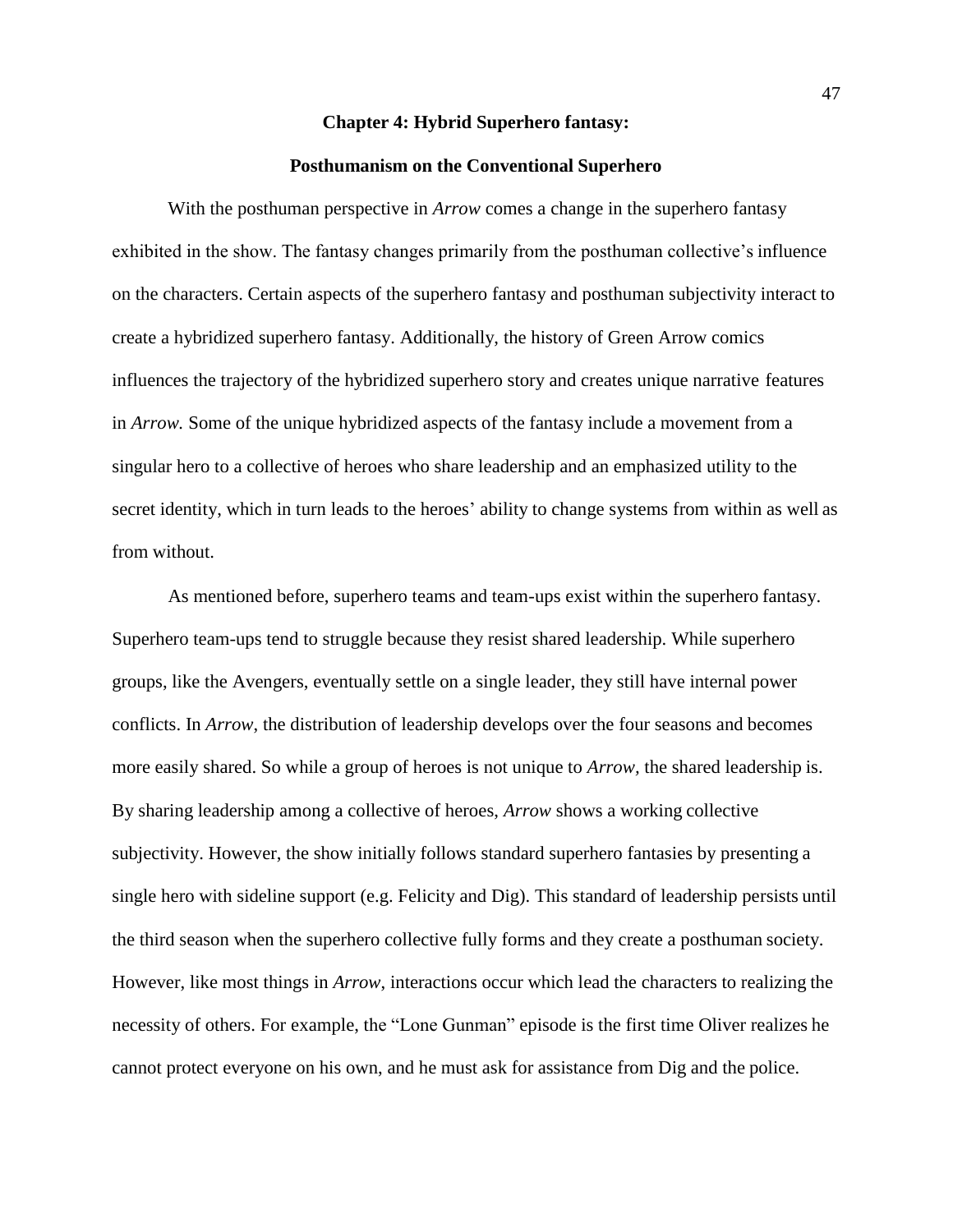Furthermore, Oliver admits at different points in the series that he had never intended to work with others ("Blast Radius"). One particular instance occurs after the Team thwarts the League of Assassins' bioweapon attack at the end of the third season. In Oliver's address to the Team, he explains:

When I started this, I wanted to keep you as far away from it as possible. Because that has always been my instinct: to go it alone. But the truth is we won tonight because I wasn't alone. I thought this crusade would only end with my death. But even if I had died tonight, it would live on because of you. ("My Name is Oliver Queen")

A posthuman society cannot have members act alone; each group member weighs in and contributes to the effectiveness of the collective's plans. Thus, the Team faces success when they work together, just as Oliver acknowledges. The Team became a collective third season and because of that they were able to stop another city-wide attack before it could claim many lives.

Perhaps the slow move toward a posthuman society is to acclimate the audience to this change in perspective. The series began with the recognizable singular hero and moved to a hero with a partner. This could be suggesting that the modern hero no longer works alone but needs partners. Oliver had never let Dig into the field until the first season's finale when Dig insists on backing Oliver up in his confrontation with Malcolm Merlyn—also known as the Dark Archer ("Sacrifice"). After that point, Dig joins Oliver in the field regularly and becomes his visible partner while Felicity continues her role as partner behind the computer screens. More significantly, the series refuses to use the term "sidekick"; in fact, Dig explicitly says he did not "sign on to be a sidekick" but someone to remind Oliver who he is and to help reduce the casualties ("An Innocent Man"). Therefore, while Oliver may be the definitive leader early on, the others in the Team are "partners," never sidekicks or employees ("Blast Radius"; "The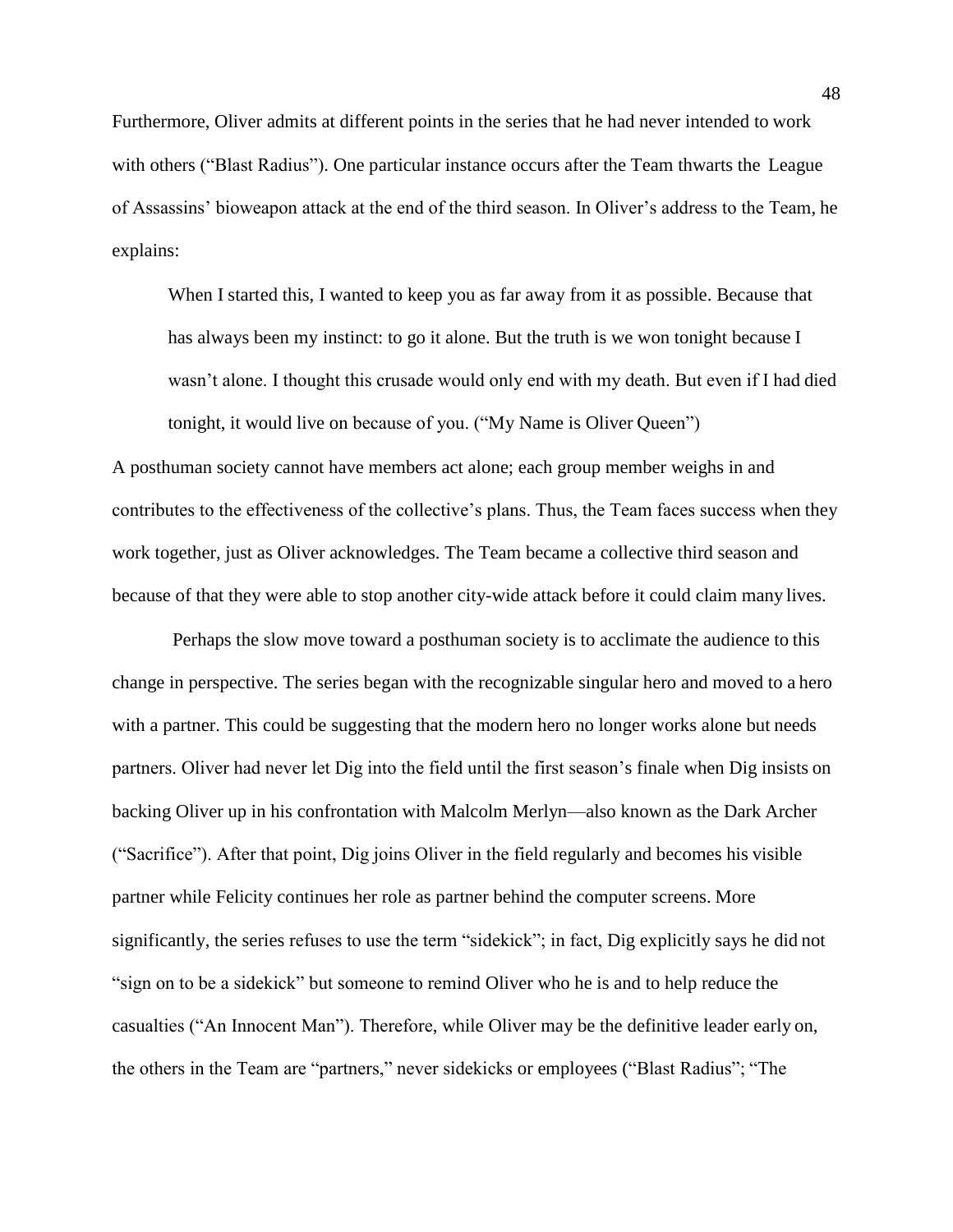Clam"). *Arrow* dismantles hierarchical structures one would expect to see in the superhero narrative because in a posthuman society everyone contributes to the system's effectiveness. The expectation that the titular character is the designated leader becomes disrupted because the subjectivity is distributed and emerges from the interactions with each other not just from a singular character.

However, posthuman societies are not made from always like-minded people. For the wisdom of crowds or swarm intelligence to work, the group must be diverse and offer different perspectives. Thus the heroes within the collective cannot always be agreeable, which is bound to happen as more people join the Team. When the series moves from a duo in the field to a small team with the addition of Roy (and later Laurel), the dynamics change. Originally, Oliver had the final say, and Dig would criticize him, particularly whenever Oliver let his personal feelings and relationships cloud his judgement ("Betrayal"; "Birds of Prey"; "Blindspots"; "Home Invasion"; "Muse of Fire"; "The Undertaking"; "Vendetta"). But it is the third season when the Team truly begins to challenge Oliver's leadership. During "The Calm" Oliver triesto sideline Dig so he can be there for his family, but Dig retaliates by saying it is his own decision whether or not he is in the field. Back then, Oliver still believed the vigilantism was his crusade, so he *could* decide who goes out into the field and not. This altercation marks the beginning of a change within the group members. Dig, in particular, begins challenging Oliver's choices, like in "Guilty." Oliver wants to forgive Roy for possibly killing Sara, but Dig argues "we can't have two separate rules, one for us and one for them." This reinforces the no-killing ethic within the comic book franchise, but also shows the Team is more comfortable standing their ground against Oliver. The Team needs to air their grievances and negotiate responses. So each step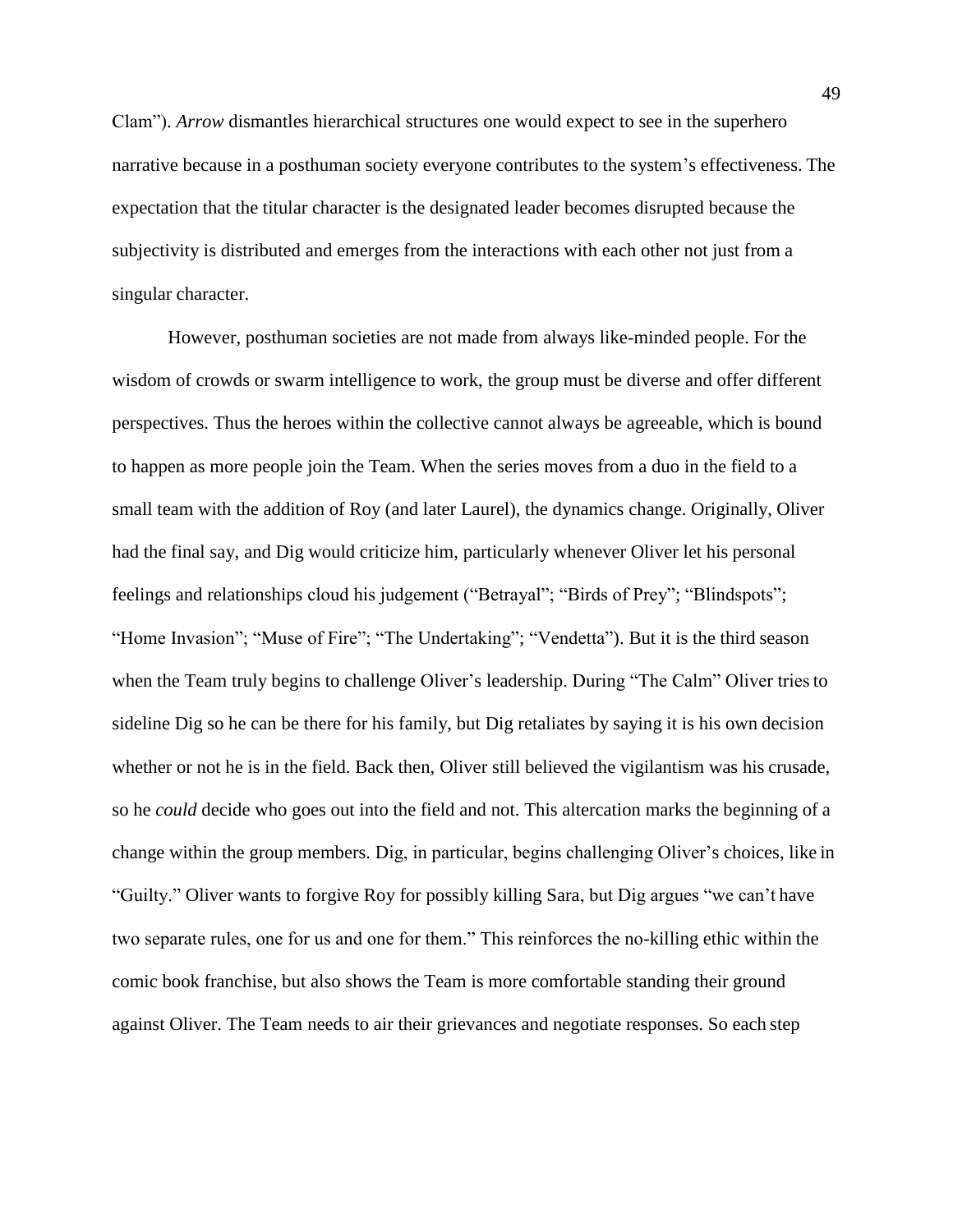toward shaking the established power structure culminates in the events after Oliver leaves to battle Ra's al Ghul during "The Climb."

The Team believes Oliver is dead when he does not return for several weeks, and as such they must figure out why they are vigilantes and how to keep going without the designated leader. While the collective had been falling into place throughout the seasons, the episodes after "The Climb" establish the final push toward the posthuman society in *Arrow*. Because of the events in "Midnight City," the team realizes they each have a reason to continue fighting crime in the city even though Oliver is presumed dead. This reinvigorated group then decides how they should proceed now that the Glades have been abandoned by the police and left in the hands of Brick's crew.<sup>12</sup> Rather than having a leader make decisions for them with some input from them, the group votes on how to proceed after each sharing their perspective. In the end, the group realizes there is another way to take down Brick than use the antagonist Malcolm Merlyn's help. The team encourages the people of the Glades to take back their home from Brick's gang, and so they all take to the streets as a united force against the criminals overrunning the city ("Uprising"). The Team proves they can be vigilantes without Oliver, and they can each assist in the leadership process. Thus, when Oliver returns, the group does not immediately jump back into following his orders. Oliver then has to learn to work with this more independent group because now they equally contribute to the larger goal of saving the city—in this way their collective subjectivity is their vigilantism. But perhaps the best example of the Team pushing back against Oliver's leadership is when they orchestrate their plan to keep Oliver out of prison. The other members of the team do this without his approval, but this solidifies the fact that

 $12A$  gang leader named Brick kidnapped the city aldermen and held them ransom in return for the police to leave the Glades and not attempt to reclaim the neighborhood, thus effectively leaving a portion of the city to Brick and his crew to terrorize.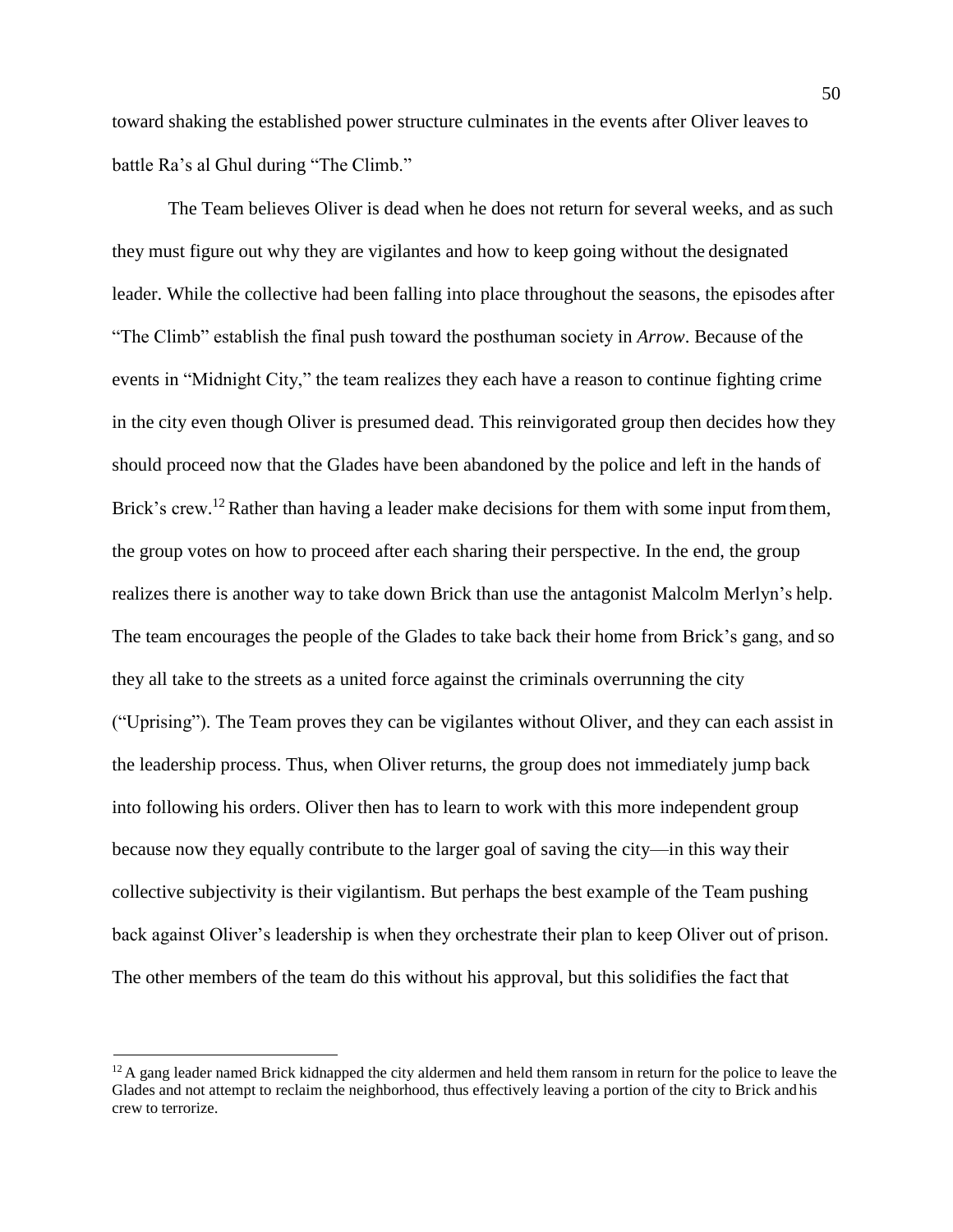Oliver no longer has "mastery" over the group (system) and now interacts with the others as equals ("Broken Arrow").

The fourth season's Team is a depiction of the posthuman society because they are a group of people who share leadership roles easily. The episode "Green Arrow" shows Dig, Laurel, and Thea working together to stop a Kord industry heist. They work efficiently and would have stopped the equipment from being taken if not for enemy (Ghost) back-up. Because of the escalation in targets, Laurel and Thea feel they need assistance from Oliver and Felicity, yet this does not mean they will follow Oliver's leadership when he returns. The Team had grown used to Dig's more prominent leadership role, but they also had learned to share leadership like a posthuman collective. In fact, numerous times Laurel and Thea need no prompting from Dig or Oliver in regards to what they should do. They do not need a designated leader to operate anymore, but when they do, the leadership goes to both Dig and Oliver ("Beyond Redemption"; "Eleven-fifty-nine"; "Haunted"; "Legends of Yesterday"). As such, the group members are never truly autonomous, but this does not mean there is a singular leader either. A singular leader would imply the group's subjectivity comes from a singular component rather distributed over each of them. The group interacts with each other and also shares leadership which allows for their subjectivity as vigilantes to emerge from their cooperation. Moreover, by denying the singular leader, they create an environment wherein the Team can check each other whenever a member goes too far because of their own personal feelings; the collective reminds each other of the ethics set in place ("Blood Debts"; "Brotherhood"; "Canary Cry"; "The Candidate"). In these ways, the team creates a collective which shares responsibilities, burdens, and leadership. This allows the team to self-regulate and adapt to the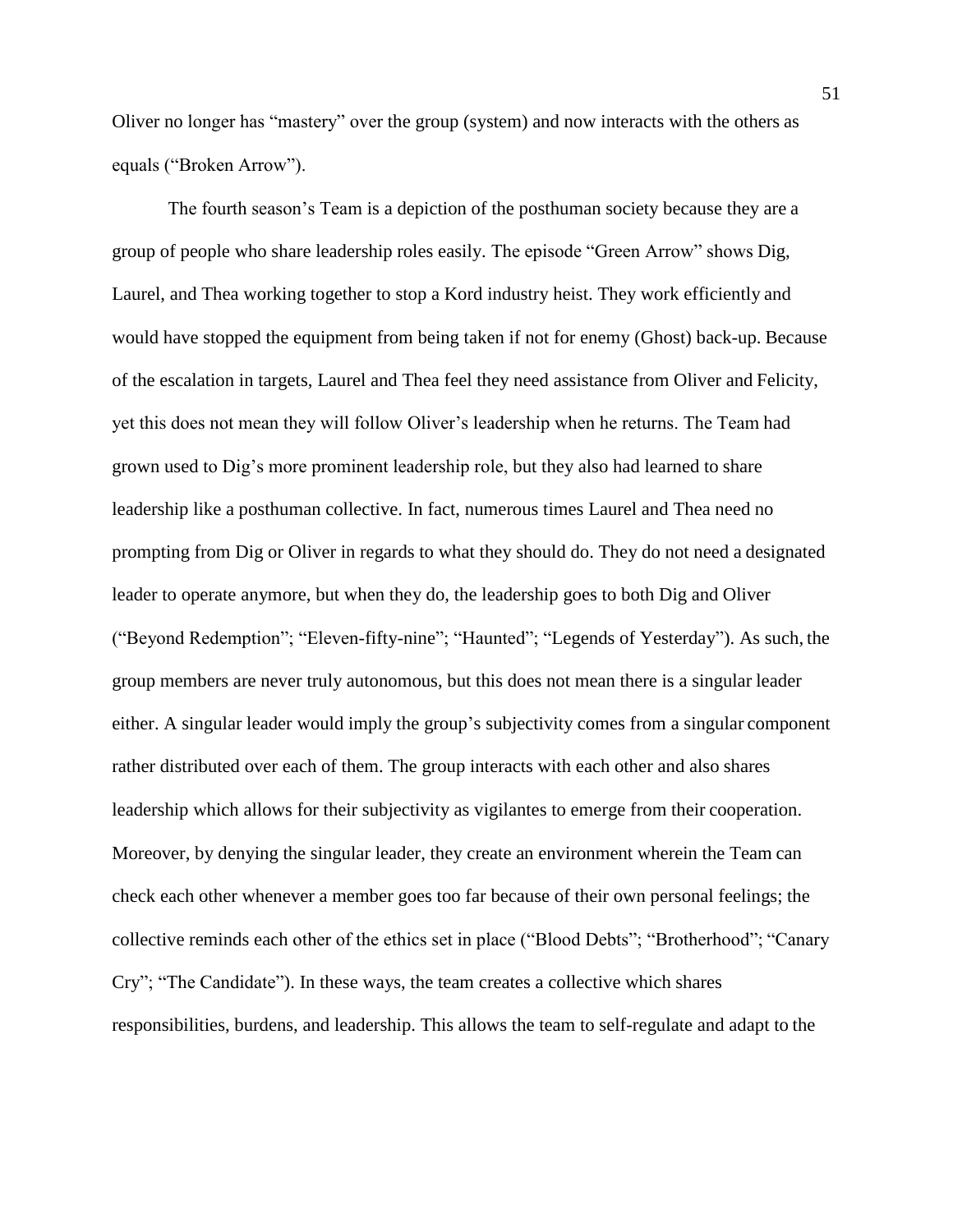situation by feeding off of each other's input; whereas, typical superhero narratives have members defer to the team leader frequently.

# **Secret Identity and Changing Systems**

As with all superhero fantasies, *Arrow* uses secret identities to counter the superheroic identity. The secret identity is the identity the reader or audience is supposed to connect with, yet many times the secret identity is forgotten for the superhero identity and the crime fighting. Superhero comics and cartoons often fall into this trap; the more exciting narrative revolves around the superhero side to the character, yet that story eventually losses audience connection. *Arrow* falls into this pattern at times, but generally the show focuses on the interpersonal relationships of the core characters in true drama fashion. Still, a different pattern appears by fourth season within the secret identity. The secret identity has a utility that allows for change within a social system while the superhero identity allows for change from without the systems of power. The emphasis on changing social systems likely comes from the social justice focus of the series, which in turn derives from the posthuman society created in the show and Green Arrow comic history. The posthuman society has emergent subjectivity created through the interactions with others and the environments around them. The collective's subjectivity is their vigilantism, which works from without established systems; yet, a posthuman society acknowledges there are many forces acting on their subjectivity, and so there must also be other ways to enact change than from without systems of power. Thus, with Green Arrow's historical stance on social justice, *Arrow* uses the secret identities of several characters to enact change from within systems, and consequently critique the existing social systems.

Initially Oliver tries to better the various social systems in place solely from the outside, and it works in part. Oliver's time as the Hood reduces the crime rates ("Burned"), but he also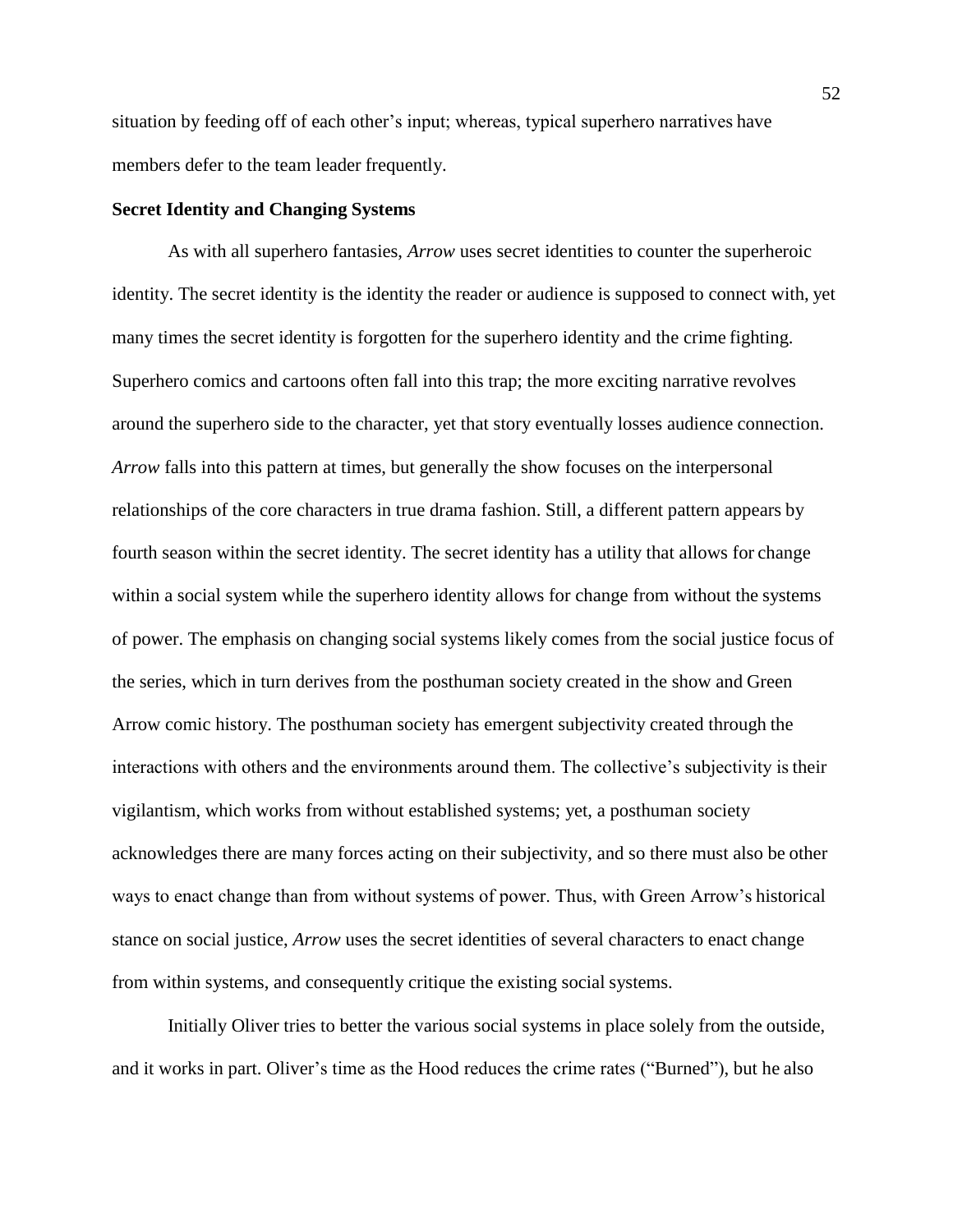spawns copycats who are "without restraint" ("City of Heroes"). Furthermore, as Oliver Queen he only opens a club with the intention of gentrifying the neighborhood. This does not help him as a vigilante besides giving him an excuse for being up every night and having a convenient base of operations. Moreover, opening a club in the Glades does not challenge the established class or economic systems which currently disenfranchise the people in the Glades—if anything it could push people out of their homes as prices in the surrounding areas increase. Second season, Oliver begins trying to change things as a Fortune 500 president, but he realizes he must take a more active role in changing the actual social systems. He begins these moves as his secret identity when he supports Sebastian Blood and funds a cash for guns event ("Crucible"). While he uses his secret identity to fund these endeavors, he is ultimately ineffectual as a businessman and does not revitalize the community through his business practices. Even Dig, Felicity, and Roy's secret identities during the second season do not do much when it comes to changing the social systems in place. Instead, their secret identities are convenient or informative—like all superhero secret identities. The traditional superhero might be a reporter or CSI to gain intelligence on crimes, but they do not try to change social systems while in those jobs. However, third season challenges this superhero convention of the secret identity's utility.

During "The Calm," Laurel states how her position in the District Attorney's office allows her to put away the criminals Oliver catches faster. In addition, the police support the Team at the start of the third season, which further helps the Team in their crime fighting. Thus Oliver's position from outside the police force, and Laurel's role within the judicial branch work together to speed up the criminal justice process. Laurel's work as an A.D.A already allowed her to address the systems from within, but as Black Canary she became able to help from without too, especially as the systems began to fail the people of the Glades ("Midnight City"). Laurel's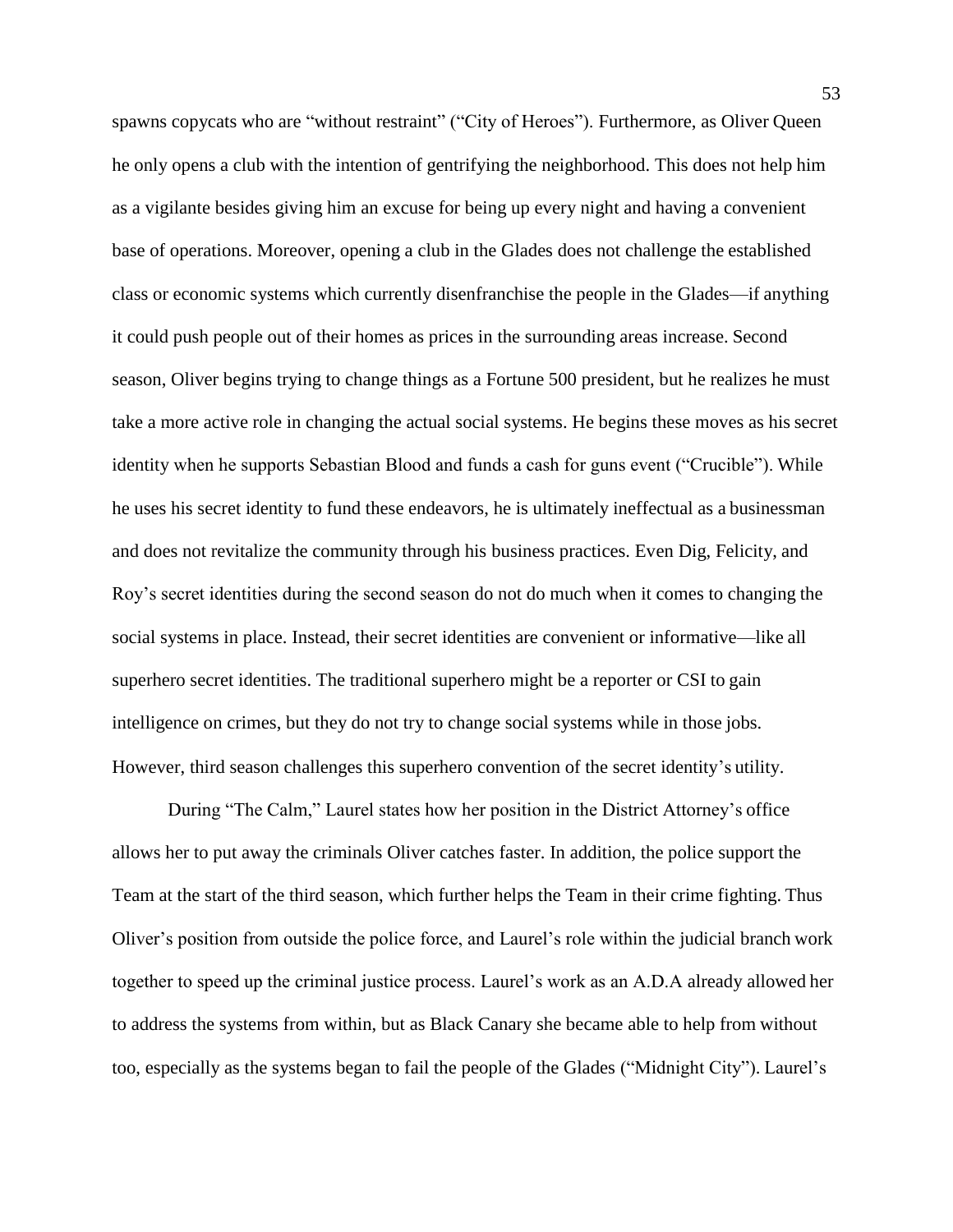secret identity's utility becomes crucial in the fourth season. During "Broken Hearts," Laurel is able to get Damien Darhk into the Department of Corrections' custody because of her work as an A.D.A. Laurel establishes the necessity to have a useful secret identity which can help the Team and the people of the city from within established systems of power. This specifically reinforces the need for a secret identity and a superhero identity, for together they can effect change in the systems and best help the city.

During third season, Oliver reflects the need to have two identities by the simple fact that he lost his secret identity. Because Oliver neither has a job in the third season nor interacts with people outside of the Team or League of Assassins, the audience does not see how his secret identity effects change within systems. Oliver falls into the superhero fantasy trap of only being a superhero, thus when he loses that role ("Broken Arrow"), Oliver has nothing to turn to but the League of Assassins. Oliver lost his dual identity third season, which may in part be why the rest of the core group began to take more focus. While Dig, Roy, and Thea do not hold positions with which to enact systematic changes, they still hold utility because of their connections. As mentioned before, the members of the posthuman collective bring forward perspectives which would not have been accessible before. Moreover, Dig's relationship with Lyla and A.R.G.U.S. leads to eventual changes in the secret military group; so, while he does not spearhead the changes, his personal relationship with their director does lead to the change ("Genesis"). Still secret identity utility becomes central in the fourth season.

When Oliver rejoins the Team during the fourth season, they come across a villain (Damien Darhk) who they cannot beat through their usual methods. The various characters in the show repeatedly inform Oliver he cannot help the city from the shadows alone—sometimes the city needs to be fought for "in the light" ("The Candidate"). Thus Oliver runs for public office,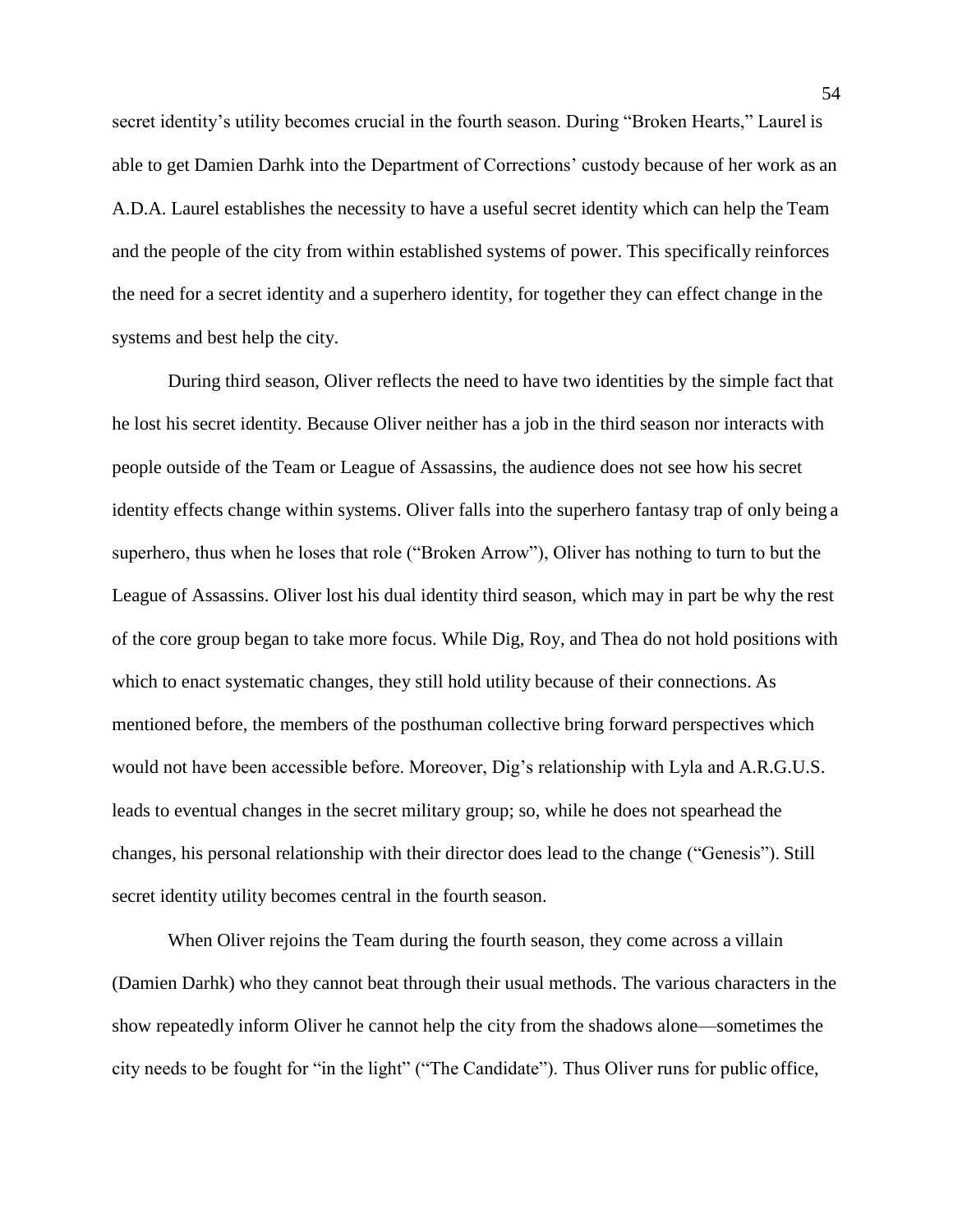wherein he can help the city publically and in a more effectual way than simply through crime fighting. Oliver also intends to reunite the city as his secret identity, which he cannot necessarily do as just the Green Arrow. While he may give them hope by showing a vigilante will fight for the city ("Green Arrow"; "Beacon of Hope"), he does more in his speeches as Oliver Queen. His secret identity is able to calm the rioting and panicking masses as they face a nuclear threat; this later rallies the people to help him fight Darhk in the climax of the season ("Schism"). Even Felicity's secret identity attempts to change systems for the betterment of all. As the president of Palmer Tech, she wants to follow Ray Palmer's lead and give back to the city through the business. Felicity refuses to lay off her employees because the board members believe it will maximize profits and cut losses; instead, she finds a way to keep everyone employed while also appeasing the board members—if only temporarily ("The Candidate"). She also wants to make a bio-stimulant affordable for all people suffering spinal cord injuries, which the board members believe is "giving" an incredibly expensive piece of technology away for "free" ("Beacon of Hope"; "Monument Point"). Felicity's time as president of a Fortune 500 company pushes against the established capitalist system and tries to give back to the community and her employees. Thus Laurel, Oliver, and Felicity use their secret identities to enact change in different social systems because the collective always strives to better the city. These secret identities reveal alternate means (a means from within systems) to better help the city in addition to what they do as the collective. By using the secret identity to engage and critique existing systems, *Arrow* establishes the desire and value to affect social change. This desire is created through the posthuman perspective's influence on the superhero fantasy theme, so that the secret identity is more than just a relatable character but a way to critique the systems the characters engage with.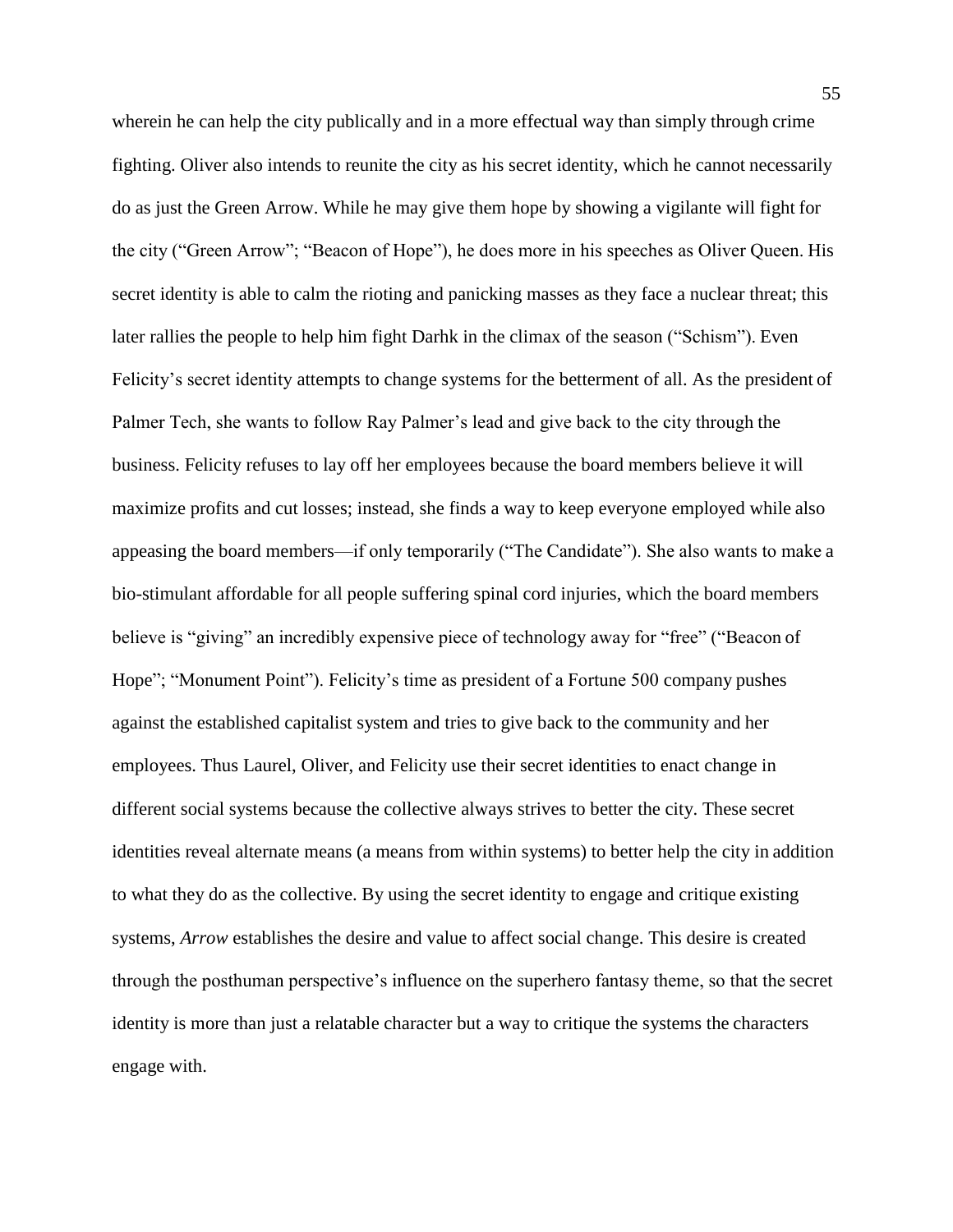### **Chapter 5: Reviving Green Arrow for a Posthuman Society**

*Arrow* initially aired in the days of Occupy Wall Street and in the wake of the *Dark Knight* franchise (Jensen). Moreover, sensational superhero narratives were everywhere, and the United States exhibited an increased awareness for social justice issues. Thus *Arrow* initially reflected society's anger toward big business and its preference for sensationalized superhero fantasies. Like the *Dark Knight* franchise, *Arrow* is dark and gritty; Oliver's crusade is originally a vendetta against a list of corrupt elite, but the series changes over time. This should be no surprise. Green Arrow comics have always been about social issues—be it matters of substance abuse, equality, class disparity, and so on—thus the show based off of Green Arrow *would* adapt with the concerns its viewers felt. *Arrow* has adapted and changed its superhero fantasy in line with changing societal views and perspectives, thus continuing the Green Arrow comic book legacy. In this manner, *Arrow* establishes a possible trend in the superhero fantasy by creating a posthuman society which challenges and changes previous understandings of superhero fantasies.

*Arrow* initially reflected the familiar, dark, cynical superhero movie, while also acting as a direct reflection of society. The movie superhero fantasy focuses on a singular hero who uses excessive violence and may even kill his enemy.<sup>13</sup> While the superhero movies leave the killing as an "absolute" last resort, it is far more prevalent than in the comics. Moreover, the hero killing the villain at the end of the movie is brushed off as a necessary act while the comics establish serious consequences for any killing—Arnaudo points to the 2002 *Spiderman* movie wherein the hero lets his uncle's killer die (92). The act of killing undermines the whole superhero's story because superheroes are supposed to be ideals and always find another way. Instead, the movie

<sup>&</sup>lt;sup>13</sup> I use "he" exclusively because, before the upcoming Wonder Woman movie, most singular superhero movies have male protagonists.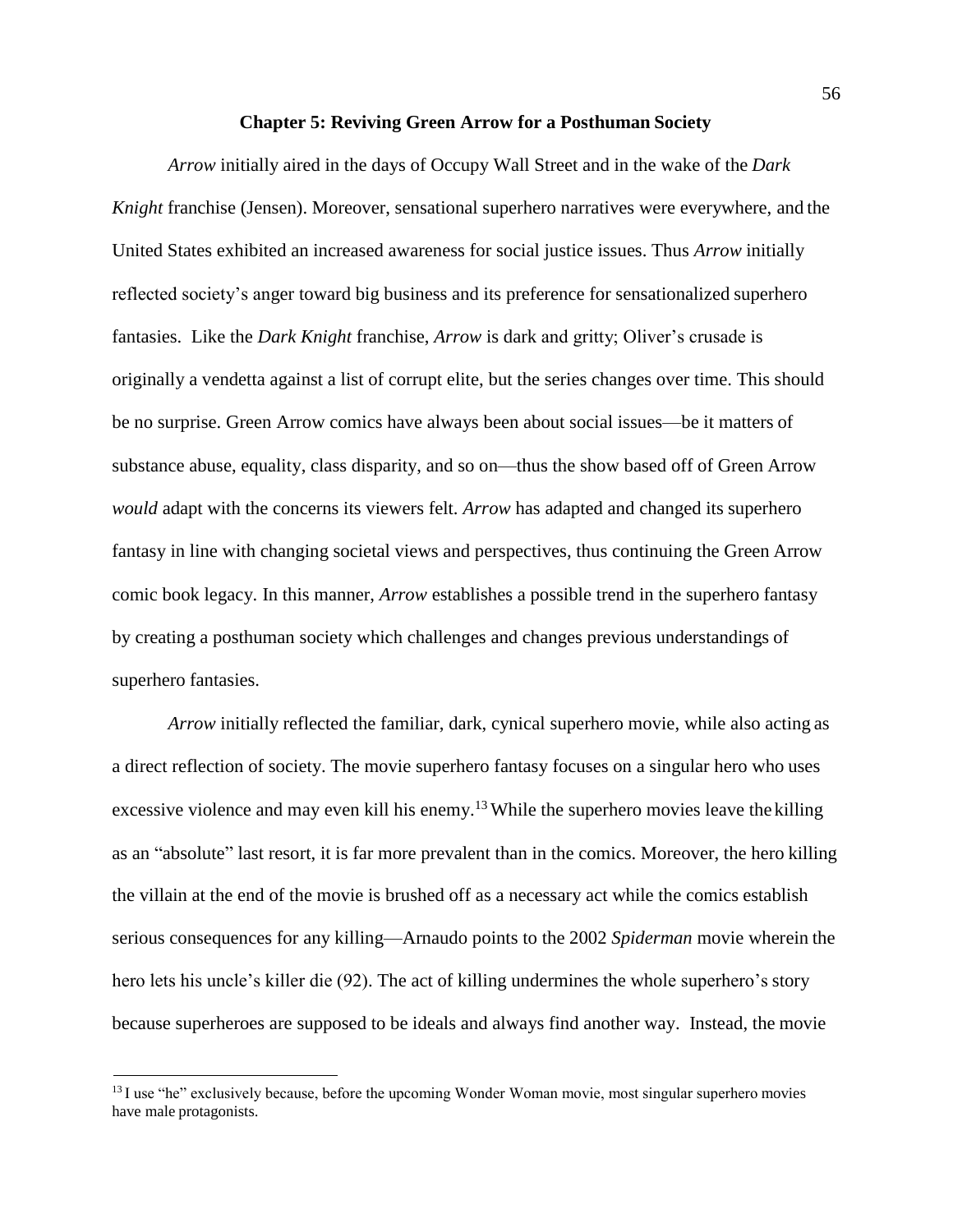superhero fantasy is sensationalized and at times excessively violent (as with the *Dark Knight*  franchise), which pushes against the comic book superhero ethics and further normalizes death and killings in the U.S. However, *Arrow* has moved further away from the movie fantasy and toward the comic book ideal during the first four seasons. Elements of the sensational will always exist within the television show (likely for ratings and familiarity), but the characters eventually face greater consequences for breaking the superhero code of ethics, and when they do, they must redeem themselves. Perhaps the televised medium allows the producers to explore these elements of the superhero fantasy more than films can because it creates a similar sort of serialization as the comics do. Or perhaps the creation of the posthuman society forces the collective to regard killing or letting the villain die as immoral. Within the posthuman collective, a variety of perspectives exist and interact, thus the morals of each character begin to influence the other characters more. The no-killing ethic becomes stronger as more members of the Team ascribe to it. Furthermore, the posthuman society's recursive nature leads to the Team continually discussing their actions and, in this manner, reminding each other of the agreed upon values while also keeping each other in check. Thus the posthuman system could enforce more of the comic book ideals while still existing within the recognized sensational superhero narrative.

By conforming more to the comic book superhero fantasy theme, *Arrow* establishes value on a less cynical and more hopeful superhero. Moreover, by chaining out the comic book fantasy, *Arrow*'s audience shows they resonate with its values. These values include justice, heroics, and subversion. Within justice and heroics, one places value on letting the criminal justice program do its job, and giving the criminals a chance to redeem themselves rather than killing them. Superheroes are vigilantes, but they still allow the systems in place to function and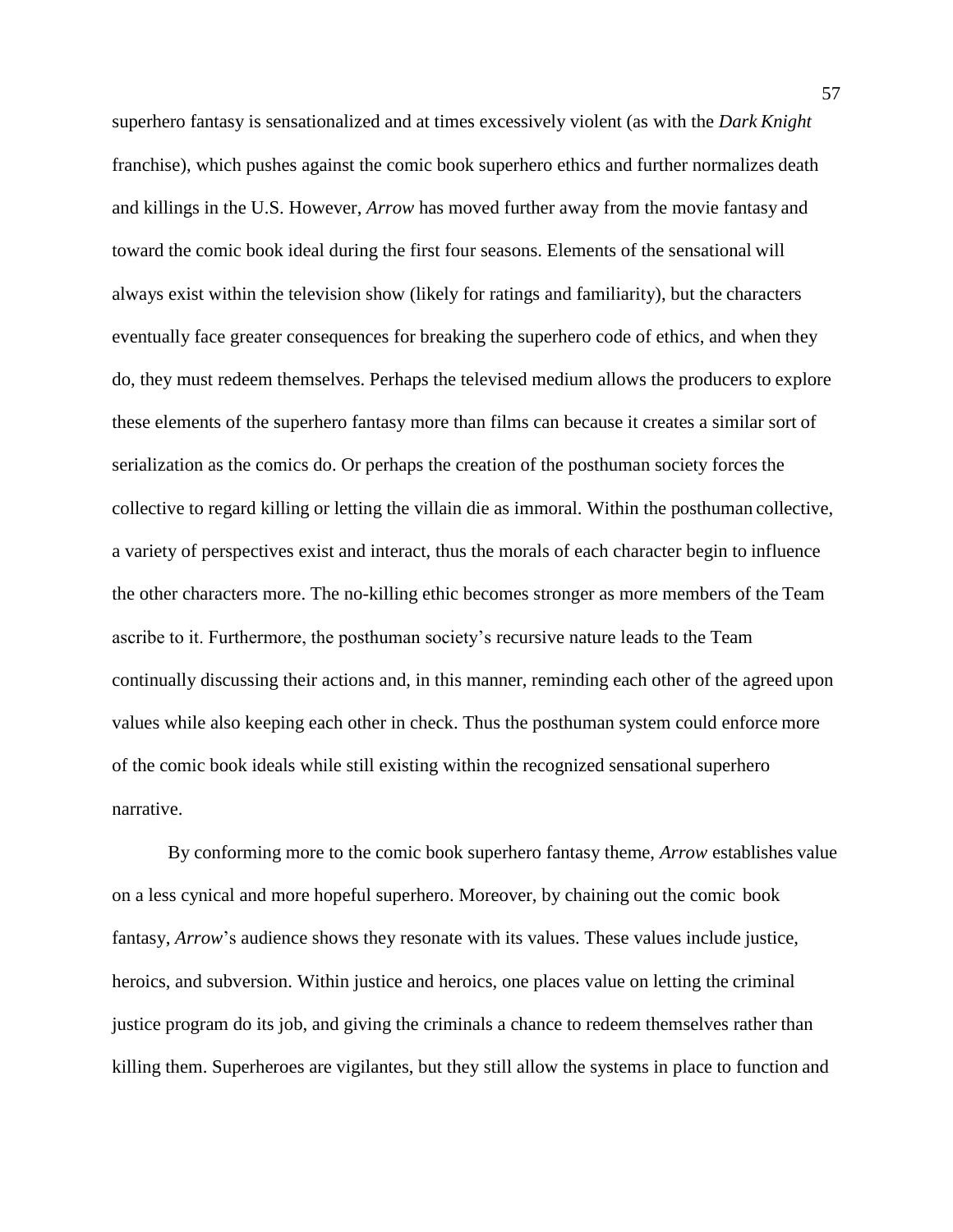do their duty; moreover, it reinforces that these systems (systems various Americans are losing faith in) can work to keep people safe. While the inherent vigilantism within the superhero fantasy can be problematic, the narratives do not necessarily suggest police are ineffective. *Arrow's* vigilantes work alongside the actual police force or different members of the police to better reduce the city's crime. So, the Team and police are not truly antagonistic and neither one is better than the other. When a threat too great for the police to face on their own occurs, the vigilantes work to help the police keep the city safe. Superheroes only capture the criminals, but let the rest of the criminal justice system carry out *justice*. Likewise, the superhero is *heroic*  because they do not kill when they take down criminals—they always find a way to preserve life. In the last few years, this particular element of the superhero narrative will resonate with people. As more news stories come out describing how someone died in a confrontation with police, superheroes who do not kill in criminal apprehensions sound more and more appealing. Regardless of where one falls on the matter—whether the police were in their rights or were acting out of fear and racism—people can appreciate a non-lethal end to confrontations. A nonviolent end would be just as appreciated, and sometimes the superhero in the comics can do that, but ultimately heroes do not need to kill in order to bring the criminal to justice.

In addition to the values laden within justice and heroics, the reflection of the comic book's subversive characters shows further changing societal perspectives. *Arrow* was originally very white, hyper masculine, and heteronormative. However, as the U.S. began to accept homosexuality in more mainstream ways, *Arrow* added varied sexualities to its characters. As movie goers and audiences throughout the country demanded more equal and positive representation of people of color, *Arrow* included more persons of color in prominent roles. As gender equality conversations picked up momentum in the country, *Arrow* began introducing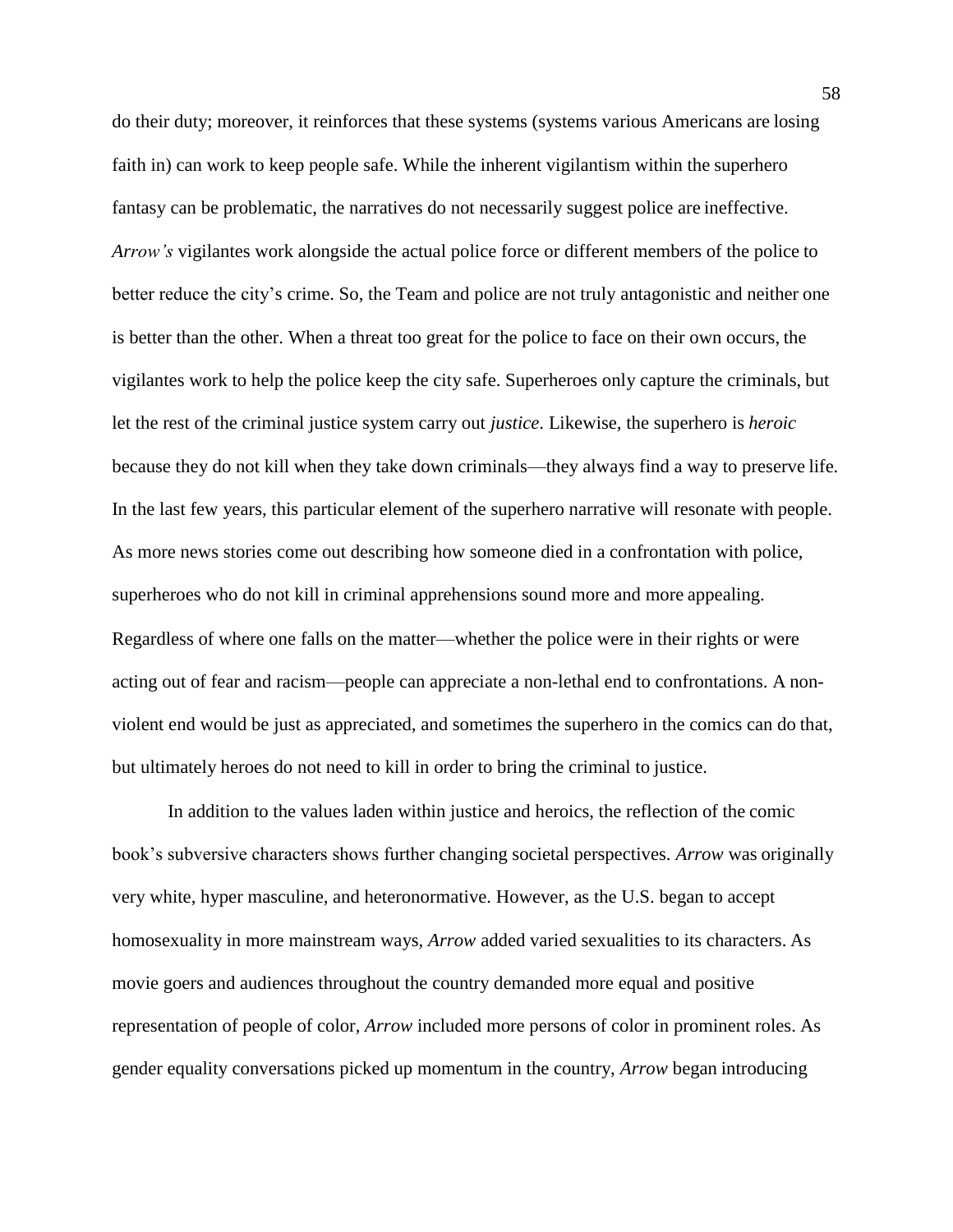female superheroes and less stereotyped male characters. As the last election cycle divided and disheartened the county, *Arrow* offered a more unifying political perspective between the left and right. The series kept its exigency by adapting to the changing perspectives in the U.S. and using the societal concerns<sup>14</sup> to keep in touch with the viewer's reality. However, these subversive characters did more than create a tether to reality; they matched the comic book's subversive characteristic but also reflected posthumanism in their subversions.

The racial, political, gendered, and sexual identities established throughout the series fit the Green Arrow comics' legacy, but the posthuman comes in the manner that these elements some more than others—were subverted. Alan Smart cites postmodernist theories (particularly post-structuralism) as a theoretical backing for posthumanism (332), and he lists Haraway among the number of informative theorists. Yet, one can see the connection between the *Cyborg Manifesto* and posthuman perspective; both theories assert outside forces act upon the individual and thus he or she is never truly autonomous (Haraway 2217; "Conclusion" 286). Moreover, fluid boundaries and inhabiting the boarders allow for discourse and thus subjectivity (Haraway 2215; "Toward Embodied Virtuality" 3-4). Haraway's cyborg writes from within a place between boundaries, where its meaning struggles to be heard but allows the cyborg to survive the potentially hostile conditions around it (2216). In a similar fashion the posthuman's subjectivity is created through the interactions within the system and environment, thus the boundaries are always in flux because the environment is always changing and influencing the system ("Conclusion" 286-287). So, when characters inhabit the positions between boarders, they enact cyborg notions and additional posthuman perspectives. The most obvious case for boarder blurring is the healthier perspective on gender within *Arrow*. Gender has always been subversive

<sup>&</sup>lt;sup>14</sup> Societal concerns include those mentioned in chapter one, such as substance abuse, police corruption, and the like.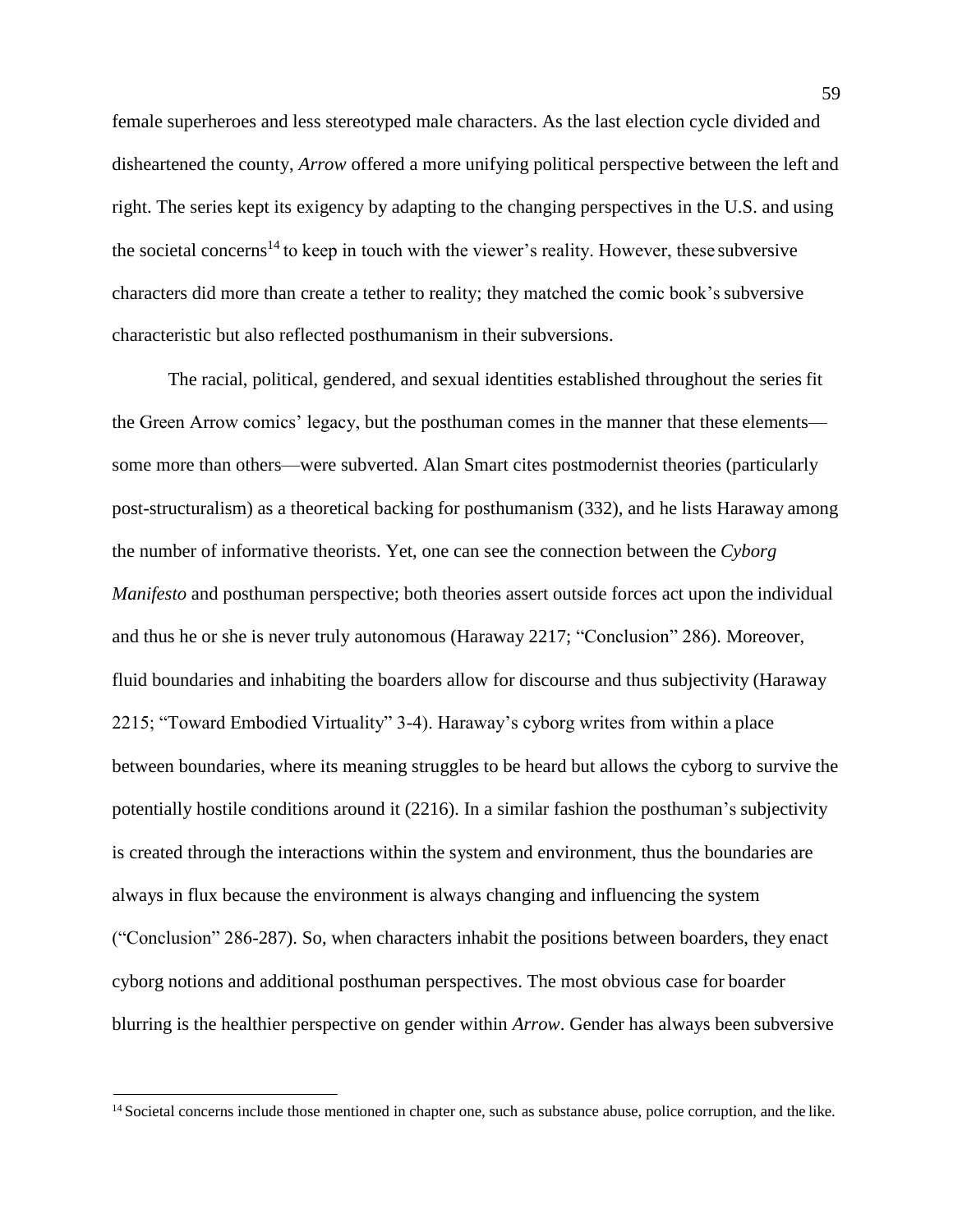in superhero comics because of the objectification male and female characters undergo due to their self-parodying hyper-gendering. However, *Arrow* subverts gender in another way that can be liberating because the male heroes no longer need to be rugged individuals; the male heroes can have softer elements without being feminized or marked as less than. Gender can be understood as taking on aspects of the *other* and blurring the boundaries, which follows Haraway's theory. As such the character's gendered performances are then influenced by the elements around them. As the Team interact with each other and these new gendered elements, the show would further normalize the more fluid gender construction of the characters within the posthuman collective.

This posthuman collective influences many aspects of the television show, even the elements which follow the comic book ideal in superhero fantasies. By incorporating a posthuman society, *Arrow* alters the superhero narrative and subverts audience expectations. The concepts and values attached to posthumanism infiltrate most aspects of *Arrow.* Even before the collective's creation, *Arrow* used posthuman concepts, perhaps to ease viewers expecting the conventional superhero narrative into *Arrow'*s hybridized fantasy. From the beginning, *Arrow*  subtly challenges understandings of subjectivity through the incorporation of technology. A posthuman perspective views the "use" of technology as equal interaction; without the intelligent machines around the Team, they would not be effective vigilantes. To be a vigilante or superhero in modern times, the superhero must become posthuman; the superhero must interact and learn from technology in order to act to his or her best ability. Yet, *Arrow* introduces another form of posthumanism that takes full root in the third season. This posthumanism is the social applications of posthuman theory. Just as the Team would be ineffectual without the input from technology, they would be similarly disadvantaged without each other's input. Each group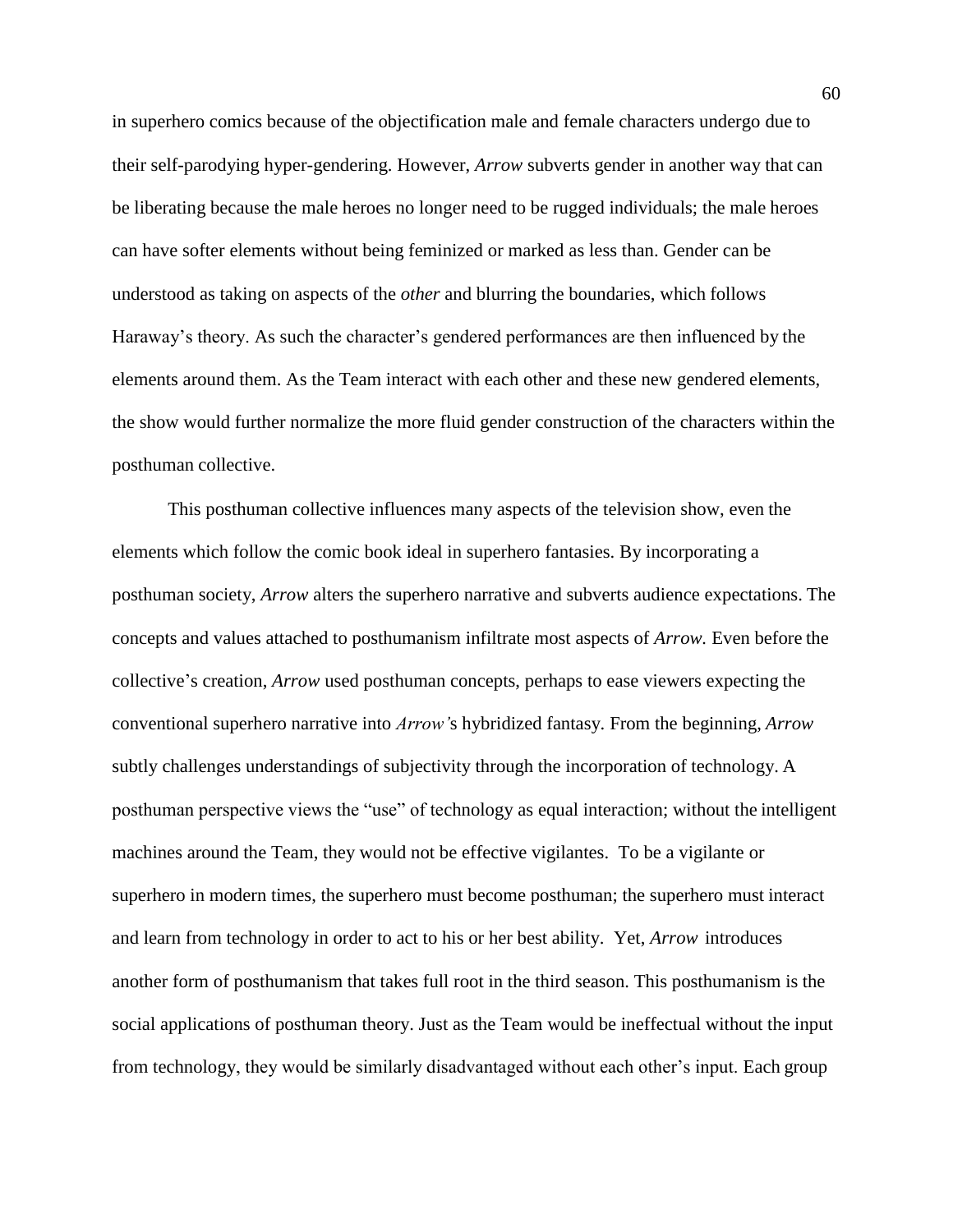member comes from a different social upbringing and offers a corresponding perspective to the problem at hand. Through negotiations with technology and each other, the team is able to fight crime as one collective. This posthuman collective challenges notions of a singular subjectivity, and instead acknowledges the emergent subjectivity based on the input of those within a given system. No single character is completely autonomous, thus *Arrow* breaks the recognized rugged individual trope of the superhero fantasy. The actions of the villains<sup>15</sup> and each person in the collective informs or guides the Team's actions. If *Arrow*'s posthuman collective is the means through which the Team is able to fight crime, this suggests that subjectivity comes from the interaction with others and technology—not the individual hero. Because *Arrow* created a posthuman society, it implies the audience accepts or values on some level posthumanist perspectives on superheroes and their subjectivity.

With *Arrow'*s collective of heroes comes shared leadership, which further disrupts audience expectations of the superhero genre. Because everyone within the collective contributes to the Team's actions or subjectivity, they each share leadership in some way. They communicate and discuss their perspectives on a problem before reaching a decision instead of having a singular leader decide for them. The show's move from the singular vigilante to a collective of heroes follows the series' movement toward the inclusion of a social posthuman perspective. The Team (or collective) readily assigns themselves jobs without deferring to the two prominent leader figures (who share that leadership). Moreover, the heroes within the collective check and remind each other to follow the superhero comic book ethics. This collective of heroes suggests the influence of the posthuman collective on the superhero structure, and it reinforces the acceptance of posthumanism. But the influence of the posthuman

<sup>&</sup>lt;sup>15</sup> Exploring the villain as an autonomous agent and foil to the superhero's posthuman collective is beyond the scope of this project, but should be considered for later extensions to the project.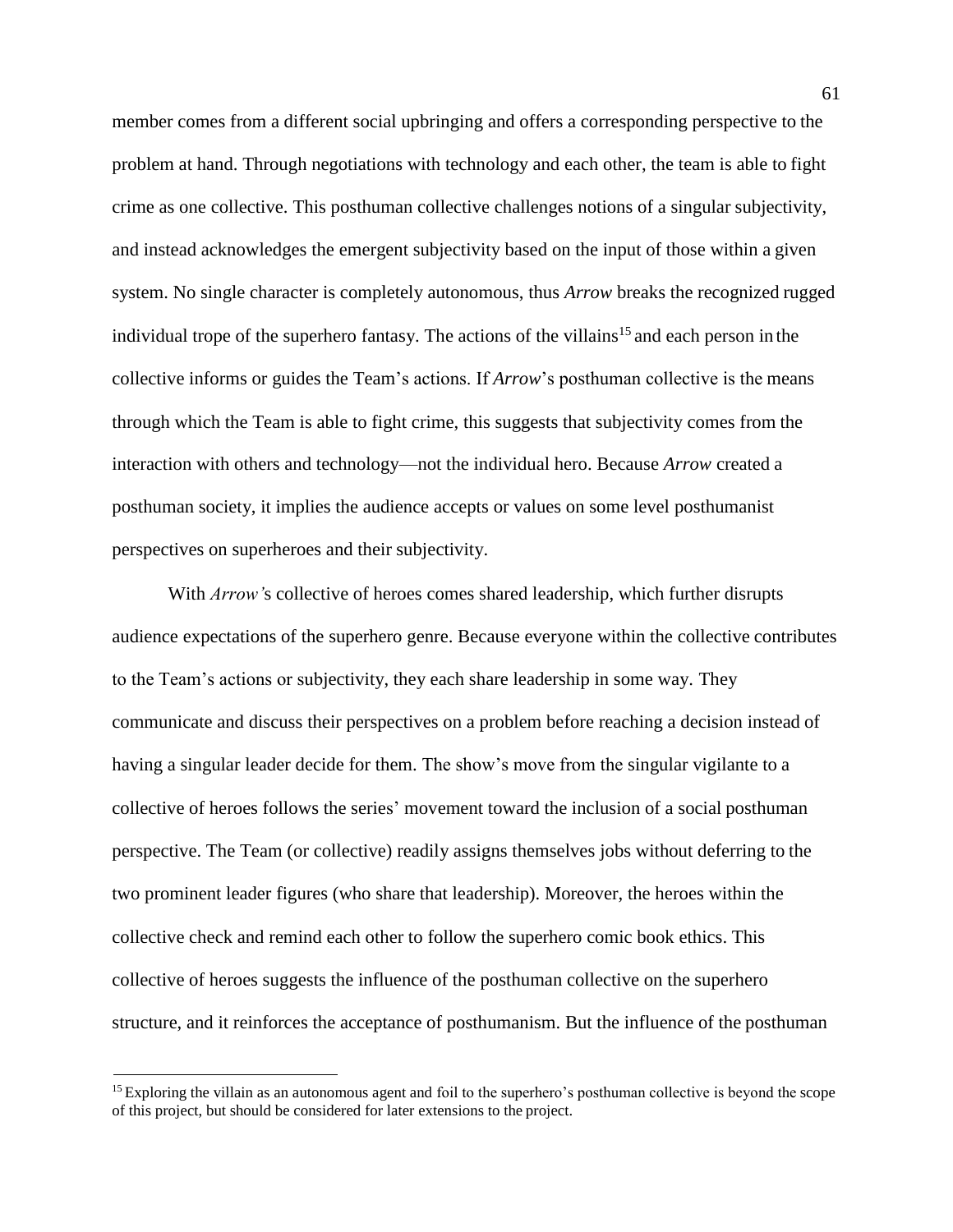goes beyond the group formations and collectivity; the perspective influences a fundamental aspect of the superhero fantasy: the secret identity.

With a broader subjectivity within the Team, comes more opportunity for the group members to enact change outside of their vigilantism. Each member of the collective contributes to the posthuman subjectivity through their backgrounds and secret identities; however, these secret identities are useful beyond information gathering and connections. In fact, *Arrow* alters the significance of the secret identity within the superhero fantasy. Typically the superhero fantasy uses the secret identity as a means to connect with the reader's reality and give the superhero meaning. *Arrow* does use the secret identity to connect with readers, but the show also gives the secret identity more utility than the conventional superhero, which falls in line with the Green Arrow comic book history as a social justice advocate. Therefore, the secret identities critique or attempt to challenge the various social systems in place. While half of the core characters do not challenge existing social systems, Felicity, Laurel, and Oliver do work to change certain systems of power. Laurel strives to make the judicial system more efficient, while Oliver strives to help the city through his campaign as mayor, and by doing so, he takes a more neutral stance while he attempts to change the city's government from within. Felicity also attempts to change business practices by focusing on her employees and consumers more than making profits. Setting these characters' secret identities in positions where they can enact change within social systems reflects values or perspectives of audiences. For instances, more businesses are agreeing to give their employees livable wages, while other companies strive to make the world better through more affordable technological advances. Moreover, the American people have increasingly begun to feel the government no longer has their interests at heart. They feel the governing systems are corrupt and need change, thus a political figure like Oliver reflects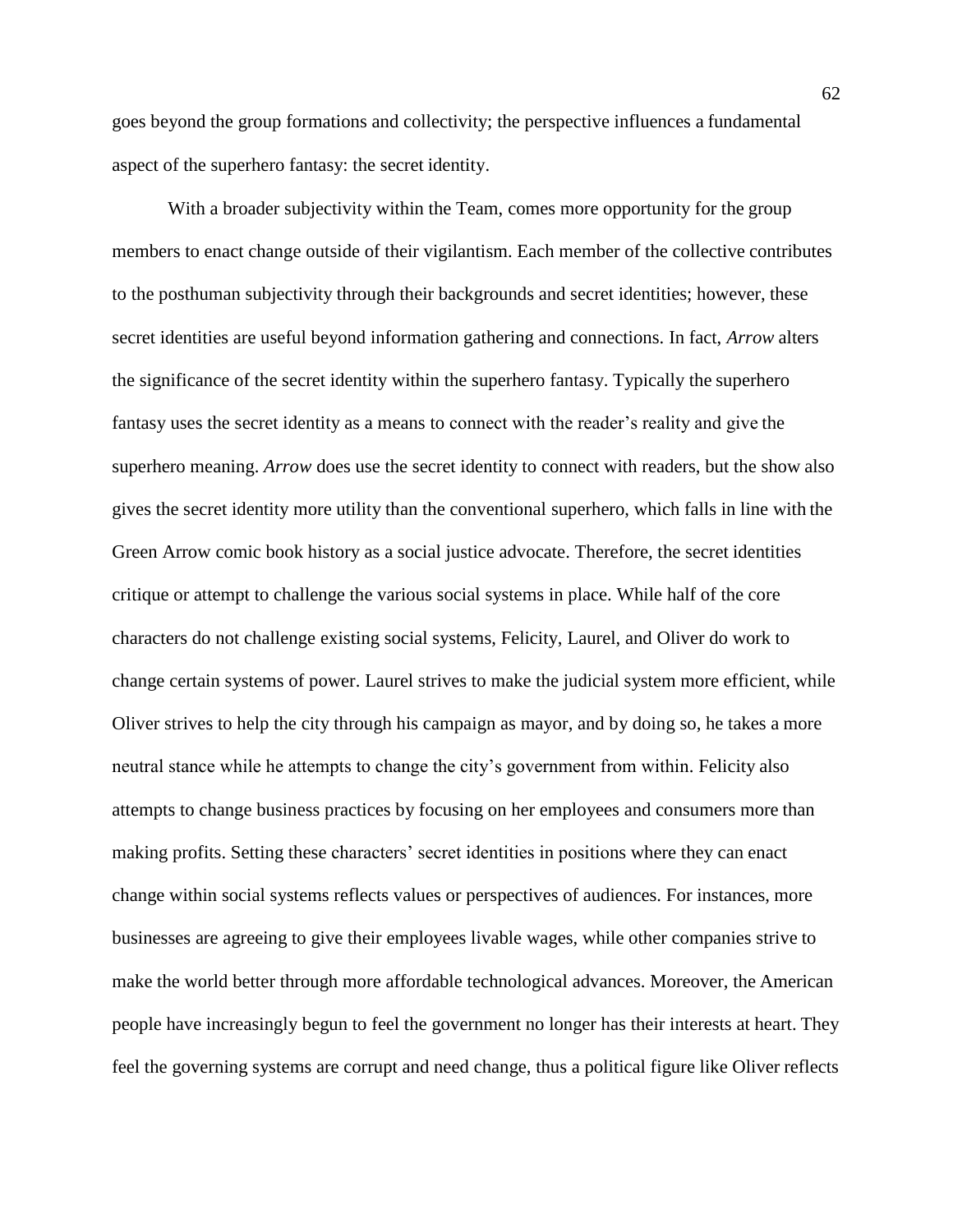that desire. Finally, with all of the protests for criminal justice reform, a character like Laurel who ensures the guilty party is always put away—addresses those societal concerns. The secret identity in *Arrow* has true utility to change the established systems because the collective brings each other's attention to matters and perspectives the individual might not have otherwise seen. The secret identity and the superhero identity work together to perpetuate the collective's goals, like the betterment of the city. Yet the power in the secret identity is checked by the posthuman society just as the vigilante's power is checked. Furthermore, the secret identity's utility could be a call to action; if Americans want to effect change in the corrupt systems around them, they can do so from within. The secret identity is the figure in which the audience sees themselves most easily, thus they too could run for mayor or become an assistant district attorney.

*Arrow* takes the popularity of the superhero narrative from the silver screen to the television screen, and in doing so creates a discursive environment which critiques and reflects reality. The social justice concerns audiences live are mirrored in *Arrow* and addressed in various (often subtle) ways. The change from movie to television allows the story to be told in a way that encourages complexity and offers deeper exploration of the concerns reflected in the narrative. Moreover, the focus on a group subjectivity and a continuous interaction with technology shows a move toward posthumanism in the superhero fantasy. Through the posthuman altered superhero fantasy, *Arrow* reflects the changing American perspective which places more value on the posthuman collective than previously seen in American popular culture. In fact, *Arrow*  exemplifies the posthuman America. Technology has become an integral part of human life and human interactions with it do help inform identity and subjectivity—be it through Facebook, online petitions, or even researching. Thus, *Arrow*'s reliance on technology in crime fighting reflects a posthuman society, but more than that, Americans may be more receptive to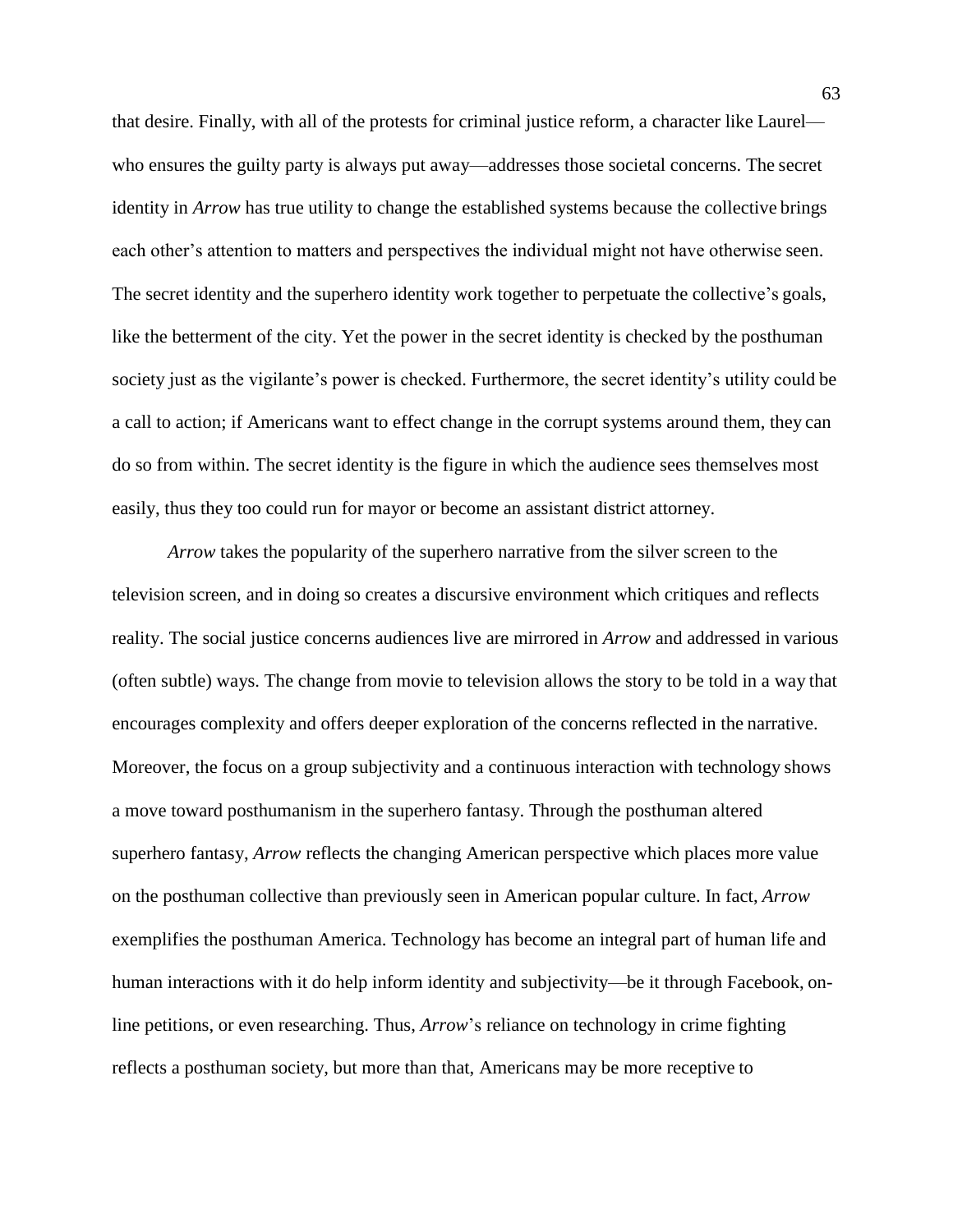posthumanism within social relations. For so long, the cultural narrative was the rugged individual—a cowboy who confronted matters of immigration and a changing America through very specific ways. But since 9/11, the superhero has become the cultural icon, and while the superhero still often fights things alone, viewers see the superhero reflect a changing and diversifying America. *Arrow* took that rugged individual and created a collective of heroes who share their subjectivity. Like everyday people, even the superhero is influenced by their interactions with other people and the environment around them. Thus the series offers a new perspective on subjectivity and enacting change in society. *Arrow* also implies people are becoming posthuman if not only in the technological sense. People can no longer enact change as the rugged, stoic individual. One must become a subversive posthuman being who acknowledges the influences of others and technology on his or her own subjectivity.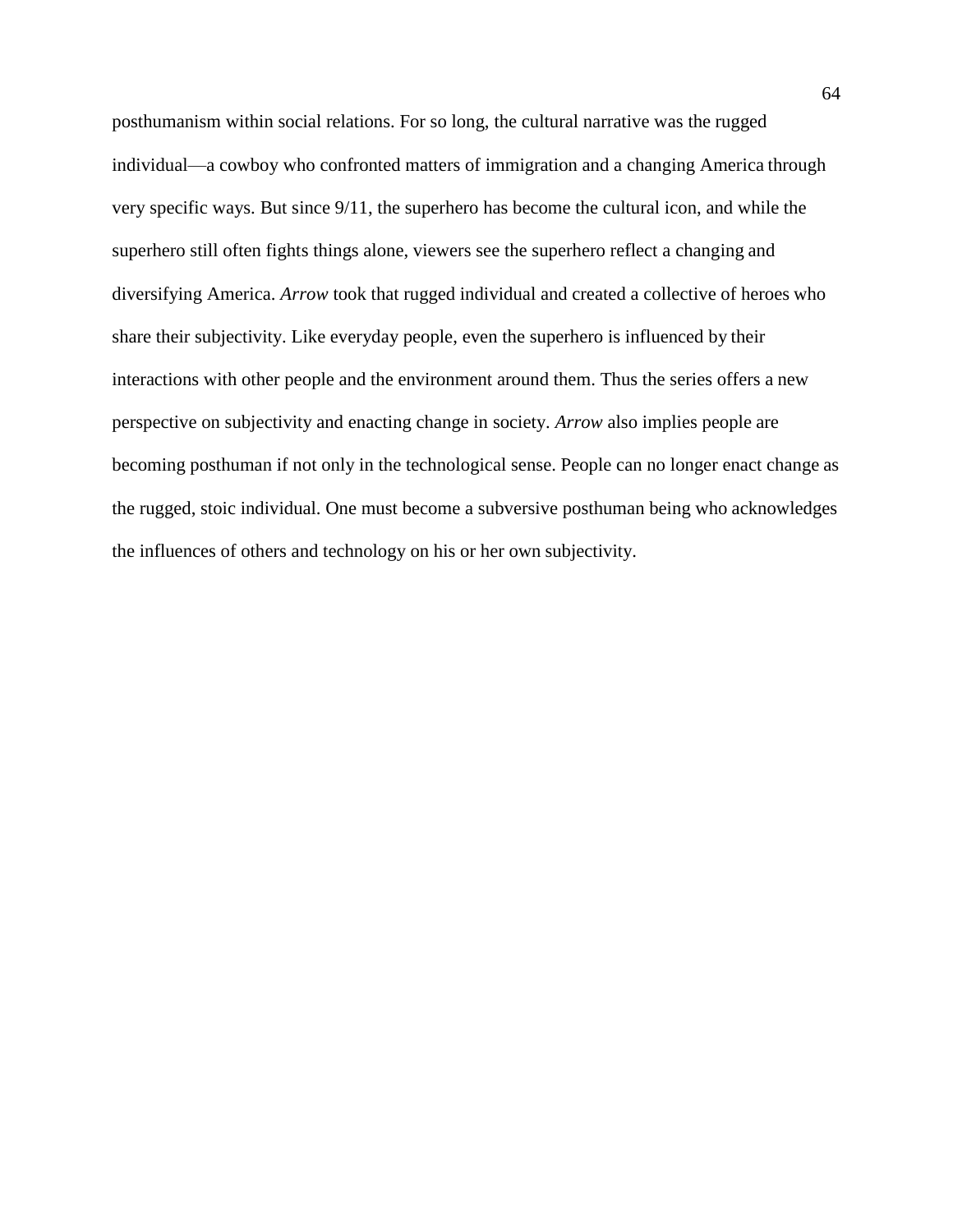- "Al Sah-him." *Arrow*, written Beth Schwartz, directed by Thor Freudenthal, season 3, episode 21, CW Network, 29 April 2015. *Netflix,* https[://www.netflix.com/watch/80002954?](http://www.netflix.com/watch/80002954) trackId=200257858
- "An Innocent Man." *Arrow,* written by Moira Kirland, and Lana Cho, directed by Vince Misiano, season 1, episode 4, CW Network, 31 October 2012. *Netflix,* https:/[/](http://www.netflix.com/watch/70276691?trackId=200257858) [www.netflix.com/watch/70276691?trackId=200257858](http://www.netflix.com/watch/70276691?trackId=200257858)
- Arnaudo, Marco. *The Myth of the Superhero.* Translator Jamie Richards, John Hopkins U P, 2013.
- Avery-Natale, Edward. "An Analysis of Embodiment Among Six Superheroes in DC Comics." *Social Though and Research,* vol. 32, 2003, pp. 71-106. *Google Scholar,* https:// kuscholarworks.ku.edu/bitstream/handle/1808/12434/avery-natale\_sixsuperheroes\_ v32.pdf?sequence=1
- "Beacon of Hope." *Arrow*, written by Ben Sokolowski and Brian Ford Sullivan, directed by Michael Schultz, season 4, episode 17, CW Network, 30 March 2016. *Netflix,* https:/[/](http://www.netflix.com/watch/80002954?trackId=200257858) [www.netflix.com/watch/80002954?trackId=200257858](http://www.netflix.com/watch/80002954?trackId=200257858)
- "Betrayal." *Arrow*, written by Lana Cho and Beth Schwartz, directed by Guy Bee, season 1, episode 13, CW Network, 6 February 2013. *Netflix,* [https://www.netflix.com/watch/](http://www.netflix.com/watch/) 70276700?trackId=200257858
- "Beyond Redemption." *Arrow,* written by Beth Schwartz and Ben Sokolowski, directed by Lexi Alexander, season 4, episode 4, CW Network, 28 October 2015. *Netflix,* https:/[/](http://www.netflix.com/watch/80002954?trackId=200257858) [www.netflix.com/watch/80002954?trackId=200257858](http://www.netflix.com/watch/80002954?trackId=200257858)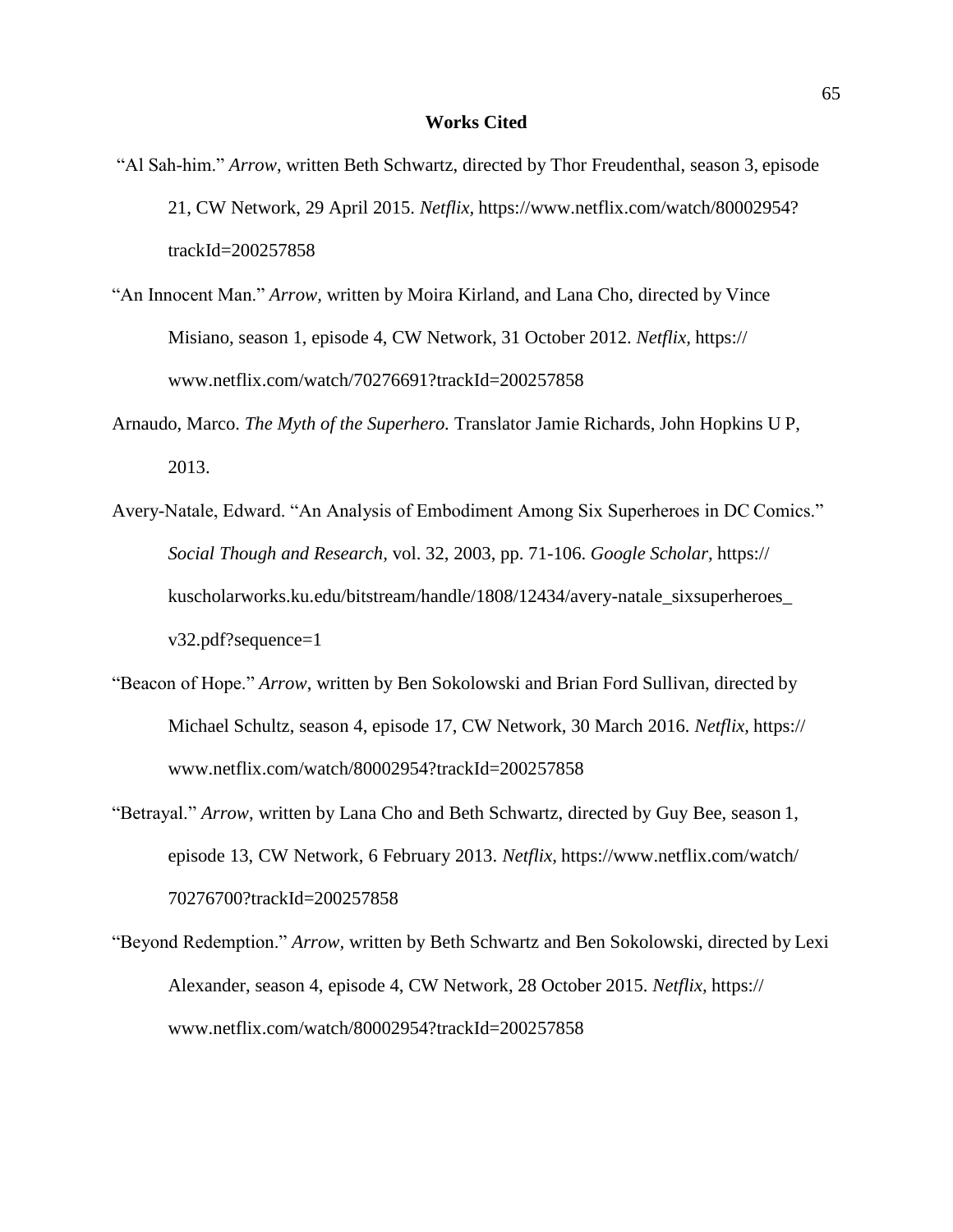- "Birds of Prey." *Arrow*, written by Mark Bemesderfer and A.C. Bradley, directed John Behring, season 2, episode 17, CW Network, 26 March 2014. *Netflix,* https:[//www.netflix.com/](http://www.netflix.com/) watch/80002954?trackId=200257858
- "Blast Radius." *Arrow*, written by Jake Coburn and Keto Shimizu, directed by Rob Hardy, season 2, episode 10, CW Network, 15 January 2014. *Netflix, h*ttps:[//www.netflix.com/](http://www.netflix.com/) watch/80002954?trackId=200257858
- "Blind Spot." *Arrow*, written by Wendy Mericle and Beth Schwartz, directed by Glen Winter, season 2, episode 11, CW Network, 22 January 2014. *Netflix,* https:[//www.netflix.com/](http://www.netflix.com/) watch/80002954?trackId=200257858
- "Blood Debts." *Arrow*, written by Oscar Ballderrama and Sarah Tarkoff, directed by Jesse Warn, season 4, episode 10, CW Network, 20 January 2016. *Netflix,* https:[//www.netflix.com/](http://www.netflix.com/) watch/80002954?trackId=200257858
- Boney, Alex. "Superheroes and the Modern(ist) Age." *What is a Superhero?,* Editors Robin Rosenberg and Peter Coogan, Oxford U P, 2013, pp. 43-49.
- Bormann, Ernest G. "Fantasy and Rhetorical Vision: The Rhetorical Criticism of Social Reality." *Quarterly Journal of Speech*, vol. 58, no. 4, 1972, pp.396-407. *EBSCO,*  <http://eds.b.ebscohost.com.libproxy.stcloudstate.edu/eds/pdfviewer/pdfviewer?sid=6c9a3> 297-48d8-4e9b-bf5f-c999df320a03%40sessionmgr105&vid=5&hid=112
- ---. "Symbolic Convergence Theory: A Communication Formulation." *Journal of Communication*, vol. 35, no. 4, 1985, pp. 128-138. *EBSCO*, doi 10.1111/j.1460- 2466.1985.tb02977.x
- "The Brave and the Bold." *Arrow*, written by Greg Berlanti and Andrew Kreisberg, directed by Jesse Warn, season 3, episode 8, CW Network, 3 December 2014. *Netflix,* [https://www.](http://www/)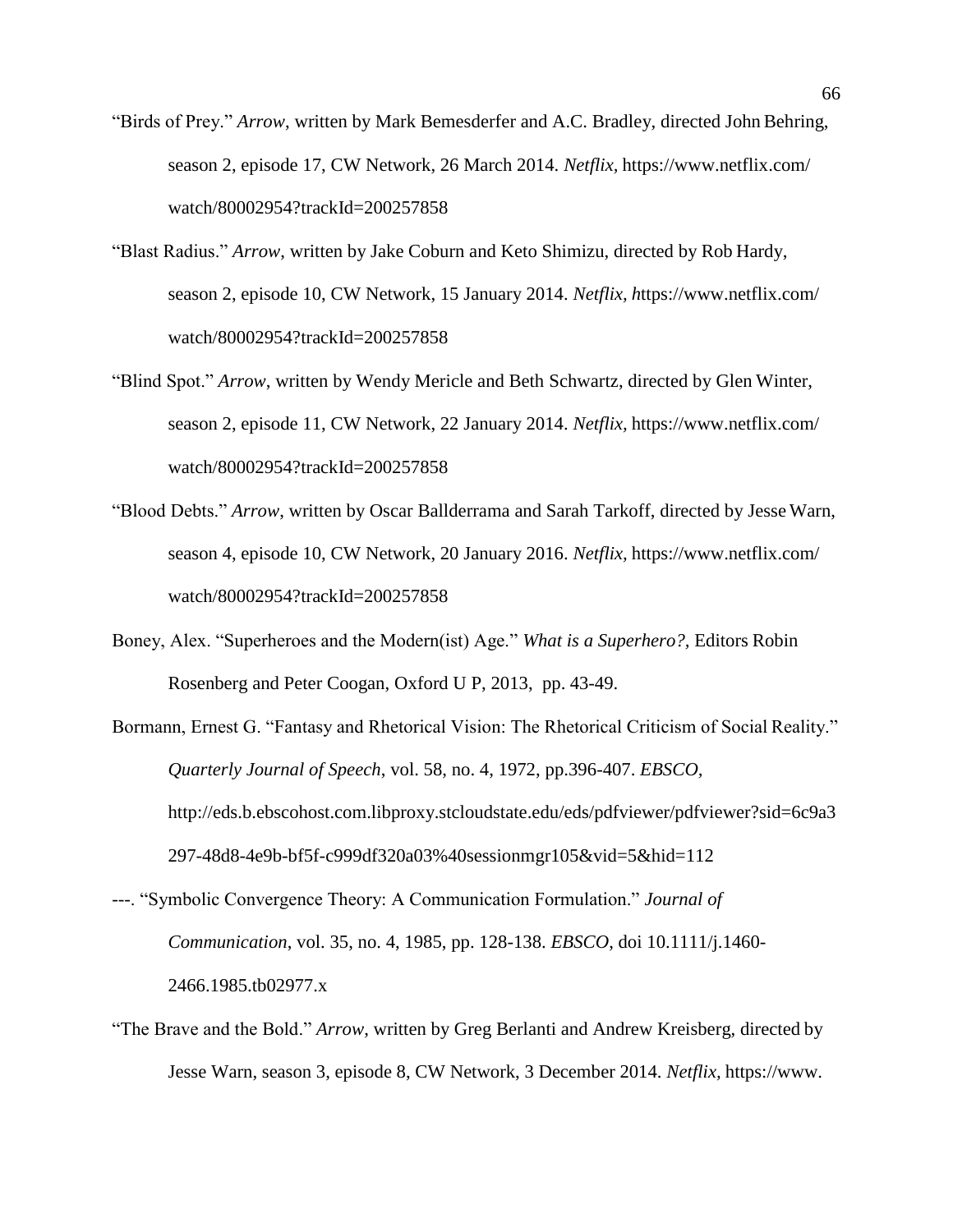netflix.com/watch/80028748?trackId=14170289&tctx=0%2C7%2Cbdafabbd-2f93-4aa4 b28f-d13968cf191e-163641124

- "Broken Arrow." *Arrow*, written by Jake Coburn, directed Doug Aarniokoski, season 3, episode 19, CW Network, 15 April 2015. *Netflix,* https[://www.netflix.com/watch/80002954?](http://www.netflix.com/watch/80002954) trackId=200257858
- "Broken Dolls." *Arrow*, written by Marc Guggenheim and Keto Shimizu, directed by Glen Winter, season 2, episode 3, CW Network, 23 October 2013. *Netflix,* https:/[/](http://www.netflix.com/watch/80002954?trackId=200257858) [www.netflix.com/watch/80002954?trackId=200257858](http://www.netflix.com/watch/80002954?trackId=200257858)
- "Broken Hearts." *Arrow*, written by Rebecca Bellotto and Nolan Dunbar, directed by John Showalter, season 4, episode 16, CW Network, 13 March 2016. *Netflix,* https:/[/](http://www.netflix.com/watch/80002954?trackId=200257858) [www.netflix.com/watch/80002954?trackId=200257858](http://www.netflix.com/watch/80002954?trackId=200257858)
- Brooker, Will. "We Could Be Heroes." *What is a Superhero?,* Editors Robin Rosenberg and Peter Coogan, Oxford U P, 2013, pp. 11-17.
- "Brotherhood." *Arrow*, written by Speed Weed and Keto Shimizu, directed by James Bamford, season 4, episode 7, CW Network, 18 November 2015. *Netflix,* https:[//www.netflix.com/](http://www.netflix.com/) watch/80002954?trackId=200257858
- Brown, Jeffery. "Comic book Masculinity and the New Black Superhero." *African American Review,* vol. 33, no. 1, Indiana State University, 1999, pp. 25-92. *JSTOR*[,](http://www.jstor.org/stable/2901299) <http://www.jstor.org/stable/2901299>
- "Burned." *Arrow*, written by Moira Kirland, and Ben Sokolowski, directed by Eagle Egilsson, season 1, episode 10, CW Network, 16 January 2013. *Netflix,* https:[//www.netflix.com/](http://www.netflix.com/) watch/70276697?trackId=200257858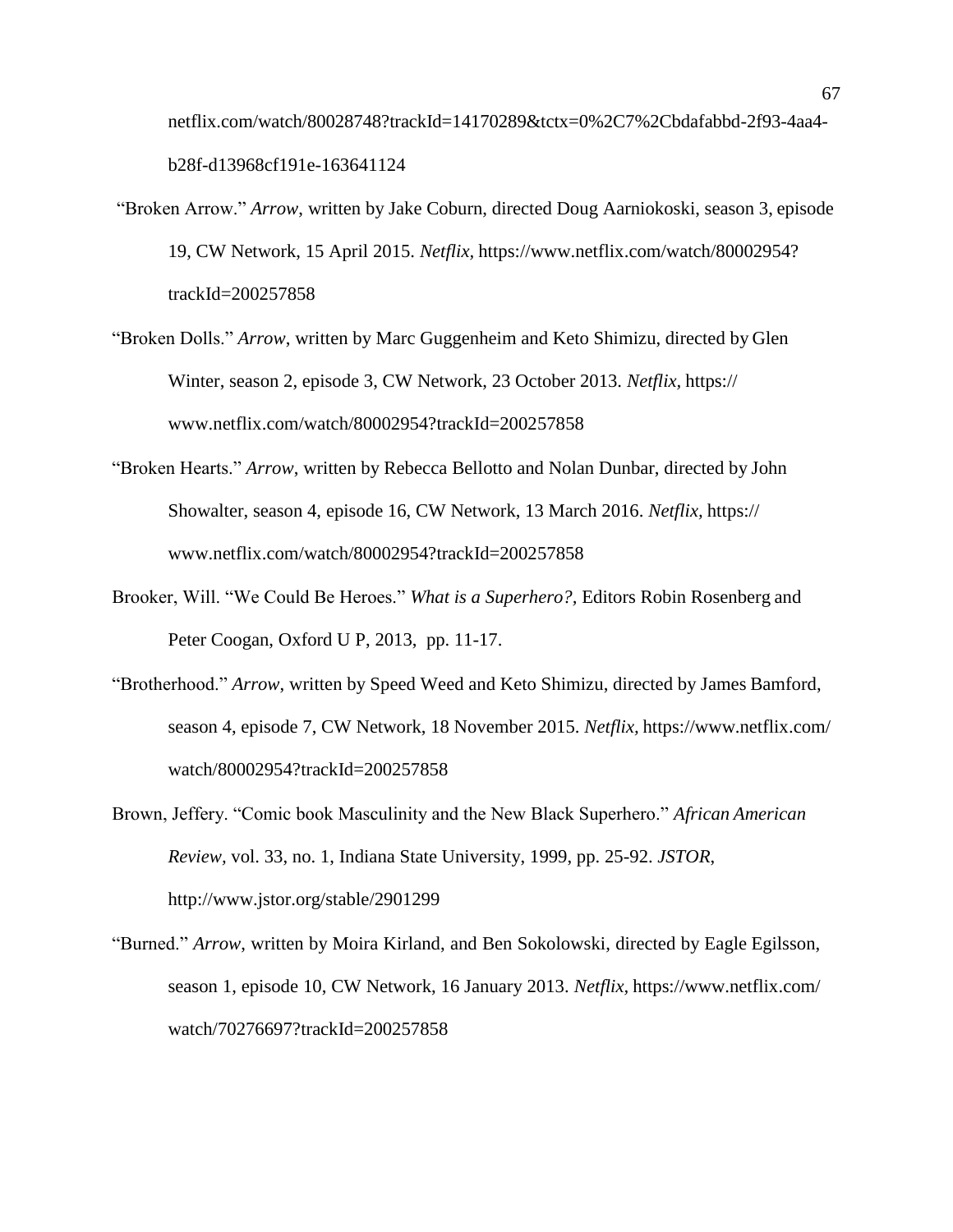- Busiek, Kurt. "The Importance of Context: Robin Hood Is Out and Buffy Is In." *What is a Superhero?,* Editors Robin Rosenberg and Peter Coogan, Oxford U P, 2013, pp.133-138.
- "The Calm." *Arrow*, written by Greg Berlanti and Andrew Kreisberg, directed by Glen Winter, season 3, episode 1, CW Network, 8 October 2014. *Netflix,* https:[//www.netflix.com/](http://www.netflix.com/) watch/80002954?trackId=200257858
- "Canaries." *Arrow,* written by Jake Coburn, Emilio Ortega Aldrich, directed by Michael Schultz, season 3, episode 13, CW Network, 11 February 2015. *Netflix,* [https://www.netflix.com/](http://www.netflix.com/) watch/80002954?trackId=200257858
- "Canary Cry." *Arrow,* written by Wendy Mericle and Beth Schwartz, directed by Laura Belsey, season 4, episode 19, CW Network, 27 April 2016. *Netflix,* https:[//www.netflix.com/](http://www.netflix.com/) watch/80002954?trackId=200257858
- "The Candidate." *Arrow*, written by Marc Guggenheim and Keto Shimizu, directed by John Behring, season 4, episode 2, CW Network, 14 October 2015. *Netflix,* https:/[/](http://www.netflix.com/watch/80002954?trackId=200257858) [www.netflix.com/watch/80002954?trackId=200257858](http://www.netflix.com/watch/80002954?trackId=200257858)
- "City of Blood." *Arrow*, written by Holly Harold, directed by Michael Schultz, seasons 2, episode 21, CW Network, 30 April 2014. *Netflix,* [https://www.netflix.com/watch/](http://www.netflix.com/watch/) 80002954?trackId=200257858
- "City of Heroes." *Arrow*, written by Greg Berlanti, directed by John Behring, season 2, episode 1, CW Network, 9 October 2013. *Netflix,* [https://www.netflix.com/watch/80002954?](http://www.netflix.com/watch/80002954) trackId=200257858
- "The Climb." *Arrow*, written by Jake Coburn and Keto Shimizu, directed by Thor Freudenthal, season 3, episode 9, CW Network, 10 December 2014. *Netflix,* https:[//www.netflix.com/](http://www.netflix.com/) watch/80002954?trackId=200257858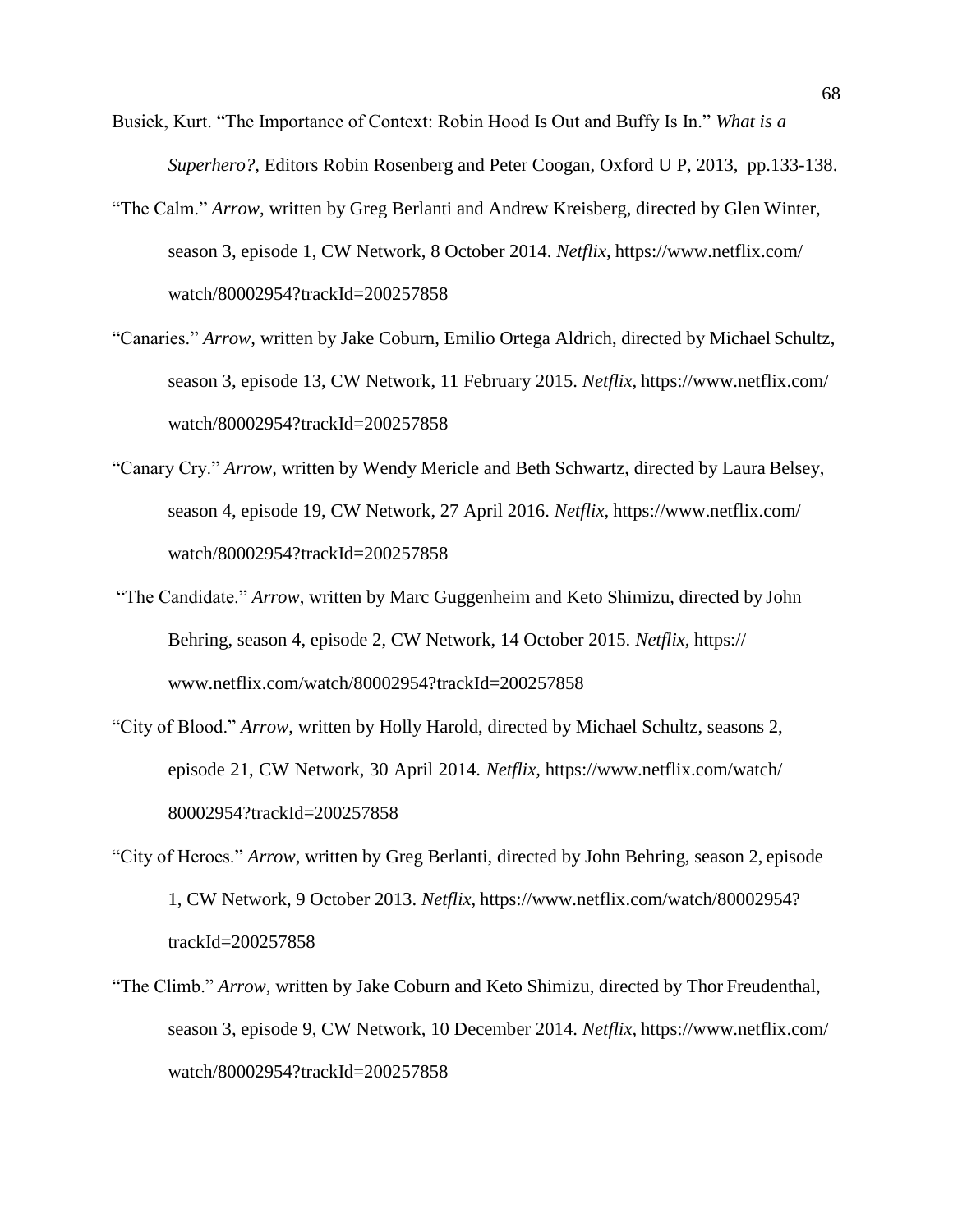- "Code of Silence." *Arrow,* written by Wendy Mericle and Oscar Balderrama, directed by James Bamford, season 4, episode 14, CW Network, 17 February 2016. *Netflix,* https:/[/](http://www.netflix.com/watch/80002954?trackId=200257858) [www.netflix.com/watch/80002954?trackId=200257858](http://www.netflix.com/watch/80002954?trackId=200257858)
- Coogan, Peter. "The Hero Defines the Genre, the Genre Defines the Hero." *What is a Superhero?*, Editors Robin Rosenberg and Peter Coogan, Oxford U P, 2013, pp. 3-10.
- "Corto Maltese." *Arrow*, written by Erik Oleson and Beth Schwartz, directed by Stephen Surjik, season 3, episode 3, CW network, 22 October 2014. *Netflix,* https:[//www.netflix.com/](http://www.netflix.com/) watch/80002954?trackId=200257858
- "Crucible." *Arrow*, written by Andrew Kreisberg and Wendy Mericle, directed by Eagle Egilsson, season 2, episode 4, CW Network, 30 October 2013. *Netflix,* https:/[/](http://www.netflix.com/watch/80002954?trackId=200257858) [www.netflix.com/watch/80002954?trackId=200257858](http://www.netflix.com/watch/80002954?trackId=200257858)
- "Dark Waters." *Arrow*, written by Wendy Mericle and Ben Sokolowski, directed by John Behring, season 4, episode 9, CW Network, 9 December 2015. *Netflix,* https:/[/](http://www.netflix.com/watch/80002954?trackId=200257858) [www.netflix.com/watch/80002954?trackId=200257858](http://www.netflix.com/watch/80002954?trackId=200257858)
- "Dead to Rights." *Arrow*, written by Geoff Johns, directed by Glen Winter, season 1, episode 16, CW Network, 27 February 2013. *Netflix,* [https://www.netflix.com/watch/70276703?](http://www.netflix.com/watch/70276703) trackId=200257858
- "Deathstroke." *Arrow*, written by Marc Guggenheim and Drew Z. Greenberg, directed Guy Bee, season 2, episode 18, 2 April 2014. *Netflix,* https:/[/www.netflix.com/watch/80002954?](http://www.netflix.com/watch/80002954) trackId=200257858
- Dockterman, Eliana. "Everyone's a Superhero." *TIME,* vol. 186, no. 9, 7 September 2015, pp. 76-80. *EBSCOhost*, <http://eds.a.ebscohost.com.libproxy.stcloudstate.edu/eds/pdfviewer/>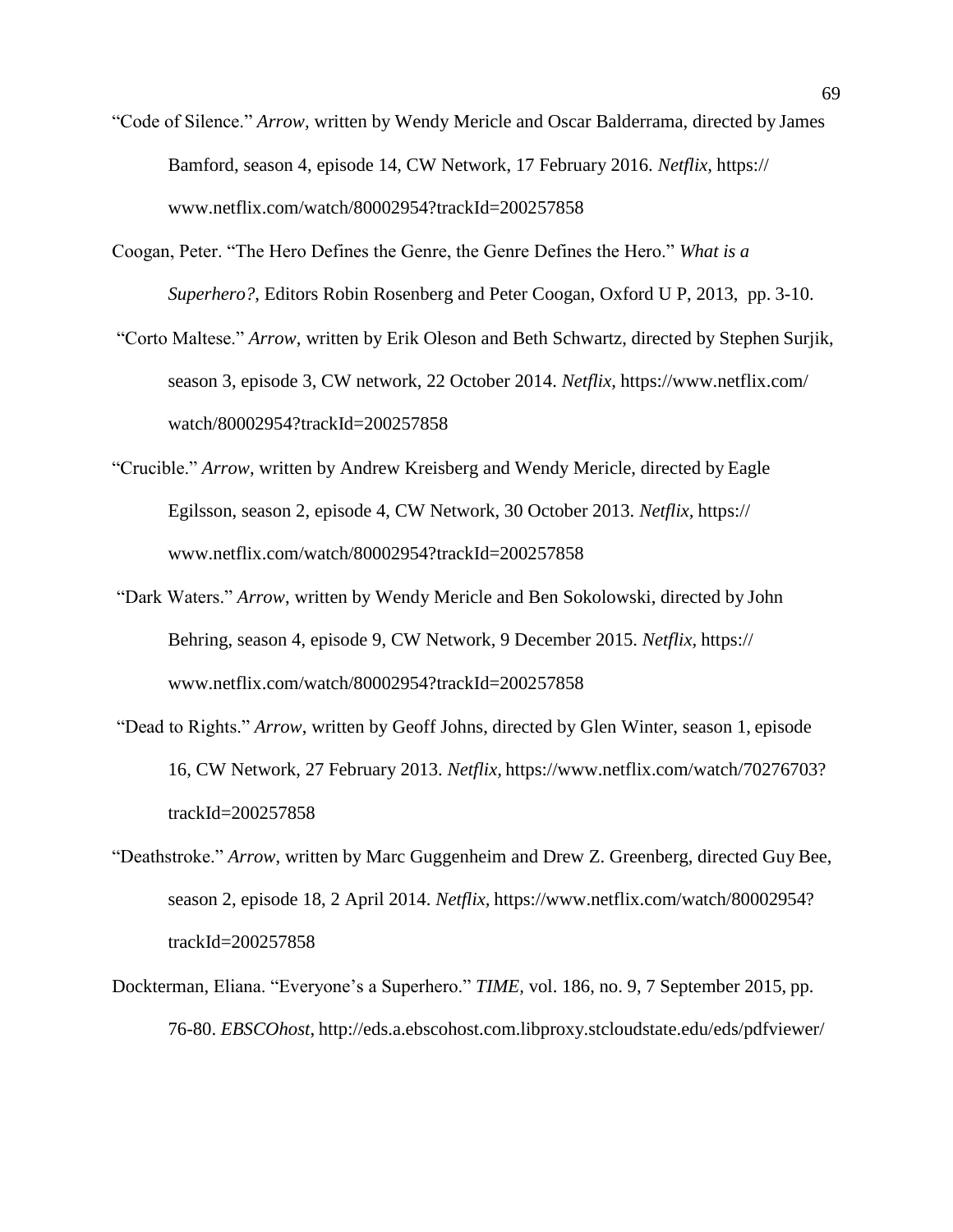pdfviewer?sid=6e3f2f36-ff6b-4fe6-b578-275cc0aeedcd%40sessionmgr4006&vid =6&hid=4205

- "Dodger." *Arrow*, written by Beth Schwartz, directed by Eagle Egilsson, season 1, episode 15, CW Network, 20 February 2013. *Netflix,* [https://www.netflix.com/watch/70276702?](http://www.netflix.com/watch/70276702) trackId=200257858
- "Eleven-Fifty-Nine." *Arrow*, written by Marc Guggenheim and Keto Shimizu, directed byRob Hardy, seasons 4, episode 18, CW Network, 6 April 2016. *Netflix,* https:/[/](http://www.netflix.com/watch/80002954?trackId=200257858) [www.netflix.com/watch/80002954?trackId=200257858](http://www.netflix.com/watch/80002954?trackId=200257858)
- Fingeroth, Danny. "Power and Responsibility…and Other Reflections on Superheroes." *What is a Superhero?*, Editors Robin Rosenberg and Peter Coogan, Oxford U P, 2013, pp. 125- 127.
- "Genesis." *Arrow*, written by Oscar Balderrama and Emilio Ortega Aldrich, directed by Gregory Smith, season 4, episode 20, CW Network, 4 May 2016. *Netflix,* https:/[/](http://www.netflix.com/watch/80002954?trackId=200257858) [www.netflix.com/watch/80002954?trackId=200257858](http://www.netflix.com/watch/80002954?trackId=200257858)
- "Green Arrow." *Arrow*, written by Greg Berlanti and Beth Schwartz, directed by Thor Freudenthal, season 4, episode 1, CW Network, 7 October 2015. *Netflix,* https:/[/](http://www.netflix.com/watch/80002954?trackId=200257858) [www.netflix.com/watch/80002954?trackId=200257858](http://www.netflix.com/watch/80002954?trackId=200257858)
- "Guilty." *Arrow*, written by Erik Oleson and Keto Shimizu, directed by Peter Leto, season 3, episode 6, CW Network, 12 November 2014. *Netflix,* [https://www.netflix.com/watch/](http://www.netflix.com/watch/) 80002954?trackId=200257858
- Haraway, Donna. "A Manifesto for Cyborgs: Science, Technology, and Socialist Feminism in the 1980s." *Norton Anthology of Theory and Criticism,* Vincent B. Leitch general editor, 2nd ed., W.W. Norton & Co., 2010, pp. 2190-2220.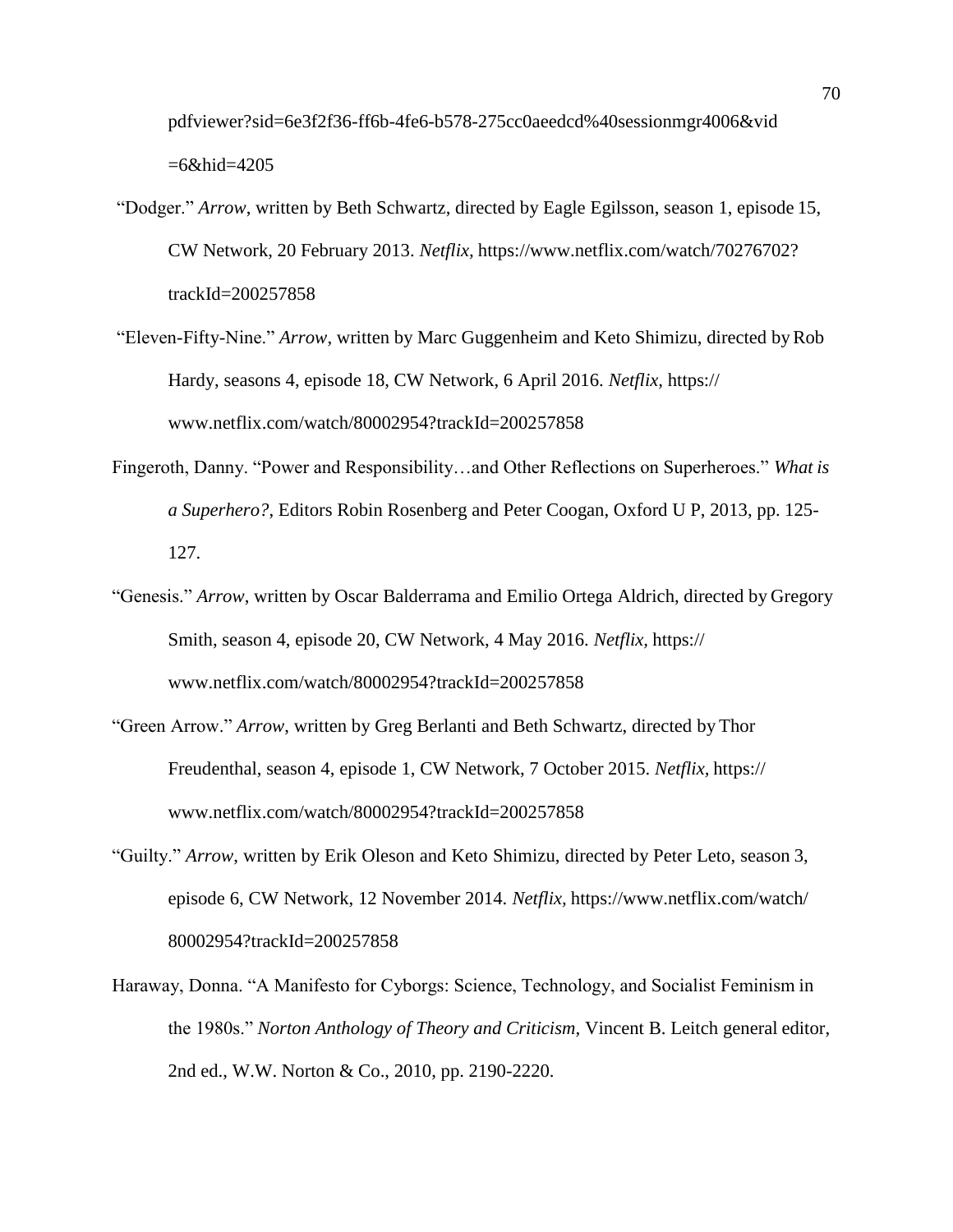- "Haunted." *Arrow*, written by Brian Ford Sullivan and Oscar Balderrama, directed by John Badham, season 4, episode 5, CW Network, 4 November 2015. *Netflix,* https:/[/](http://www.netflix.com/watch/80002954?trackId=200257858) [www.netflix.com/watch/80002954?trackId=200257858](http://www.netflix.com/watch/80002954?trackId=200257858)
- Hayles, N. Katherine. "Toward Embodied Virtuality." *How We Became Posthuman: Virtual Bodies in Cybernetics, Literature, and Informatics.* The U of Chicago P, 1999, pp. 1-24.
- ---. "Conclusion: What Does it Meant to be Posthuman?" *How We Became Posthuman: Virtual Bodies in Cybernetics, Literature, and Informatics.* The U of Chicago P, 1999, pp. 283- 292.
- "Home Invasion." *Arrow,* written by Ben Sokolowski and Beth Schwartz, directed by Ken Fink, season 1, episode 20, CW Network, 24 April 2013. *Netflix,* https:[//www.netflix.com/](http://www.netflix.com/) watch/70276707?trackId=200257858
- "Honor Thy Father." *Arrow*, written by Greg Berlanti and Marc Guggenheim, directed byDavid Barrett, season 1, episode 2, CW Network, 17 October 2012. *Netflix,* https:/[/](http://www.netflix.com/watch/70276689?trackId=200257858) [www.netflix.com/watch/70276689?trackId=200257858](http://www.netflix.com/watch/70276689?trackId=200257858)
- "How a Group of Twenty People Predicted the Kentucky Derby." *Cracked Podcasts* from Cracked, 20 June 2016, [http://www.cracked.com/podcast/why-we-can-improve](http://www.cracked.com/podcast/why-we-can-improve-)humanity-with-power-bees/
- "The Huntress Returns." *Arrow,* written by Jake Coburn and Lana Cho, directed by Guy Bee, season 1, episode 17, CW Network, 20 March 2013. *Netflix,* https:[//www.netflix.com/](http://www.netflix.com/) watch/70276704?trackId=200257858
- "Identity." *Arrow*, written by Ben Sokolowski and Beth Schwartz, directed by Nick Copus, season 2, episode 2, CW Network, 16 October 2013. *Netflix,* https:[//www.netflix.com/](http://www.netflix.com/) watch/80002954?trackId=200257858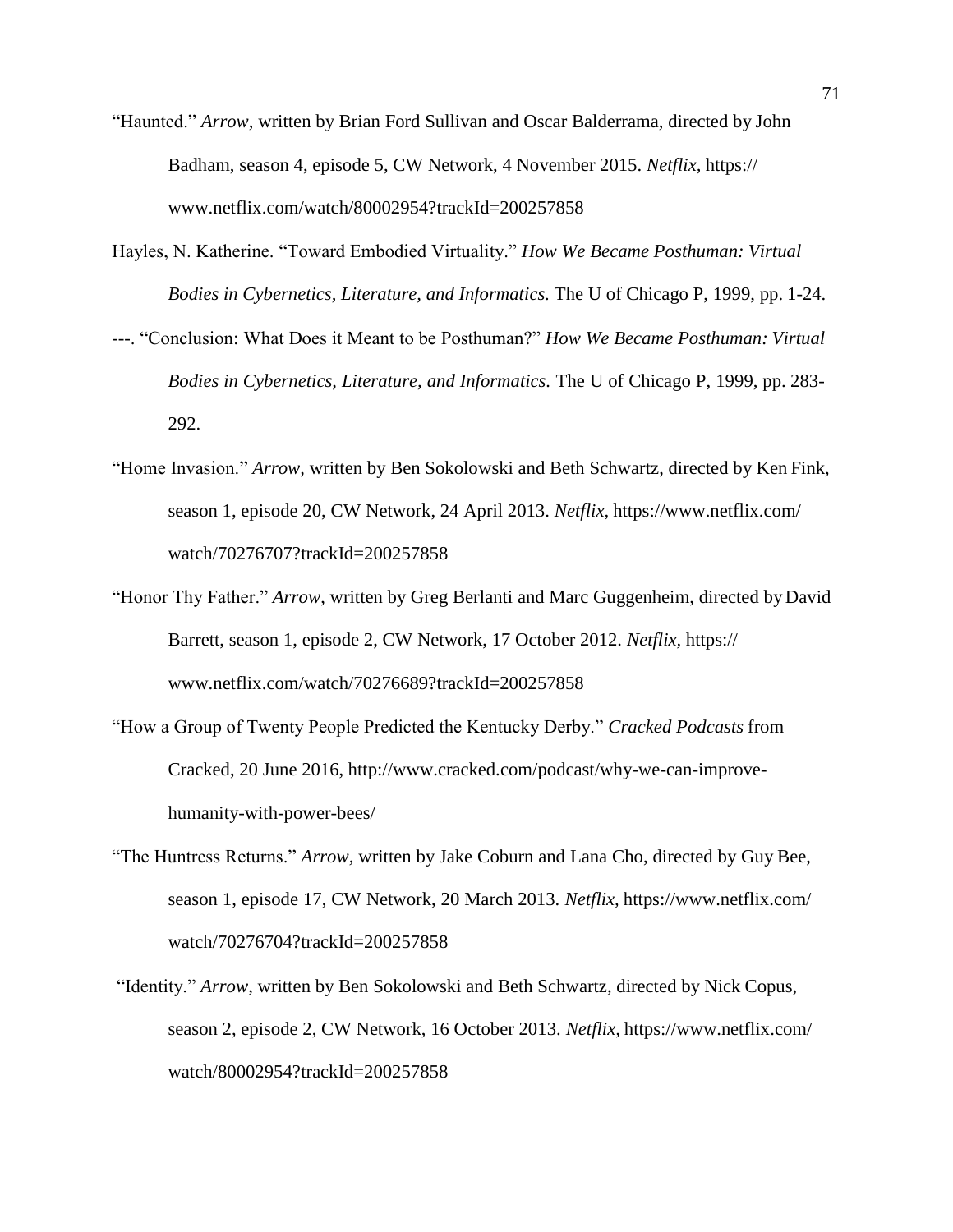- "James Suroweicki and 'The Wisdom of Crowds'" *Weekend Edition* from NPR, 31 July 2004[,](http://www.npr.org/templates/story/story.php?storyId=3806781) <http://www.npr.org/templates/story/story.php?storyId=3806781>
- Jensen, Jeff. "Building a Better Superhero." *Entertainment Weekly,* no. 1252, 29 March 2013, pp. 50-53. *EBSCO,* eds.b.ebscohost.com.libproxy.stcloudstate.edu/eds/detail/detail? sid=c2941076-fae6-4987-9d03-3007202ff1af%40sessionmgr107&vid=4&hid= 117&bdata=JnNpdGU9ZWRzLWxpdmUmc2NvcGU9c2l0ZQ%3d%3d#AN=86402798 &db=keh
- "Keep Your Enemies Closer." *Arrow*, written by Ben Sokolowski and Beth Schwartz, directed by Guy Bee, episode 2, episode 6, CW Network, 13 November 2013. *Netflix,* https:/[/](http://www.netflix.com/watch/80002954?trackId=200257858) [www.netflix.com/watch/80002954?trackId=200257858](http://www.netflix.com/watch/80002954?trackId=200257858)
- Klock, Geoff. "What Is a Superhero? No One Knows—That's what Makes 'em Great." *What is a Superhero?,* Editors Robin Rosenberg and Peter Coogan, Oxford U P, 2013, pp. 71-75.
- Lee, Stan. "More Than Normal, But Believable." *What is a Superhero?,* Editors Robin Rosenberg and Peter Coogan, Oxford U P, 2013, pp. 115-117.
- "Left Behind." *Arrow*, written by Marc Guggenheim and Erik Oleson, directed by Glen Winter, season 3, episode 10, CW Network, 21 January 2015. *Netflix,* https:[//www.netflix.com/](http://www.netflix.com/) watch/80002954?trackId=200257858
- "Legacies." *Arrow,* written by Moira Kirland and Marc Guggenheim, directed by John Behring, season 1, episode 6, CW Network, 14 November 2012. *Netflix,* https:[//www.netflix.com/](http://www.netflix.com/) watch/70276693?trackId=200257858
- "Legends of Yesterday." *Arrow*, written by Greg Berlanti and Marc Guggenheim, directed by Thor Freudenthal, season 4, episode 8, CW Network, 2 December 2015. *Netflix,* https:/[/](http://www.netflix.com/watch/80002954?trackId=200257858) [www.netflix.com/watch/80002954?trackId=200257858](http://www.netflix.com/watch/80002954?trackId=200257858)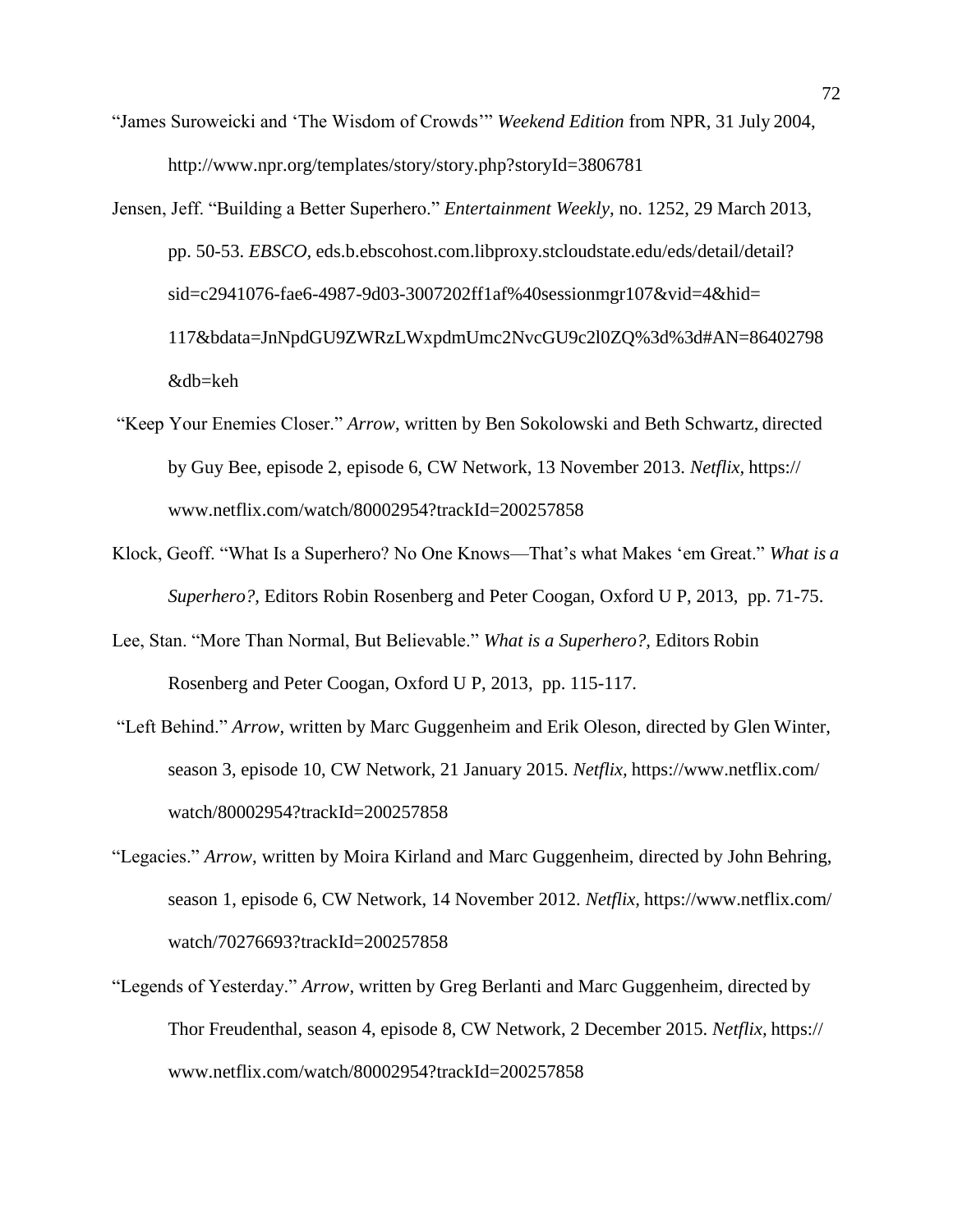- Lewis, A. David. "Save the Day." *What is a Superhero?,* Editors Robin Rosenberg and Peter Coogan, Oxford U P, 2013, pp. 31-39.
- "Lone Gunman." *Arrow,* written by Greg Berlanti and Andrew Kreisberg, directed by Guy Bee, season 1, episode 3, CW Network, 24 October 2012. *Netflix,* https:[//www.netflix.com/](http://www.netflix.com/) watch/70276689?trackId=200257858
- "Lost in the Flood." *Arrow*, written by Brian Ford Sullivan and Oscar Balderrama, directed by Glen Winter, season 4, episode 22, CW Network, 18 May 2016. *Netflix,* https:/[/](http://www.netflix.com/watch/80002954?trackId=200257858) [www.netflix.com/watch/80002954?trackId=200257858](http://www.netflix.com/watch/80002954?trackId=200257858)
- "Lost Souls." *Arrow*, written by Beth Schwartz and Emilio Ortega Aldrich, directed by Antonio Negret, season 4, episode 6, CW Network, 11 November 2015. *Netflix,* https:/[/](http://www.netflix.com/watch/80002954?trackId=200257858) [www.netflix.com/watch/80002954?trackId=200257858](http://www.netflix.com/watch/80002954?trackId=200257858)
- Madison, Ivory. "Superheroes and Supervillains: An Interdependent Relationship." *What is a Superhero?,* Editors Robin Rosenberg and Peter Coogan, Oxford U P, 2013, pp. 157- 159.
- "The Magician." *Arrow,* written by Marc Guggenheim and Wendy Mericle, directed by John Behring, seasons 3, episode 4, CW Network, 29 October 2014. *Netflix,* https:/[/](http://www.netflix.com/watch/80002954?trackId=200257858) [www.netflix.com/watch/80002954?trackId=200257858](http://www.netflix.com/watch/80002954?trackId=200257858)
- "Midnight City." *Arrow,* written by Wendy Mericle and Ben Sokolowski, directed by Nick Copus, season 3, episode 11, CW Network, 28 January 2015. *Netflix,* https:/[/](http://www.netflix.com/watch/80002954?trackId=200257858) [www.netflix.com/watch/80002954?trackId=200257858](http://www.netflix.com/watch/80002954?trackId=200257858)
- "Monument Point." *Arrow*, written by Speed Weed and Jenny Lynn, directed by Kevin Tancharoen, season 4, episode 21, CW Network, 11 May 2016. *Netflix,* https:/[/](http://www.netflix.com/watch/80002954?trackId=200257858) [www.netflix.com/watch/80002954?trackId=200257858](http://www.netflix.com/watch/80002954?trackId=200257858)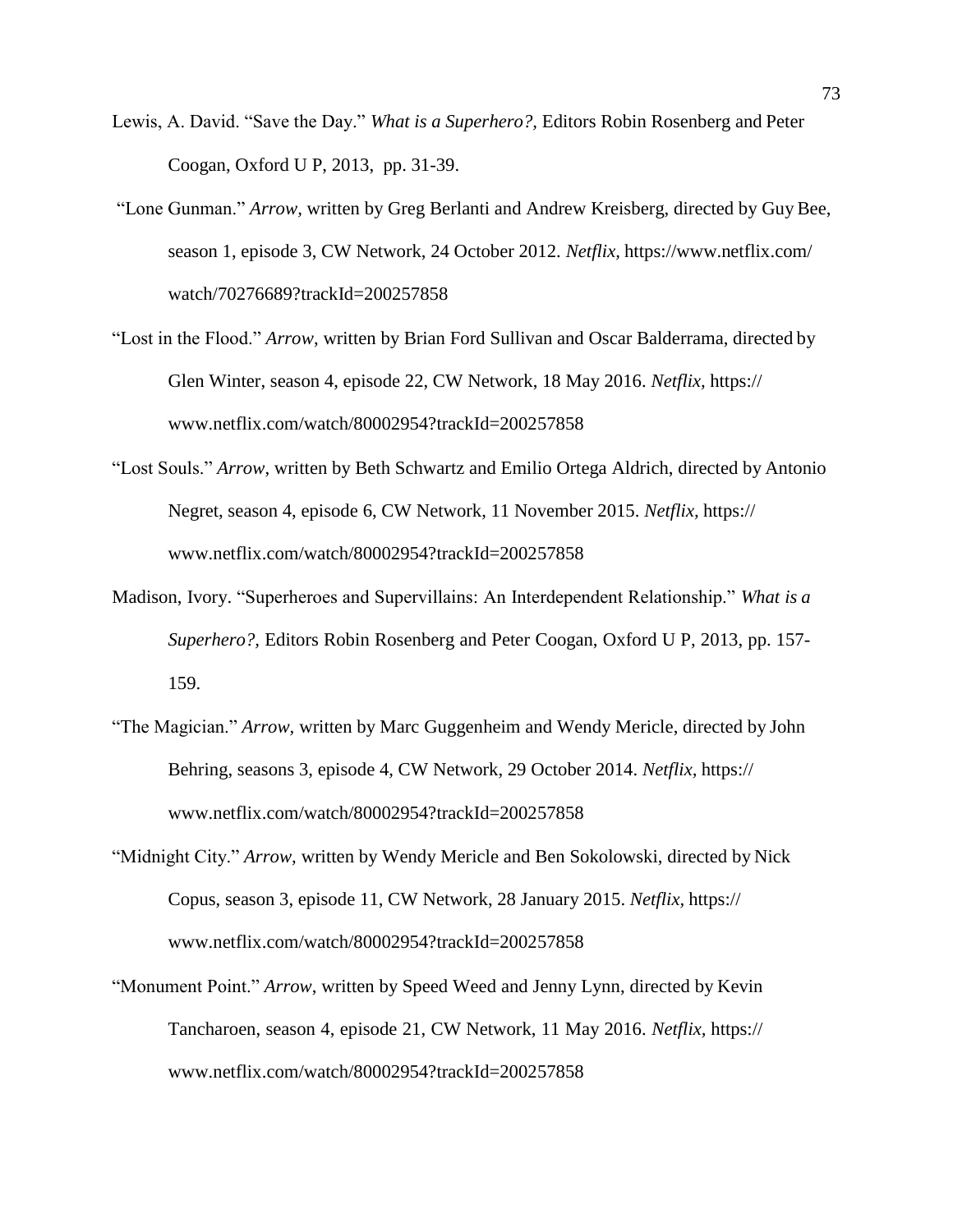- "Muse of Fire." *Arrow*, written by Andrew Kreisberg, directed by David Grossman, season 1, episode 7, CW Network, 28 November 2012. *Netflix,* [https://www.netflix.com/watch/](http://www.netflix.com/watch/) 70276694?trackId=200257858
- "My Name is Oliver Queen." *Arrow*, written by Greg Berlanti and Andrew Kreisberg, directed by John Behring, season 3, episode 23, CW Network, 13 May 2015. *Netflix,* https:/[/](http://www.netflix.com/watch/80002954?trackId=200257858) [www.netflix.com/watch/80002954?trackId=200257858](http://www.netflix.com/watch/80002954?trackId=200257858)
- "Nanda Parbat." *Arrow*, written by Wendy Mericle and Ben Sokolowski, directed by Gregory Smith, season 3, episode 15, CW Network, 25 February 2015. *Netflix,* https:/[/](http://www.netflix.com/watch/80002954?trackId=200257858) [www.netflix.com/watch/80002954?trackId=200257858](http://www.netflix.com/watch/80002954?trackId=200257858)
- "The Odyssey." *Arrow,* written by Greg Berlanti and Andrew Kreisberg, directed by John Behring, season 1, episode 14, CW Network, 13 February 2013. *Netflix,* https:/[/](http://www.netflix.com/watch/70276701?trackId=200257858) [www.netflix.com/watch/70276701?trackId=200257858](http://www.netflix.com/watch/70276701?trackId=200257858)
- "The Offer." *Arrow*, written by Beth Schwartz and Brian Ford Sullivan, directed by Dermott Downs, season 3, episode 16, CW Network, 18 March 2015. *Netflix,* https:/[/](http://www.netflix.com/watch/80002954?trackId=200257858) [www.netflix.com/watch/80002954?trackId=200257858](http://www.netflix.com/watch/80002954?trackId=200257858)
- "Pilot." *Arrow,* written by Greg Berlanti and Marc Guggenheim, directed by David Nutter, season 1, episode 1, CW Network, 10 October 2012. *Netflix*[,](http://www.netflix.com/watch/70276688?trackId=200257859) [https://www.netflix.com/watch/70276688?trackId=200257859](http://www.netflix.com/watch/70276688?trackId=200257859)
- Pitkethly, Clare. "Straddling a Boundary: The Superhero and the Incorporation of Difference." *What is a Superhero?,* Editors Robin Rosenberg and Peter Coogan, Oxford U P, 2013, pp. 25-29.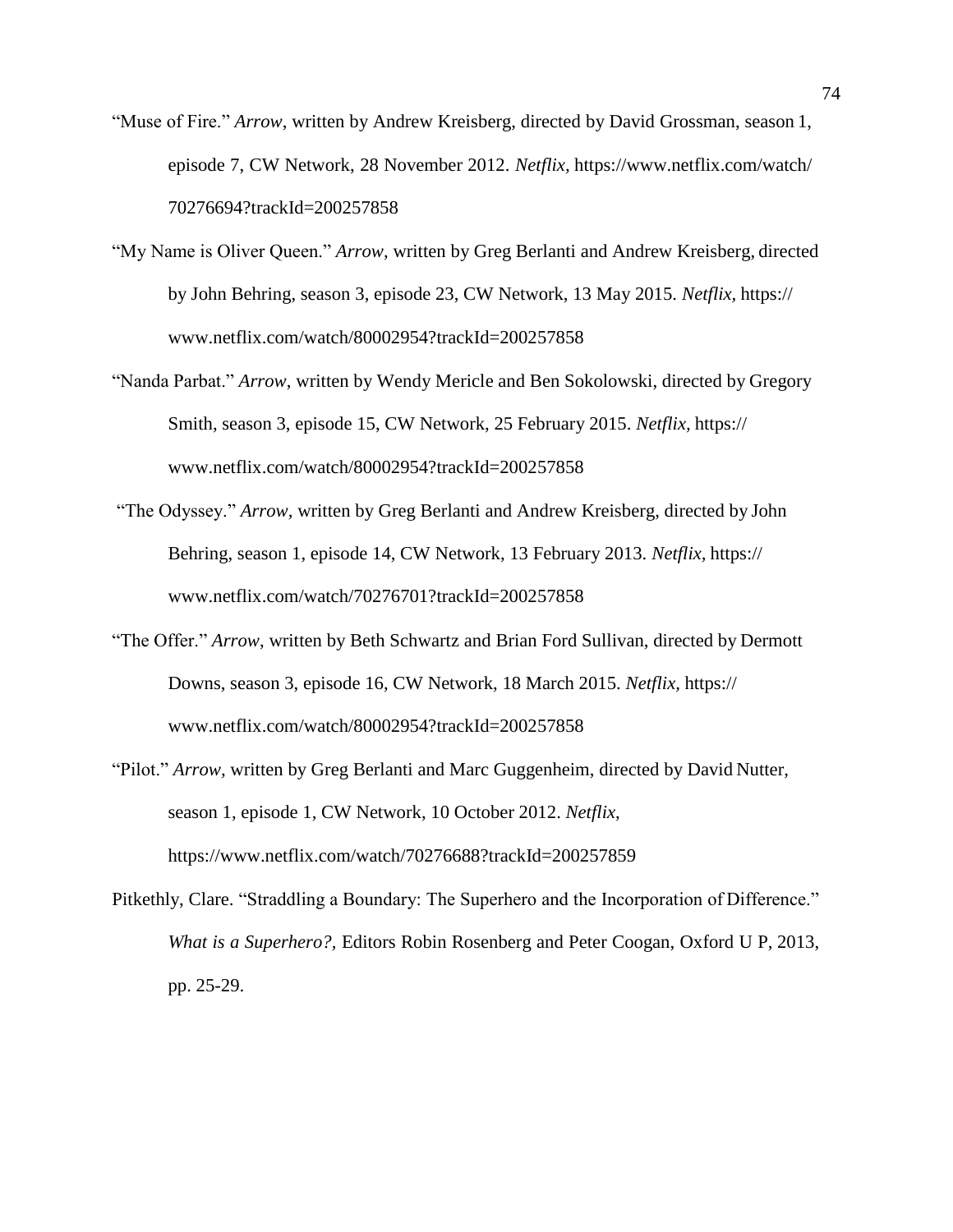- "Public Enemy." *Arrow,* written by Marc Guggenheim and Wendy Mericle, directed by Dwight Little, season 3, episode 18, CW Network, 1 April 2015. *Netflix,* https:/[/](http://www.netflix.com/watch/80002954?trackId=200257858) [www.netflix.com/watch/80002954?trackId=200257858](http://www.netflix.com/watch/80002954?trackId=200257858)
- Quesada, Joe. "Extraordinary." *What is a Superhero?,* Editors Robin Rosenberg and Peter Coogan, Oxford U P, 2013, pp. 147-151.
- "Restoration." *Arrow,* written by Wendy Mericle and Speed Weed, directed Wendey Stanzler, season 4, episode 3, CW Network, 21 October 2015. *Netflix,* https:[//www.netflix.com/](http://www.netflix.com/) watch/80002954?trackId=200257858
- Reynolds, Richard. "Heroes of the Superculture." *What is a Superhero?,* Editors Robin Rosenberg and Peter Coogan, Oxford U P, 2013, pp. 51-57.
- Rosenberg, Robin S., and Peter Coogan, editors. "Introduction." *What is a Superhero?*, Oxford U P, 2013, pp. xvii-xxi.
- "Sacrifice." *Arrow*, written by Greg Berlanti, directed by David Barrett, season 1, episode 23, CW Network, 15 May 2013. *Netflix,* https:[//www.netflix.com/watch/70276710?](http://www.netflix.com/watch/70276710) trackId=200257858
- "Salvation." *Arrow*, written by Drew Z. Greenberg and Wendy Mericle, directed by Nick Copus, season 1, episode 18, CW Network, 27 March 2013. *Netflix,* https:[//www.netflix.com/](http://www.netflix.com/) watch/70276705?trackId=200257858
- "Sara." *Arrow*, written by Jake Coburn and keto Shimizu, directed by Wendey Stanzler, season 3, episode 2, CW Network, 15 October 2014. *Netflix,* [https://www.netflix.com/watch/](http://www.netflix.com/watch/) 80002954?trackId=200257858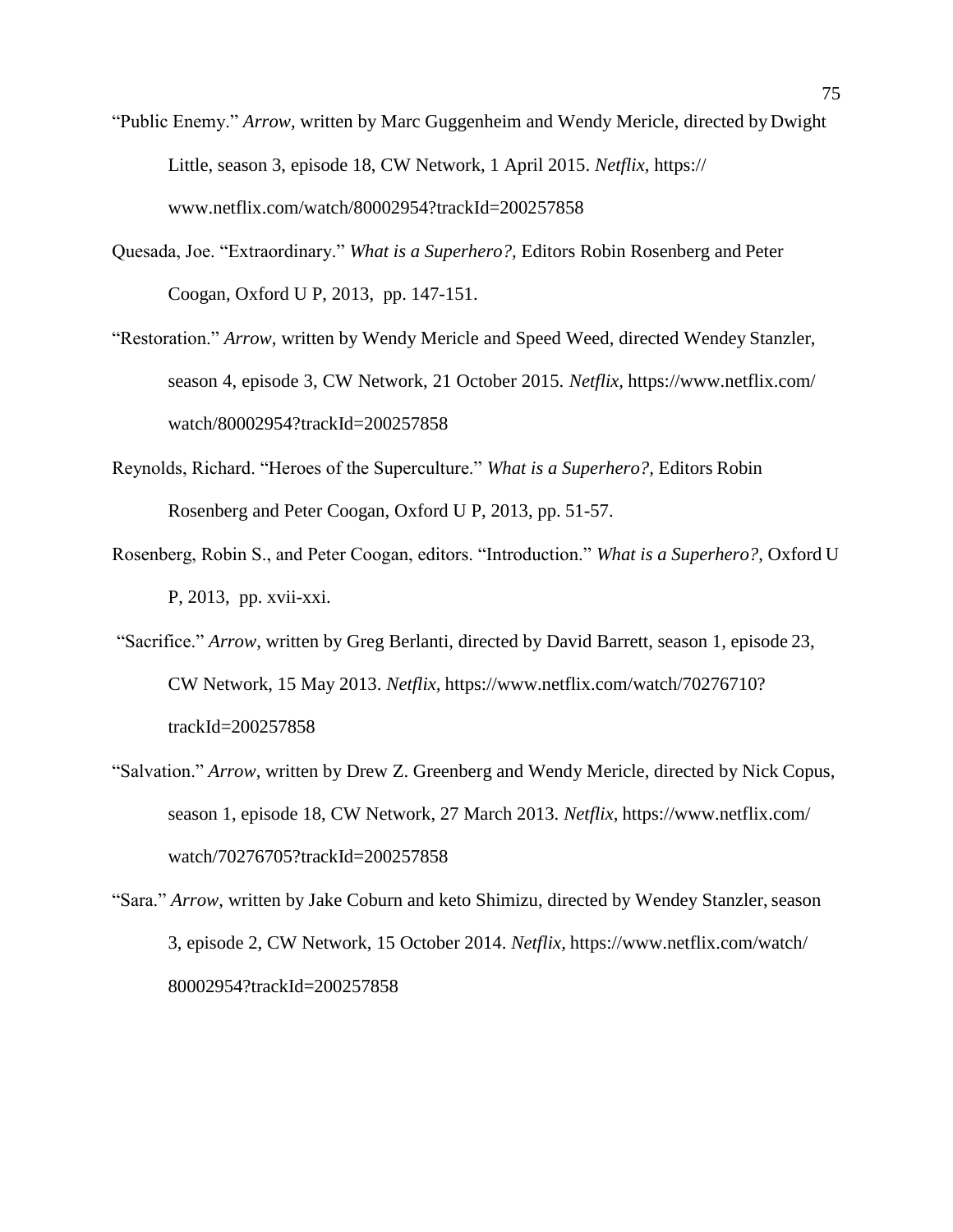- "Schism." *Arrow*, written by Greg Berlanti, directed by John Behring, season 4, episode 23, CW Network, 25 May 2016. *Netflix,* https:[//www.netflix.com/watch/80002954?trackId=](http://www.netflix.com/watch/80002954?trackId) 200257858
- "The Scientist." *Arrow*, written by Greg Berlanti and Andrew Kreisberg, directed byMichael Schultz, season 2, episode 8, CW Network, 4 December 2013. *Netflix,* https:/[/](http://www.netflix.com/watch/80002954?trackId=200257858) [www.netflix.com/watch/80002954?trackId=200257858](http://www.netflix.com/watch/80002954?trackId=200257858)
- "The Secret Origin of Felicity Smoak." *Arrow*, written by Ben Sokolwski and Brian Ford Sullivan, directed by Michael Schultz, season 3, episode 5, CW Network, 5 November 2014. *Netflix,* https:[//www.netflix.com/watch/80002954?trackId=200257858](http://www.netflix.com/watch/80002954?trackId=200257858)
- "Seeing Red." *Arrow*, written by Wendy Mericle and Beth Schwartz, directed Doug Aarniokoski, season 2, episode 20, CW Network, 23 April 2014. *Netflix,* https:/[/](http://www.netflix.com/watch/80002954?trackId=200257858) [www.netflix.com/watch/80002954?trackId=200257858](http://www.netflix.com/watch/80002954?trackId=200257858)
- Simone, Gail. *Women in Refrigerators.* Design by Beau Yarbrough, 2000, <http://www.lby3.com/> wir/index.html
- Smart, Alan. "The Humanism of Postmodernist Anthropology and the Post-Structuralist Challenges of Posthumanism." *Anthropologica,* vol. 53, no. 2, 2011, pp. 332-334. *JSTOR*, [http;//www.jstor.org/stable/41473887.](http://www.jstor.org/stable/41473887)
- "State v. Queen." *Arrow*, written by Marc Guggenheim and Drew Z. Greenberg, directed by Bethany Rooney, season 2, episode 7, CW Network, 20 November 2013. *Netflix,* https:/[/](http://www.netflix.com/watch/80002954?trackId=200257858) [www.netflix.com/watch/80002954?trackId=200257858](http://www.netflix.com/watch/80002954?trackId=200257858)
- "Streets of Fire." *Arrow,* written by Jake Coburn and Ben Sokolowski, directed Nick Copus, season 2, episode 22, CW Network, 7 May 2014. *Netflix,* https:[//www.netflix.com/](http://www.netflix.com/) watch/80002954?trackId=200257858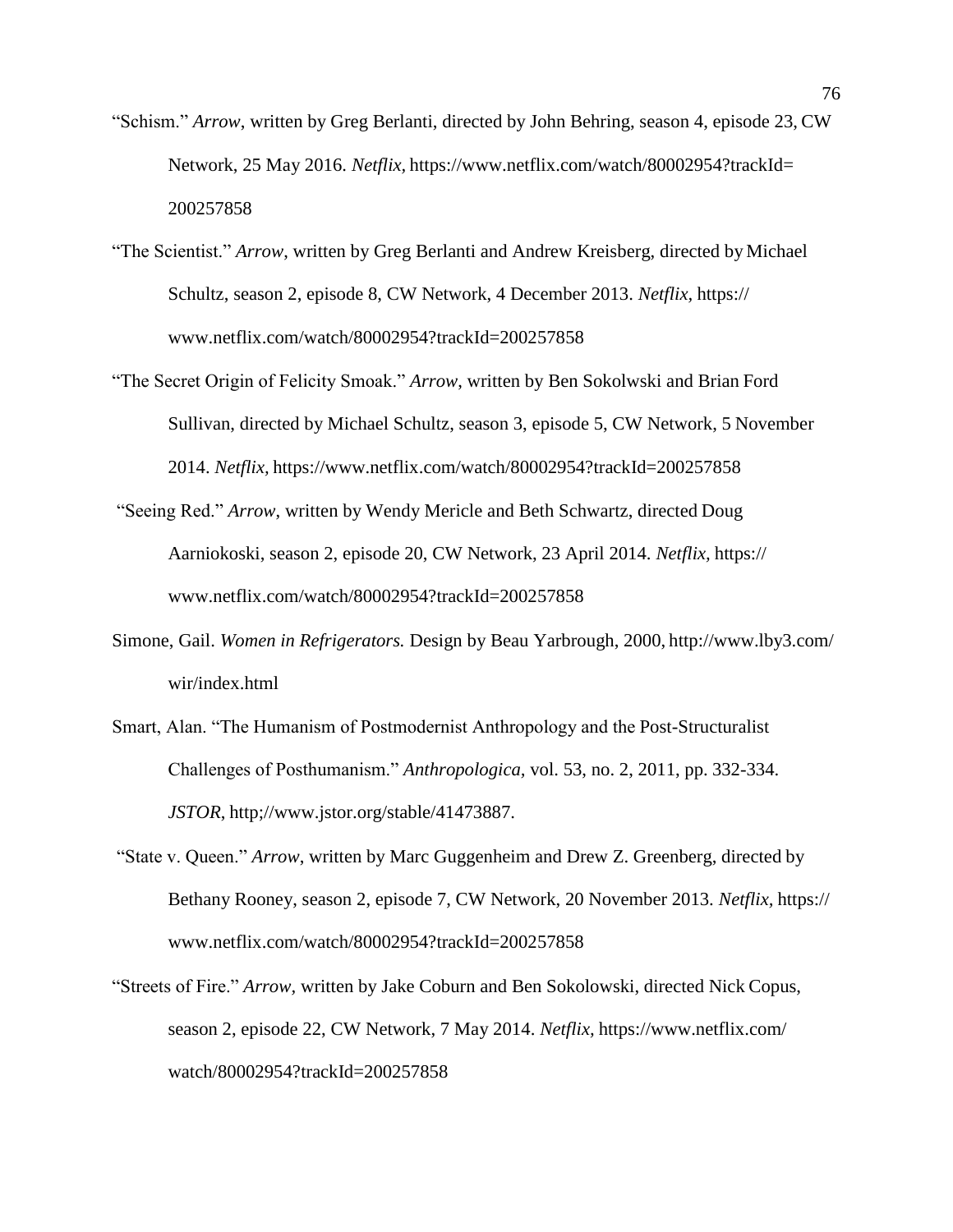- "Suicidal Tendencies." *Arrow,* written by Keto Shimizu, directed by Jesse Warn, season 3, episode 17, CW Network, 25 March 2015. *Netflix,* [https://www.netflix.com/watch/](http://www.netflix.com/watch/) 80002954?trackId=200257858
- "Suicide Squad." *Arrow*, written by Keto Shimizu and Bryan Q. Miller, directed by LarryTeng, season 2, episode 16, CW Network, 19 March 2014. *Netflix,* https:[//www.netflix.com/](http://www.netflix.com/) watch/80002954?trackId=200257858
- Taylor, Aaron. "'He's Gotta Be Strong, and He's Gotta be Fast, and He's Gotta Be Larger Than Life': Investigating the Engendered Superhero Body. *The Journal of Popular Culture*, vol. 40, no. 2, Blackwell Publishing Company, 2007, pp. 344-360. *Google Scholar,* DOI 10.1111/j.1540-5931.2007.00382.x
- "Time of Death." *Arrow*, written by Wendy Mericle and Beth Schwartz, directed by Nick Copus, seasons 2, episode 14, CW Network, 26 February 2014. *Netflix,*  [https://www.netflix.com/](http://www.netflix.com/)

watch/80002954?trackId=200257858

- "Tremors." *Arrow*, written by Marc Guggenheim and Drew Z. Greenberg, directed by Guy Bee, season 2, episode 12, CW Network, 29 January 2014. *Netflix,* https:[//www.netflix.com/](http://www.netflix.com/) watch/80002954?trackId=200257858
- "Trust But Verify." *Arrow*, written by Gabrielle Stanton, directed by Nick Copus, season 1, episode 11, CW Network, 23 January 2013. *Netflix,* [https://www.netflix.com/watch/](http://www.netflix.com/watch/) 70276698?trackId=200257858
- "Unchained." *Arrow*, written by Speed Weed and Beth Schwartz, directed by Kevin Fair, season 4, episode 12, CW Network, 3 February 2016. *Netflix,* https:[//www.netflix.com/](http://www.netflix.com/) watch/80002954?trackId=200257858